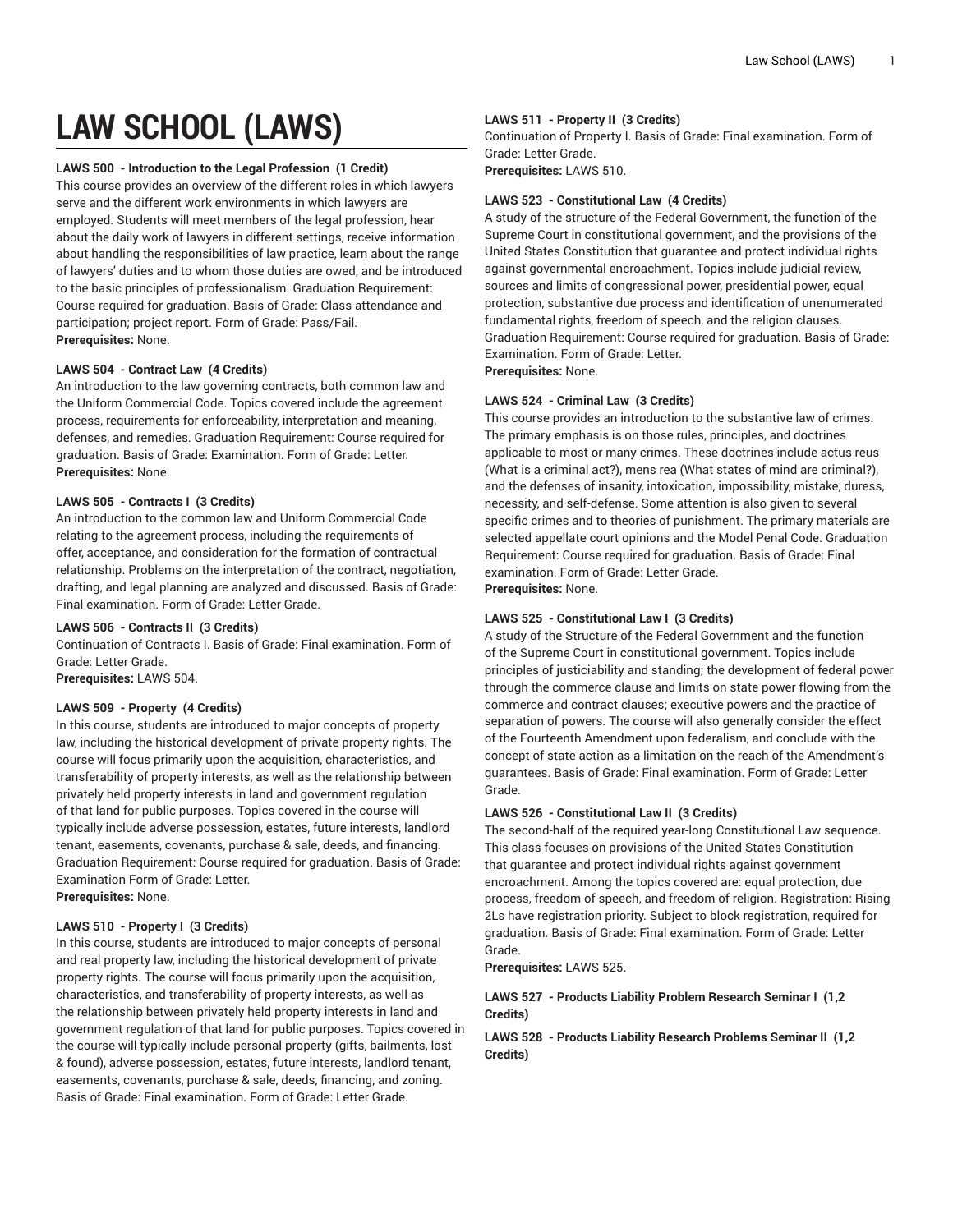# **LAWS 529 - Torts (4 Credits)**

The legal protection afforded in civil proceedings against interference by others with the security of one's person, property, or intangible interests; the analysis of intentional interference, negligence, and strict liability in the context of recognized categories of tort liability. Graduation Requirement: Course required for graduation. Basis of Grade: Examination. Form of Grade: Letter.

**Prerequisites:** None.

# **LAWS 530 - Torts I (3 Credits)**

The legal protection afforded in civil proceedings against interference by others with the security of one's person, property, or intangible interests; the analysis of intentional interference, negligence, and strict liability in the context of recognized categories of tort liability. Basis of Grade: Final examination. Form of Grade: Letter Grade.

# **LAWS 531 - Torts II (3 Credits)**

Continuation of Torts I. Basis of Grade: Final examination. Form of Grade: Letter Grade.

**Prerequisites:** LAWS 530.

# **LAWS 533 - Legal Research, Analysis and Writing I (3 Credits)**

This course integrates instruction in fundamental legal research, analysis, and writing. Students learn the basic methods of researching state statutes and case law. Students learn how to analyze cases and statutes, how to identify and understand legal rules derived from these authorities, and how to apply those rules to make informed predictions about legal issues. Students also learn how to convey legal analysis clearly and concisely, and how to draft a legal prediction in the form of a memorandum of law. Students prepare two full memoranda of law and independently conduct the research necessary to complete one of them. Graduation Requirement: Course required for graduation. Basis of Grade: Written Assignments. Form of Grade: Letter. **Prerequisites:** None.

# **LAWS 534 - Legal Research, Analysis and Writing II (3 Credits)**

This course builds on the research, writing, and analytical skills introduced in Legal Research, Analysis, and Writing I. Students learn how to research federal statutes and case law, regulations, and secondary sources. Students also learn the skills of persuasive writing and argumentation through the preparation of an appellate brief and oral argument. Students independently conduct the research necessary to complete the appellate brief. Graduation Requirement: Course required for graduation. Basis of Grade: Written Assignments and Exam. Form of Grade: Letter.

**Prerequisites:** LAWS 533.

# **LAWS 535 - Legal Writing I (2 Credits)**

Students will learn how to read cases and statutes effectively, how to understand legal rules from these authorities, and how to apply those rules to new factual situations to make informed predictions about legal issues. Students will also be taught how to convey legal analysis in clear, concise prose and how to draft a legal prediction in the form of a memorandum of law. The course will also cover information regarding the court system, the litigation process, and the professional obligations of lawyers. Basis of Grade: Written assignments. Form of Grade: Letter Grade.

**Prerequisites:** None.

# **LAWS 536 - Legal Writing II (1 Credit)**

In this course, students build on the analytical and editing skills introduced in Legal Writing I. Students also learn the skills of persuasive writing and argumentation through the preparation of an appellate brief and an oral argument. Basis of Grade: Written assignments and oral argument. Form of Grade: Letter Grade. **Prerequisites:** LAWS 535.

# **LAWS 537 - Legal Research (1 Credit)**

During the introductory course in Legal Research, students receive instruction in the basic sources and research techniques of American law. Emphasis will be placed upon the development of an effective and efficient research strategy for locating and updating state and federal cases, statutes, regulatory materials, and major forms of secondary legal resources. Students will examine and use resources in both print and online formats. While some attention will be paid, of necessity, to the details of each source, the course will focus upon the use of these sources within the context of efficient and cost-effective legal research. Basis of Grade: Final examination. Form of Grade: Pass/Fail. **Prerequisites:** None.

# **LAWS 538 - Legal Drafting (3 Credits)**

Students will learn the basic techniques of legal drafting - researching the document, finding the appropriate legal concepts to express the client's wishes, organizing the document, then actually writing the document. Students will then use these techniques to draft a variety of types of documents - including private law documents (contracts, releases, etc.), and public law documents (statutes and regulations), and a few pleading documents. The primary focus will be on form and style rather than on the substantive content of the documents. Graduation Requirement: This course satisfies the skills course graduation requirement. Basis of Grade: Drafting assignment. Form of Grade: Letter Grade. **Prerequisites:** None.

# **LAWS 540 - Advanced Legal Writing (3 Credits)**

This course will focus on format, analysis, and organization with respect to a variety of legal documents, which may include objective memoranda, trial-level briefs, correspondence, discovery requests and responses, and jury instructions. Students will also receive instruction and tailored comments regarding writing style. Graduation Requirement: This course satisfies the writing requirement, or the experiential requirement, but not both; must earn a grade of C or better to satisfy either requirement. Basis of Grade: Written assignments. Form of Grade: Letter Grade.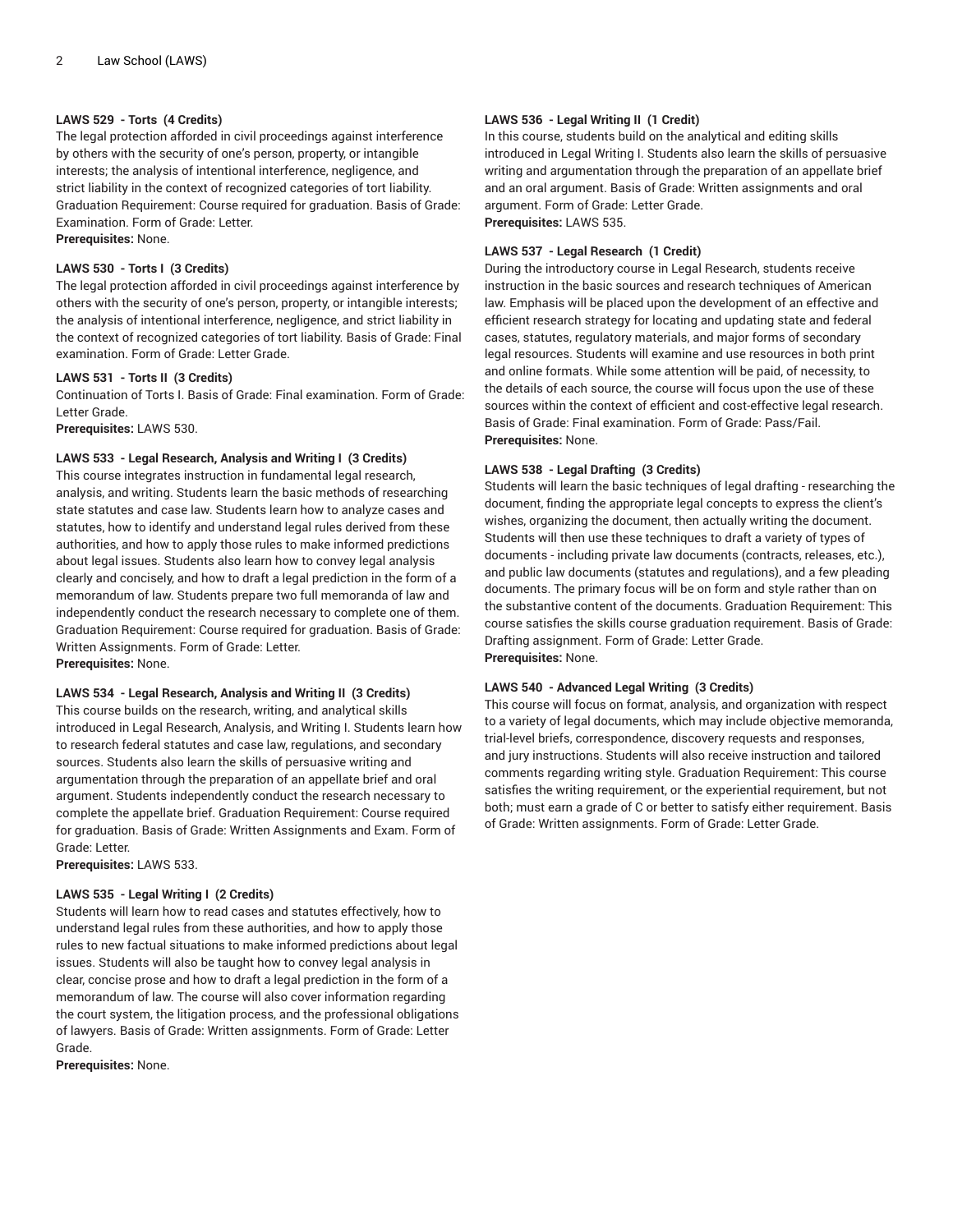# **LAWS 542 - Advanced Legal Analysis (2 Credits)**

This course takes an explicit, problem-based approach to legal analysis in order to deepen students' ability to synthesize legal authorities and to formulate and critique legal arguments. Topics covered will include theories of legislative and regulatory interpretation, sources of "public policy" arguments, and an exploration of stare decisis and the weight of published, unpublished, and "depublished" judicial opinions. Throughout the semester, students will work through numerous exercises that require the analysis, synthesis, and application of legal authorities. Some exercises will require students to perform their own legal research; others will be based on the "File" and "Library" format of the NCBE MultiState Performance Test; and still others will ask students to critique the analysis in existing memoranda and briefs. All exercises will require intensive, focused, repeated reading of statutes, regulations, cases, or some combination thereof. Graduation Requirement: This course satisfies the experiential course graduation requirement, must earn a grade of C or better. Basis of Grade: Short written exercises throughout the semester; take-home exam. Form of Grade: Letter. **Prerequisites:** None.

# **LAWS 543 - Advanced Legal Writing: Online Civil Litigation Drafting (3 Credits)**

This course is designed as an online course offering that combines components of two upper-level drafting courses currently offered: Advanced Legal Writing and Writing in Law Practice. The goal of the course is to expose students to the drafting skills private practice lawyers need to handle a case in the course of civil litigation. This class will not deal with trial skills; rather, this course will focus on prefiling and pretrial drafting skills and will simulate a realistic litigation experience in a law firm setting. The course will encourage students to build on the legal writing and research skills they learned in the first year and expose them to documents they will need to produce in practice that are not a part of the first year legal writing experience. Students will learn how to (1) draft common litigation documents; (2) produce clear and concise writing; (3) effectively analyze legal issues; (4) express legal analysis clearly in written and oral communications; (5) conduct legal research in context; (6) critically examine information in its original form and discern information relevant to the litigation; (7) make strategic decisions about litigation based on the client's expressed goals, the facts of the case, and the law; (8) draft a persuasive argument in the pre-trial context; and (9) produce documents necessary to resolve the pending litigation. Graduation Requirement: This course satisfies the experiential course requirement, must earn a grade of C or better. Basis of Grade: Written assignments. Form of Grade: letter.

# **LAWS 544 - Civil Procedure (4 Credits)**

This course will provide an introduction and overview of the procedural steps in the prosecution and defense of civil cases in federal court. The course will focus on pleadings, joinder, discovery, summary judgment, trial and post-trial motions, preclusion doctrines, personal jurisdiction, subject matter jurisdiction, removal, supplemental jurisdiction, venue, and Erie doctrine. If time permits, opportunity to be heard, class actions, case management, appellate review, and alternative dispute resolution may also be addressed. The order of, and time allocated to, each topic will vary from instructor to instructor. Graduation Requirement: Course required for graduation. Basis of Grade: Examination. Form of Grade: Letter. **Prerequisites:** None.

# **LAWS 545 - Civil Procedure I (3 Credits)**

An introduction to the Rules of Civil Procedure governing the civil litigation process, including rules regarding pleadings, discovery, joinder of parties, summary judgment, default, post-trial motions, and claim and issue preclusion. Basis of Grade: Final examination. Form of Grade: Letter Grade.

**Prerequisites:** None.

#### **LAWS 546 - Civil Procedure II (3 Credits)**

An analysis of the procedural steps in the prosecution and defense of a civil case with emphasis on the Federal Rules of Civil Procedure, including pleading, motions directed to pleadings, amendment, joinder, complex joinder devices, obtaining information from other parties through discovery, trial and post-trial motions, and standards for appeal. Special issues in federal procedure including subject matter jurisdiction, removal, jurisdictional limitations on procedural devices, transfer between federal courts, class actions and multi-district litigation and appellate issues and the relationship of the federal and state courts may also be explored. At the discretion of the professor some individual drafting problems may be assigned. Registration: Second year block course; 2L priority registration. Graduation Requirement: Required for graduation (students entering Fall 2009). Basis of Grade: Final examination. Form of Grade: Letter Grade. **Prerequisites:** LAWS 545.

#### **LAWS 547 - Criminal Procedure (3 Credits)**

The criminal process with emphasis on constitutional issues relating to arrest, search and seizure, and interrogation. Some consideration of issues relating to identification procedures, jeopardy, pre-trial procedure, and guilty pleas. Registration: 2L priority registration. Basis of Grade: Final examination. Form of Grade: Letter Grade.

#### **LAWS 548 - Discovery Drafting (3 Credits)**

This course is a practice-oriented introduction to the discovery phase of litigation. The course will simulate a product liability case in which enrolled students will represent either the plaintiff or the defendant. Students will handle the case from the beginning of discovery until the case is ready for settlement or trial, focusing on drafting the discovery documents necessary to advance the case. This course will expose students to the specific skills needed for engaging in litigation discovery. Graduation Requirement: The course satisfies the experiential course requirement, must earn a grade of C or better. Basis of Grade: Each written assignment and course activity will be assigned a point value that will contribute to an overall point total for the entire course. A student's letter grade will be determined by the percentage of points the student earns throughout the course. Form of Grade: Letter. **Prerequisites:** None.

**LAWS 549 - South Carolina Criminal Law and Procedure (3 Credits)** This course examines the substantive criminal laws of South Carolina with an emphasis on the rules, principles, and procedures applicable to magistrate and General Sessions courts of South Carolina relating to arrest, bonds, pre-trial procedures, guilty pleas, and trials. To prepare students for practicing criminal law as prosecutors or defense attorneys in South Carolina, this course will focus on the criminal process in South Carolina for both the prosecution and defense from the decision to charge through the trial of a case. Graduation Requirement: Course satisfies the experiential graduation requirement. Must earn a grade of "C" or better. Basis of Grade: Written Assignments and Simulations. Form

```
of Grade: Letter Grade.
```
**Prerequisites:** Evidence.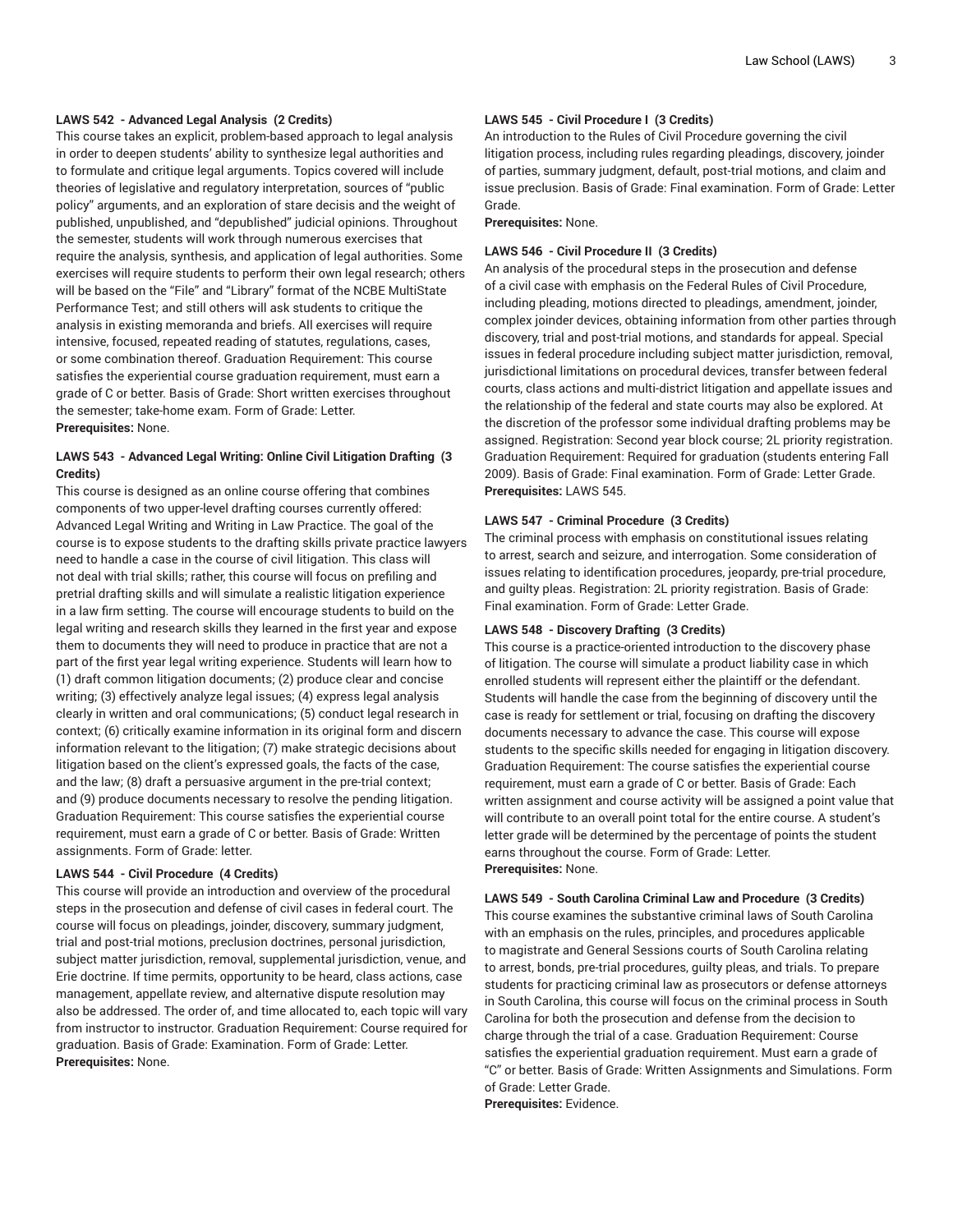# **LAWS 551 - Legal Analysis Workshop (2 Credits)**

This course will use questions from the Multistate Performance Test, the Multistate Essay Exam, the Mulistate Bar Exam to focus on reviewing and reinforcing the students' ability to assess, interpret, and synthesize legal principles relevant to a fact pattern, as well as their core writing skills. Basis of Grade: Students will be required to pass one simulated mini bar exam at the end of the semester, graded like an actual bar exam (50 percent multiple choice, 30 percent essay, 20 percent performance test). Form of Grade: Pass/Fail.

#### **LAWS 554 - Problems in Professional Responsibility (3 Credits)**

A course that focuses on lawyers' ethical obligations in various areas of practice: criminal defense and prosecution, civil litigation, office practice, counseling, transactions work, corporate and organizational counsel, government, and the judiciary. The course also examines significant issues facing the profession, including limitations on advertising and solicitation, restrictions on the adversary model, and the national and global nature of the legal profession. Registration: 2L priority registration. Second year block course. Graduation Requirement: Satisfies Professional Responsibility requirement for graduation. Must earn a grade of C or better to satisfy the graduation requirement. Students who have taken Professional Responsibility may not enroll. Basis of Grade: Final examination and class participation. Form of Grade: Letter Grade.

**Prerequisites:** None.

# **LAWS 555 - Professional Responsibility (2 Credits)**

Examination of the lawyer's obligations to clients, other lawyers, and courts, and also to society and themselves, with focus on the Rules of Professional Conduct. Graduation Requirement: This course or Problems in Professional Responsibility is required for graduation. Must earn a "C" or better to meet graduation requirement. Form of Grade: Letter Grade. **Prerequisites:** None.

#### **LAWS 556 - Advanced Legal Profession (2 Credits)**

An in-depth study of selected problems in ethics and professionalism confronting lawyers in the practice of law. Topics will include legal malpractice, the disciplinary system, ethical issues facing lawyers in particular fields, ethics and professionalism in litigation, office practice, and other issues of current interest. Instruction in the course will be by faculty members, practicing lawyers and judges. Basis of Grade: Written responses to problems; memos and drafting exercises. An assignment on substantive topic discussed in the course. Grade will be based on top 5 scores received on assignments. Form of Grade: Letter.

# **LAWS 557 - Law Practice Workshop (2 Credits)**

The course provides a synthesis of the substantive knowledge and the practical skills and experience essential to a successful practice and the competent representation of clients in numerous areas of the law. The course will emphasize the analysis of client problems and the processes involved in effecting solutions. Practice areas covered from time to time during the semester may include, inter alia, bankruptcy, criminal defense litigation, criminal prosecution, civil defense litigation, plaintiff's litigation, construction law, elder law, fiduciary representation, estate planning, family court litigation, alternative dispute resolution, real estate transactions, workers' compensation, international law, health law, intellectual property, media law, poverty law, education law, commercial law, banking law, employment law, consumer law, business entities and agency law, appellate practice, tax practice, environmental law, regulatory practice, and administrative law. This course is not intended as a substitute for a more in-depth study of doctrinal law and procedure in these various areas but instead will serve as a transitional stage from the knowledge and skills obtained in other courses to the practice of law in those areas. Various presentations will be made by leading experts in their fields. Forms and other practice materials will be provided. Registration: This course is limited to students in their final semester of law school. Basis of Grade: Examinations and/or projects, attendance. Form of Grade: Pass/Fail.

# **LAWS 558 - Advanced Civil Procedure (3 Credits)**

This course is designed to cover topics not covered in depth in the firstyear Civil Procedure course and may include complex joinder rules, interpleader, discovery issues related to expert witnesses, offers of settlement, and appeals. It will emphasize federal procedure but note some ways in which South Carolina procedure differs. The course is also designed to enhance skills acquired in the first year including the ability to research, read, and understand procedural rules, statutes, and cases, and the ability to synthesize those sources. Students will spend some time practicing essay and multiple-choice questions of the type they may encounter on a bar exam, in addition to performing more practicerelated exercises; the course may thus review, as necessary, some topics encountered in the first-year course. Basis of Grade: Exercises, Quizzes and Open-Book Final Exam. Form of Grade: Letter. **Prerequisites:** LAWS 544.

#### **LAWS 559 - Advanced Topics in Criminal Law (2 Credits)**

This course is an advanced course in criminal law. Students will explore three different areas: First, they will take an in-depth look at topics that play an important role in criminal practice, but which typically go unmentioned or are only briefly discussed in first-year Criminal Law. Such topics include, for example, possession crimes and conspiratorial relationships. Second, students will survey high-profile criminal law topics that have attracted popular attention, such as cyber-crime, antiterrorism enforcement, and forensic investigation. Third, students will finish the class by studying sentencing law and policy. The purpose of the course is both to provide students with a broad understanding of criminal law and to prepare them for a career by exposing them to legal doctrines that play a common role in criminal practice. Basis of Grade: 85% final exam, 10% other assignments, 5% participation. Form of Grade: Letter grade.

**Prerequisites:** LAWS 524.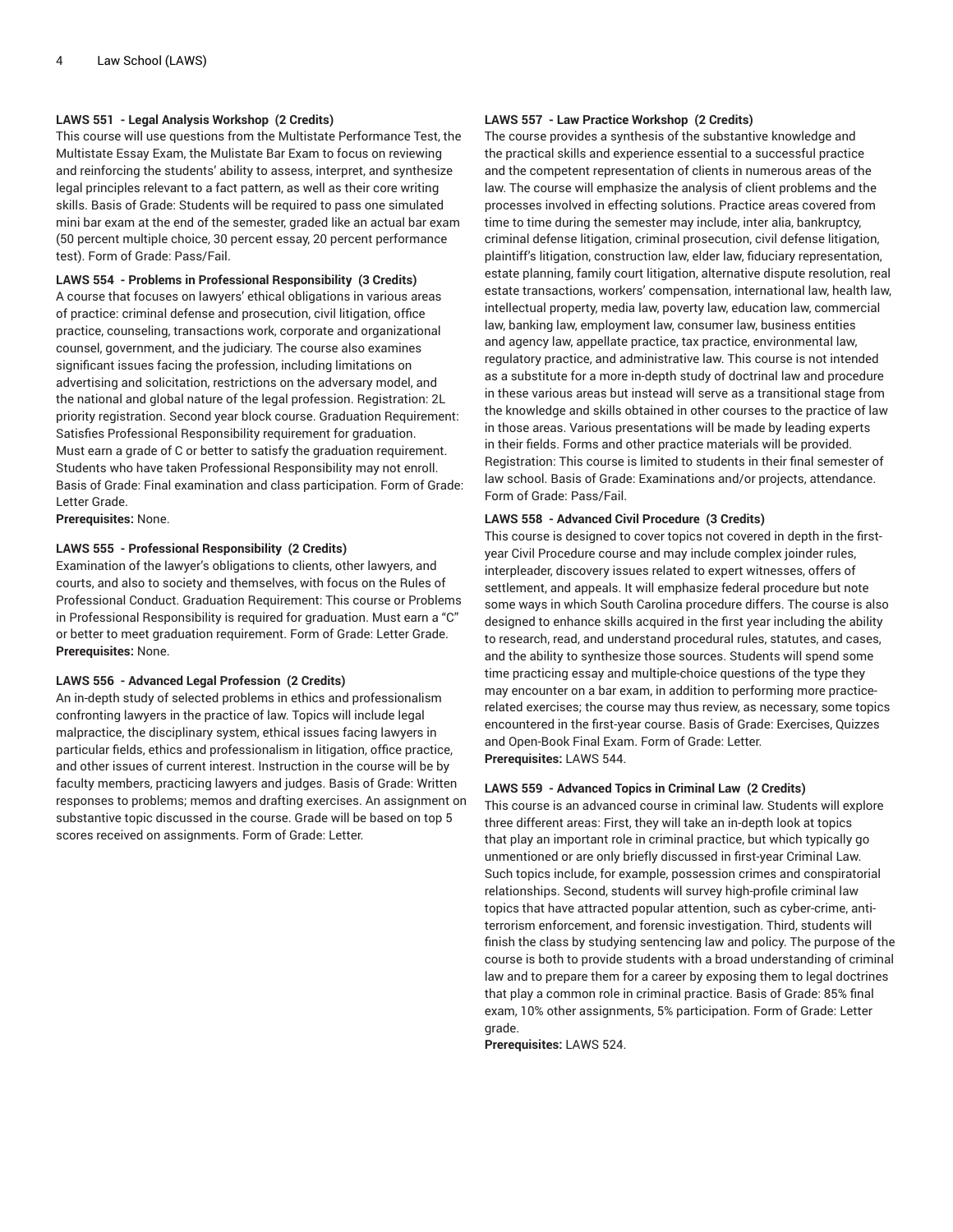# **LAWS 560 - Foundations of Law Practice and Professionalism (2 Credits)**

This course has two objectives: first, to introduce students to fundamentals essential to successful private practice, whether solo or small or large firm, and second: to explore professionalism in the legal profession and its relationship to successful practice. Topics covered may include the economics of law practice, trust accounts and record keeping, common mistakes to avoid, interpersonal skills and leadership principles necessary in managing a practice, managing client relationships, marketing and professionalism. Basis of Grade: Final examination and group projects. Form of Grade: Letter Grade. **Prerequisites:** LAWS 554 or LAWS 555.

**LAWS 561 - Capstone Course: Small Business Organization (5 Credits)**

This course will provide students with practical and substantive knowledge and experience in transactional law using a small business nonprofit or small business for-profit organization model. It will be multidisciplinary and provide students a broad theoretical and practical experience with measurable outcomes and skills, including problem solving, project management, leadership, and teamwork. Students will act as counsel for a group interested in forming either a nonprofit 501(c)(3) organization or a for-profit entity that will own and operate a business. As counsel for the organization, students' responsibilities will include interviewing a client; reviewing a Retainer Agreement; preparing Articles of Incorporation; preparing Bylaws; preparing IRC Form 1023 (Application for Exemption) or LLC or other business documents; providing Board of Director education and advice at simulated board meetings; and preparing Contracts, Lease Agreements, and/or Sponsorship Agreements. Students may also advise the client and draft documents related to copyright issues, potential mergers, and partnership agreements. Registration: Limited to 3Ls only. LAWS 717, LAWS 637, and LAWS 771 are strongly recommended, but are not prerequisites. Students limited to enrolling into one Capstone course. Students cannot enroll in an externship or clinic course in the same semester as a capstone course. Graduation Requirement: This course satisfies the experiential course requirement, must earn a grade of C or better. Basis of Grade: Written and oral assignments. Form of Grade: Letter.

**Prerequisites:** LAWS 554 or LAWS 555 and LAWS 609.

# **LAWS 562 - Advanced Legal Research (2 Credits)**

This course builds on the basic research skills gained in the first-year LRAW program. This course provides research experience through classroom instruction and mock legal research assignments that simulate tasks performed in a law firm setting. Upon completion of this course, students should be able to evaluate research options and demonstrate advanced research methods typical of attorneys in practice. Graduation Requirement: This course satisfies the experiential course requirement, must earn a grade of C or better. Basis of Grade: Written assignments and project. Form of Grade: Letter grade. **Prerequisites:** LAWS 533, LAWS 534.

# **LAWS 562A - Advanced Legal Research (3 Credits)**

This course is offered for 3 credit hours only during the summer session. This course builds on the basic research skills gained in the first year LRAW program. The course offers students the opportunity to develop an in-depth working knowledge of legal research methods through experience using and comparing a broad range of legal research tools. Upon completion of this course, students should be able to evaluate research options and demonstrate advanced research methods typical of attorneys in practice. Graduation Requirement: This course will satisfy the skills requirement. Basis of Grade: Written assignments and project. Form of Grade: Letter Grade.

**Prerequisites:** LAWS 533 and LAWS 534.

#### **LAWS 563 - International Foreign Legal Research (2 Credits)**

#### **LAWS 564 - Free Speech and Democracy (3 Credits)**

This course will study the constitutional rights of freedom of expression guaranteed by the First Amendment. The course will consider constitutional questions related to regulation of offensive speech, defamation, pornography, symbolic speech, commercial speech, Internet and broadcast regulation, regulation of the public forum, and freedom of association. The course will emphasize the relations between free speech and democratic processes through consideration of campaign finance and election regulations. Registration: The optional paper DOES NOT satisfy the graduation writing requirement. Basis of Grade: Final examination or optional research paper with permission of the instructor. Form of Grade: Letter.

**Prerequisites:** LAWS 523.

#### **LAWS 565 - Beach Law Seminar (2,3 Credits)**

This seminar-style course will allow students the opportunity to discuss and to conduct research on current, specific beach law conflicts. Examples of the kinds of issues that could be the basis for research include sea-level-rise impacts on beaches, public access disputes during the COVID-19 era, recent public access litigation, the history of beach privatization, and differences in public beach rights across jurisdictions. Registration: Students can satisfy the writing requirement in the threecredit option by writing an outline, a first draft, and a 30-page paper, and receiving a grade of "C" or better in the course. Basis of Grade: Students who opt for the two credits will research and write a 20-page paper. Students who opt for the three credits will research and write a 30-page paper. In addition to submitting a final paper, all students will be required to turn in a detailed outline/bibliography; make an in-class presentation; and turn in a complete first draft. Form of Grade: Letter. **Prerequisites:** LAWS 568.

#### **LAWS 568 - Coastal Law (3 Credits)**

This course explores legal approaches to avoiding and resolving conflicts between human use of coastal areas and the ecological integrity of coastal systems. We will cover relevant South Carolina and Federal law, looking at issues both above and below the tide line. Course readings represent a variety of disciplines, including law, economics, and the natural sciences. Students must participate actively in discussions, present their research proposals, and submit three writing projects. Graduation Requirement: This course satisfies the perspective course requirement. Basis of Grade: Final examination, written assignments and class participation. Form of Grade: Letter.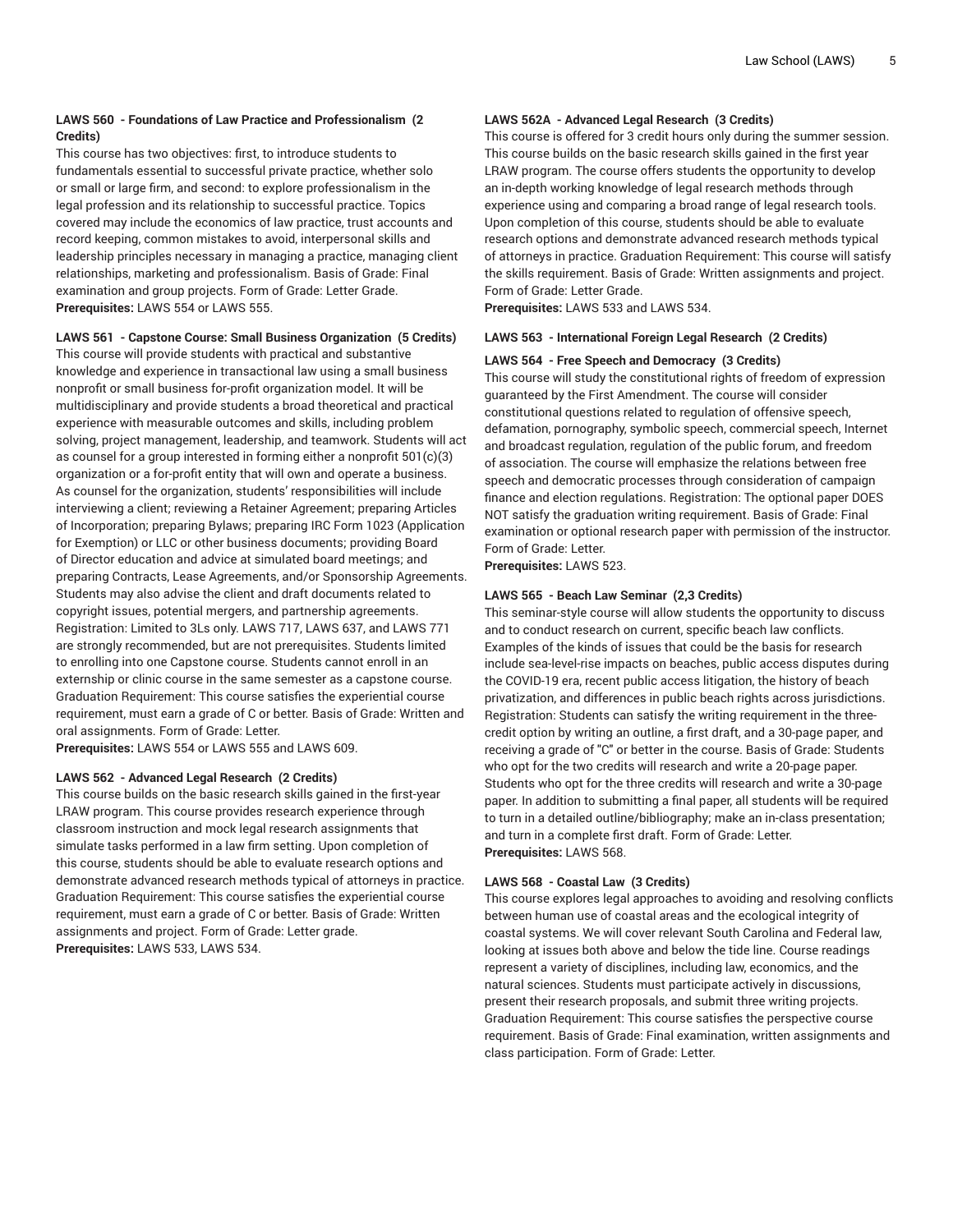# **LAWS 569 - Coastal Law Field Lab (6 Credits)**

Classes will have three modules. For the first two weeks students will study coastal land use and environmental issues. The second module, Climate Change and the Coast, will cover domestic and international climate change law, disaster law, and coastal development. The final module, Coastal Energy Law, will cover the fundamentals of energy law, offshore oil and gas law, and coastal impacts of on-shore energy. This is not your typical class because by the end of the course students will have spent eight out of the 20 class days in the field. Students will receive one grade for the three courses which will combine their individual grades from Coastal Law (3 credits), Climate Change and the Coast (1.5 credits), and Coastal Energy Law (1.5 credits). Basis of Grade: Exam. Form of Grade: Letter.

#### **LAWS 569A - Coastal Law Field Lab (2 Credits)**

This is a two-credit course taught at Belle Baruch Institute for Marine and Coastal Sciences near Georgetown, South Carolina over a seven-day period during the law school's spring break. The course is built around five half-day field trips to properties along the "north coast" of South Carolina (Charleston to Myrtle Beach) that have either been at the heart of important litigation or high-profile coastal law issues. Prior to each site visit, students will read the relevant case or issue briefing, then meet with the instructor for discussion. During the site visits, the class will meet with attorneys, parties, or government officials who have been involved in the matter for question and answer sessions. Basis of Grade: Writing Assignments. Form of Grade: Letter.

**Prerequisites:** LAWS 731 or LAWS 709 or LAWS 568.

#### **LAWS 570 - Supervised Legal Research I (1-4 Credits)**

Students must register for a minimum of two credit hours to fulfill the graduation writing requirement. Basis of Grade: Research paper 30-50 pages in length. Form of Grade: Letter or Pass/Fail.

**LAWS 571 - Supervised Legal Research II (1-4 Credits)**

**LAWS 572 - Supervised Legal Research III (2 Credits)**

**LAWS 578 - Supervised Extracurricular Competition (2 Credits)**

# **LAWS 581 - Corporations (3 Credits)**

A study of the formation, structure, and characteristics of enterprises organized to do business in the corporate form. Areas discussed include shareholder and promoter liability, division of enterprise ownership, owners and control, duties of management, and securities regulation. Registration: Students who have taken LAWS 600 may not register for this course. Basis of Grade: Final examination. Form of Grade: Letter Grade.

**Prerequisites:** None.

**LAWS 585 - Journal of Law and Education (2 Credits)**

**LAWS 586 - Real Property, Trust & Estate Law Journal (2 Credits)**

**LAWS 587 - South Carolina Journal of International Law & Business (2 Credits)**

**LAWS 588 - South Carolina Law Review (2 Credits)**

# **LAWS 595 - Legal Research for Practice Workshop (1 Credit)**

This workshop series (7 classes) is designed to expose students to specific research skills and resources identified by employers in the legal community as necessary for effective and efficient research in any law practice in South Carolina. Individual workshop sessions will be taught by law librarians with particular interests and expertise in the topics covered (see sample topics below), which may change to meet the needs of the legal community. A significant portion of each class session will be devoted to practicing these skills by working on clientfocused research problems. Sample Topics: Free & Low Cost Resources; Forms; Practice Aids; Dockets & Finding Experts; Federal Legislative History; Administrative Agency Documents & Local Ordinances; Non-Legal Resources & Multi-State Resources. Basis of Grade: Research problems for each session/Participation. Form of Grade: Letter Grade. **Prerequisites:** LAWS 533 and LAWS 534.

#### **LAWS 596 - Going to Court in South Carolina (3 Credits)**

This course will cover the history, jurisdiction, practice elements, specific procedure and evidence rules, customs, access, and protocols of every tribunal within the South Carolina judicial system. A primary focus will be the differences among the courts' practice, procedure and evidence rules, and structure. A significant portion of the course will include a comparative aspect with other state courts and with federal courts. Students will visit tribunals and attend classroom presentations from practitioners and judicial officers from every level of court in South Carolina. The course will include lectures, practical experiences, observations, and student participation in exercises illustrating the differences in the jurisdiction and practices of the various courts and administrative law venues. Upon completion of the course, the student will understand the operations and history of all South Carolina state courts -- probate, summary, general jurisdiction (civil and criminal), family, administrative, workers' compensation, and appellate. Basis of Grade: Examination and student participation in practical exercises. Form of Grade: Letter.

**LAWS 598 - FinTech Law, Financial Regulation, & Policy (3 Credits)** "Mobile first, digital everything," has become the mantra of modern financial services. As technology revolutionizes financial services, legislators and regulators struggle to apply a pre-digital legal and regulatory regime to modern financial technology ("FinTech"). This course will explore the major categories of FinTech: (i) online lending, (ii) digital payments, (iii) digital assets and cryptocurrencies, (iv) neobanks and banking as a service ("BaaS"), and (v) wealth and investment management. The course will focus on how FinTech is changing the interpretation of traditional banking laws and regulations, as well as how traditional banking law and concepts are reshaping FinTech. The course will include case studies on novel and emerging FinTech models and provide opportunities for practical application of financial regulatory regimes. The final module of the course will focus on numerous policy implications of FinTech including: (i) the democratization of finance, (ii) whether FinTech magnifies or minimizes access to financial services, (iii) the impact of FinTech on traditionally underserved communities, and (iv) proposed legislation and policies to tackle questions of financial inclusion. Financial services are heavily regulated with a series of overlapping governmental authorities. Recommended courses: LAWS 618 and LAWS 657. Basis of Grade: Case Study on FinTech Company (Short Paper); Presentation on Legal Issue(s) Relating to Case Study (Legal Analysis Memo); Presentation; Memo; Class Participation; Research Paper on Policy Issue (Short Paper); Final Exam. Form of Grade: Letter.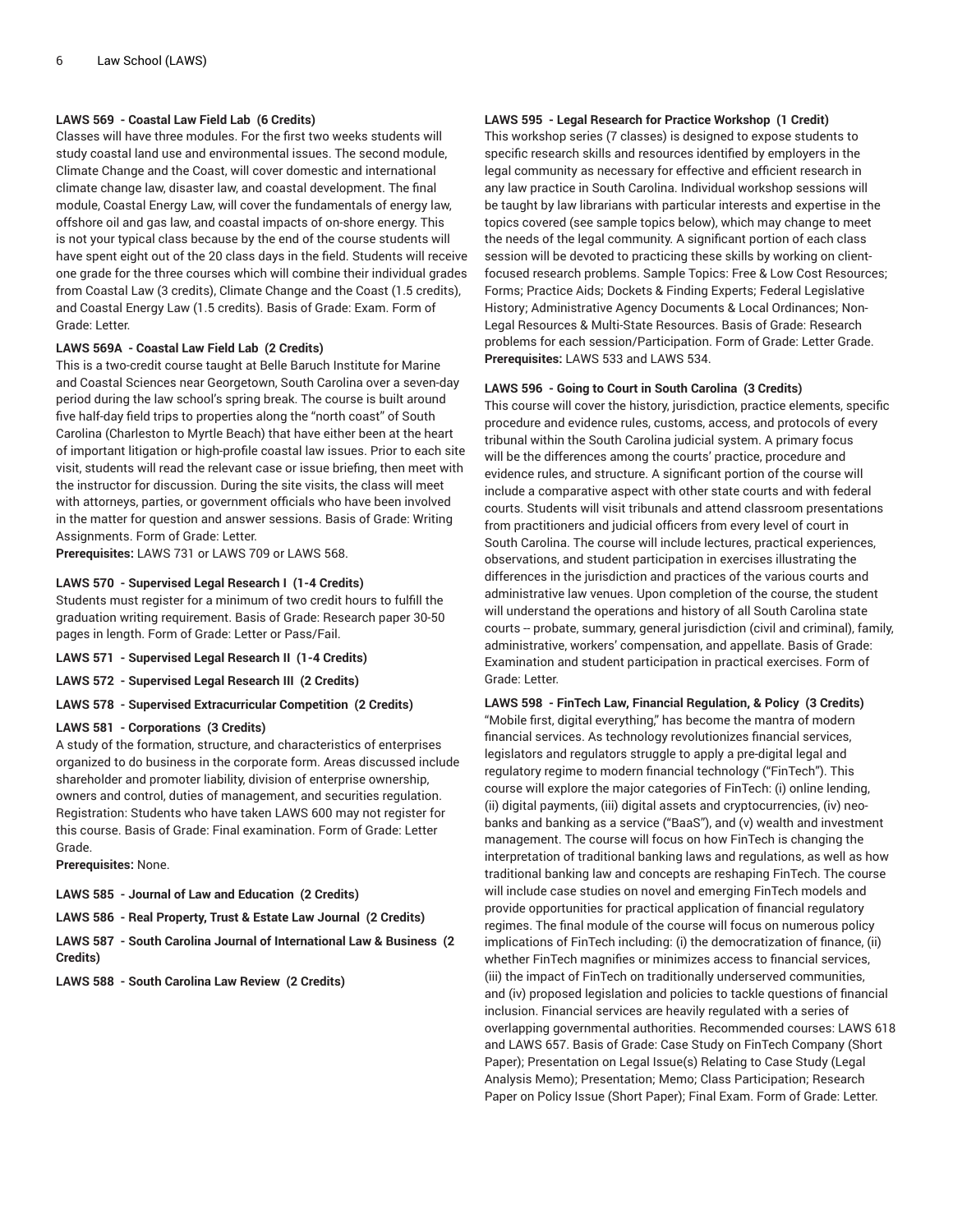#### **LAWS 599 - The Lean Law Firm Lab (2 Credits)**

This class will introduce students to advanced concepts in law firm management, including lean systems thinking, process design, visual information management, standardization and automation. Students will also be taught how to set goals and measure key performance indicators. Teaching will be accomplished, in part, by placing the students into a mock virtual law firm (or firms depending on enrollment) and requiring hands-on use of case management software and other automation. The goal of the class is to produce students with practical skills ready for the legal workforce (even if that student is considering solo practice). Basis of Grade: Class participation and team project. Form of Grade: Letter.

#### **LAWS 600 - Business Corporations (4 Credits)**

A study of the formation, structure, and characteristics of enterprises organized to do business in the corporate form. Areas discussed include shareholder and promoter liability, division of enterprise ownership, powers and control, duties of management, and securities regulation. The course will also briefly examine some basic agency, partnership, and LLC topics. Registration: Second year progression-entry course; 2L priority registration. Students who have taken the three credit hour LAWS 581 in summer school may not register for this course. Basis of Grade: Final examination and class participation. Form of Grade: Letter Grade. **Prerequisites:** None.

# **LAWS 601 - The Constitution and National Security (2 Credits)**

This seminar will examine the constitutional and statutory law that governs U.S. national security policy and practice. The course will examine the Constitution's allocation of national security authority, the foreign relations powers, and war powers among the three branches of the federal government. The course will focus on specific issues arising from past and ongoing counterterrorism activities including detention, surveillance, interrogation, and targeted killing. In addition, the course will examine how constitutional and statutory authority relates to the role of international law in U.S. courts and the role of courts more generally in establishing boundaries for national security policy. The course will examine court cases, executive memos, and legislative materials. Graduation Requirement: This course satisfies the perspectives course requirement for graduation. Basis of Grade: Final examination or optional research paper with permission of instructor. Form of Grade: Letter. **Prerequisites:** LAWS 523.

#### **LAWS 602 - Project Finance (3 Credits)**

This course concentrates on project finance as a vehicle to explore general problems of domestic and international corporate finance in the context of a specific infrastructure finance strategy. Project finance refers to the financing of long-term infrastructure, industrial projects and public services based upon a non-recourse or limited recourse financial structure where project debt and equity used to finance the project are paid back from the cash-flow generated by the project (for example, borrowing to finance construction of an electricity generating plant and then repaying said loan from the proceeds of the sale of electricity generated by the facility). The goal is to give you some insight into how transactional lawyers deal with complex contracting and concepts in a sophisticated business practice. Each week there will be a 2 hour theoretical class shared with overseas students via videoconferencing, and a 1 hour local documentation and drafting class. Registration: Course will include video-conferenced guest speakers. An overnight out-of-town field trip may be required. Graduation Requirement: This course satisfies the experiential course graduation requirement. Form of Grade: Letter Grade.

**Prerequisites:** None.

# **LAWS 603 - Family Business Law (2 Credits)**

This course examines the distinctive characteristics of family businesses, with a particular focus on their governance needs. To be effective, a legal advisor must appreciate the overlap of family law and business law principles, and we will explore important areas of intersection, including (1) how business succession relates to estate planning, and (2) the potentially adverse business implications of marital divorce. We will also discuss ethical issues involving multiple representation that often arise in the context of family businesses. Finally, the course will take up conceptual and normative questions regarding the definition of family business and the extent to which family values influence business priorities. Basis of Grade: Grades will be based on class participation and a final project, which students will work on in small teams. Form of Grade: Letter:

**Prerequisites:** LAWS 609.

#### **LAWS 605 - Corporate Finance (3 Credits)**

This is a course in financial economics as applied to legal problems. Topics will likely include economics of valuation (including consideration of risk and return and the capital asset pricing model), the efficient market hypothesis and the accuracy of stock prices more generally (theories, evidence, and limits), the mechanics and economics of the stock market through which firms raise equity capital, the role of stock prices in capital allocation and corporate governance, event studies, option theory, dividends and share repurchases, debt and leverage, and the theory of the firm. Overall, the course can be seen as a financialeconomics-based survey of some of the more prominent advancedlevel topics in corporate and securities law. Basis of Grade - Exam performance, with slight adjustments based on in-class participation and performance. Class may involve both a midterm and a final exam. Form of Grade - Letter Grade.

**Prerequisites:** LAWS 581 or LAWS 600 or LAWS 609.

# **LAWS 606 - Securities Regulation (3 Credits)**

A general review of the securities markets, including private actions and government regulation, with a particular focus on the Securities Act of 1933 and the Securities Exchange Act of 1934. Basis of Grade: Final examination. Form of Grade: Letter Grade. **Prerequisites:** LAWS 609.

#### **LAWS 607 - White Collar Crime (2 Credits)**

This class will examine substantive federal criminal law, focusing on both the prosecution and defense of "white collar" crimes. Topics covered will include the various techniques used by federal law enforcement and prosecutors in white collar cases, including: the grand jury process; immunity; search and seizure warrants; subpoenas; the use of taint teams; and wire taps. We will discuss mens rea (the state of mind required for criminal liability) and entity liability. The issues which typically arise during corporate internal investigations will be addressed to include: the attorney client and work product privileges; Upjohn warnings; joint representation and identifying the client. Close examination will also be given to the Fifth Amendment self-incrimination privilege; proffer sessions, plea agreements and federal sentencing. The substantive areas to covered will include but not be limited to: obstruction of justice, perjury, bribery and kickbacks, mail and wire fraud, securities fraud, RICO, tax evasion and money laundering. We will study related issues of prosecutorial discretion and attorney ethics. Emphasis will be given to providing students with the background and tools to reason through practical problems faced by federal prosecutors and white collar practitioners. Basis of Grade: Final examination and Class Participation. Form of Grade: Letter Grade. **Prerequisites:** Non.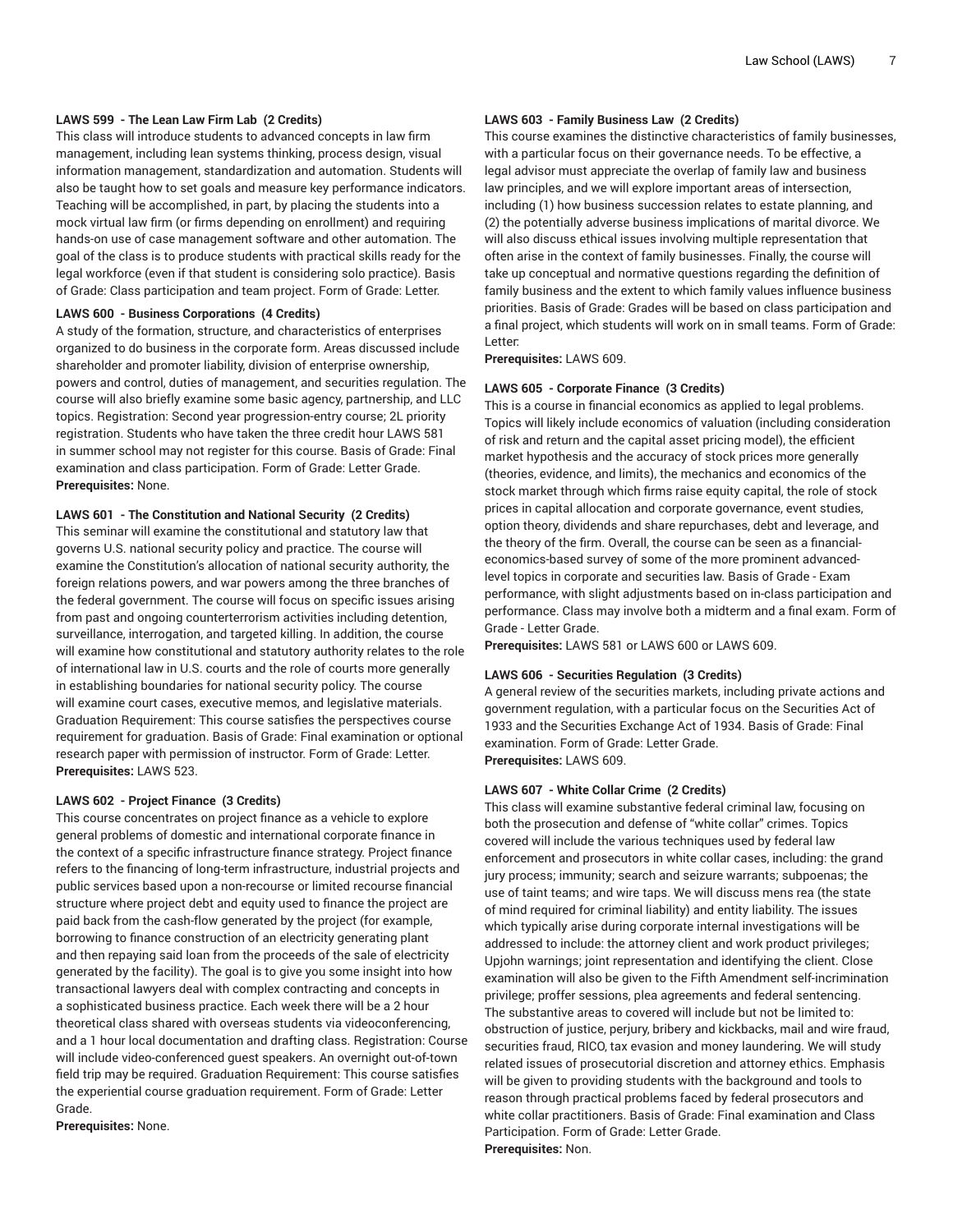# **LAWS 608 - Law and Economics (2 Credits)**

This course will provide an introduction to the positive economic analysis of legal problems. Students will be invited to use fundamental principles of economic science to explain legal doctrines. The inquiry, therefore, will not focus on normative aspects of economic analysis, on whether the law ought to promote efficiency. After a brief survey of macroeconomics, the course will address primarily the major common law areas of property, contracts, torts, and criminal law. In general, the course will attempt to demonstrate how fundamental economic concepts, such as transactions costs, externalities, and risk allocation, can help explain the logic of these large bodies of law, difference among them, and long standing principles within each. Depending on the availability of time and the students' prior exposure to economic analysis in these subjects, the course may cover topics in corporation law and the common law process. Graduation Requirement: This course satisfies the perspective course graduation requirement. Basis of Grade: Final exam. Form of Grade: Letter. **Prerequisites:** None.

#### **LAWS 609 - Business Associations (3 Credits)**

This course focuses on the structure and characteristics of enterprises organized to do business in the partnership, LLC, and corporate form. Areas addressed will include the formation, ownership, operation, governance, and dissolution of the business entity. Substantial emphasis will be placed on the corporate form of business, but comparisons to the partnership and LLC forms will be included. The course will also examine fundamental agency principles important to all business organizations. This course is the foundation course for, and prerequisite for, all upperlevel business-law courses, whether focusing on publicly traded entities or businesses owned by only a few persons. Business Associations is not a prerequisite for Agency, Partnerships, & LLCs. Registration: Second year progression course. 2L students have registration priority. Basis of Grade: Exam. Form of Grade: Letter.

# **LAWS 611 - Agency Partnership and Limited Liability Companies (3 Credits)**

The principle focus of the course, however, will be on LLCs, and the issues relevant to starting, operating, and ending LLCs. Since LLC operations are based in large part on partnership principles, we will review some of these and see how they are incorporated into the operation of LLCs. We will consider the duties that LLC members owe to each other and the business. We will worry about when an LLC member may be personally liable for obligations of the entity. The financial operations of the business, and the financial rights of the members are important. In regard to Agency, we will review some of the basic principles you studied in Business Associations and may expand on these, including possible examination of issues involving "Undisclosed Principals," "Subagents," "Ratification," and "Notice." In regard to all these topics, we will pay particular attention to South Carolina law. Please note that you will be responsible for four projects done during the semester. These will all be graded. There will also be a brief final exam. 1. Project #1. In a group, your group will be responsible for working some basic "accounting" problems and explaining your results to the class. You will be required to "do math"! You will prepare these accounting problems outside of class. 2. Project # 2. Your group will present to both the class and to an actual client, an explanation of some of the risks the client will be faced in forming an LLC. You will be required to prepare and present during class a memo to the client explaining the risks that they may be subject to. We will probably set aside some limited amount of class time for you to work on this project. However, it will require out-of-class preparation. 3. Project # 3. An existing business is considering converting into an LLC. The new LLC will include investors who are interested, along with the business founders, of expanding and modifying the business. Your group will present both to the class and to the founders, a written memo listing key points (with explanations) the founders should consider in adopting this LLC. Another group will present to the class and to the investor group, a similar written memo listing key points (with explanations) the investors should consider in adopting this LLC. We will likely set aside some limited amount of time for you to work on this. However, it will require out-of-class preparation. 4. Project # 4 Essentially the Final Exam. You will individually draft certain specified provisions for the LLC that the folks identified in Project # 3 intend to adopt. You will draft two separate section for each required provision - one favoring the founder group, and one favoring the investor group. This Project # 4 will count the most points for the course. This will likely be assigned the last week of the course and due during the first week of finals. 5. "Brief" Final Exam. The exam will cover those topics that are separate from the planning and drafting of the LLC. Form of Grade: Letter Grade

#### **LAWS 612 - Accounting for Attorneys (3 Credits)**

This course introduces students to the principles of accounting, including the theory and function of the financial statements and sources of authoritative accounting principles. The course studies the areas of accounting that commonly arise in day-to-day legal practice, including: law firm accounting, escrow accounting, internal controls, auditing, materiality, and financial ratio analysis. Other topics may also include partnership accounting, governmental/non-profit fund accounting, inventory accounting, and/or business decision-making topics. Registration: Students with six or more credits in Accounting need special permission from the Instructor to enroll in the course. Basis of Grade: Final Exam. Form of Grade: Letter Grade.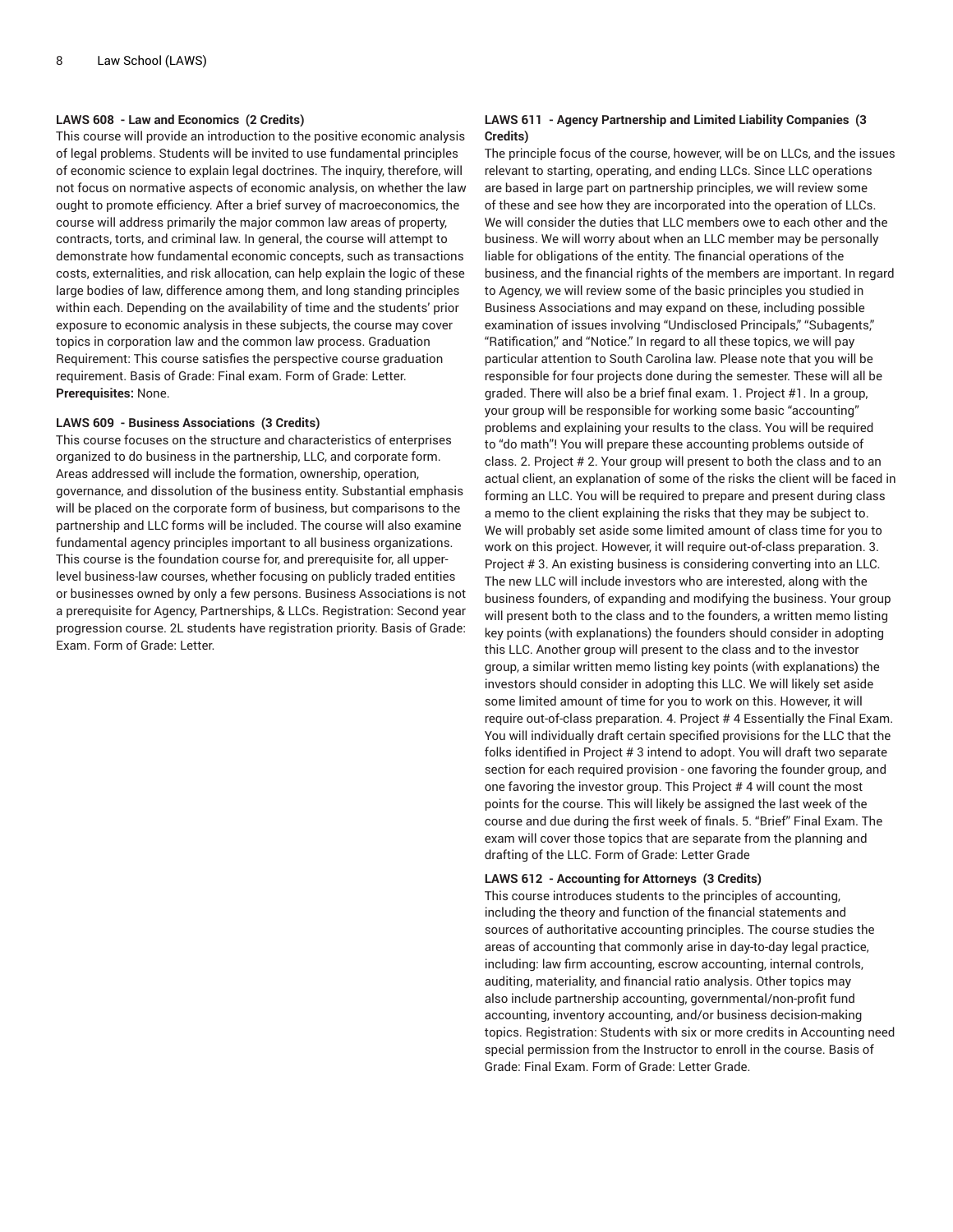### **LAWS 613 - Criminal Adjudication (3 Credits)**

This course examines the major procedural stages of a criminal prosecution from both a theoretical and practical perspective. At any given stage students should pay particular attention to the respective roles, objectives, and strategies of the judge, prosecutor, and defense counsel, and to the sometimes competing legitimate interests of law enforcement and criminal defendants. Principal topics to be covered include: the decision to charge and the issuance of complaints; initial appearance; bail and pretrial release and detention; the probable cause hearing; grand jury, indictment, and information; joinder; criminal discovery; guilty pleas and plea bargaining; speedy trial rights and provisions; jurisdiction and venue; civil forfeiture; double jeopardy; criminal trials and pretrial motions; sentencing, the death penalty, appeal, and post-conviction remedies (particularly habeas corpus). (Sentencing is also studied in greater depth in Sentencing and Correctional Law, to be given in spring 2012.) This course is taught primarily from a nationwide perspective, but as time allows, we may also make reference to practice under the South Carolina law where this state's procedure varies significantly from other jurisdictions. For students who are contemplating either prosecuting or defending criminal cases in their future careers, this course, in combination with courses in Criminal Procedure under the 4th, 5th, and 6th Amendments (sometimes mistakenly called "Constitutional Criminal Procedure," because a solid understanding of constitutional requirements is equally vital to both courses) and Sentencing and Correctional Law, provides a comprehensive nine-credit upper level study of criminal practice. However none of these courses is a prerequisite for the others, and any of these courses may be taken by any student regardless of future career interests. Basis of Grade: Final exam. Form of Grade: Letter.

# **LAWS 614 - International Business Transactions (3 Credits)**

A consideration of some of the problems under international, foreign, and domestic law that American business may encounter in doing business abroad, in selling products for export, and in competing in the U.S. with imported goods. Particular emphasis is given to the transactions and mechanics of international trade and finance, the international settings, including both GATT and bilateral agreements, and national regulation of import and export trade and foreign investment. Basis of Grade: Exam. Form of Grade: Letter Grade.

**Prerequisites:** None.

# **LAWS 615 - Secured Transactions (3 Credits)**

An analysis of secured transactions under Article 9 of the Uniform Commercial Code. Topics to be considered include creation, perfection and priority of security interests; the impact of bankruptcy on secured transactions; and default foreclosure. Basis of Grade: Group problems and exercises; Final exam. Form of Grade: Letter Grade. **Prerequisites:** None.

#### **LAWS 615A - Secured Transactions Online (3 Credits)**

This course examines the rules governing transactions in which personal property and fixtures are used as collateral to secure an obligation. The primary source of authority is Article 9 of the Uniform Commercial Code, but students will also be introduced to other applicable laws, including primarily the U.S. Bankruptcy Code. This body of law addresses not only the rights of the debtor and creditor inter se but also the rights of third parties with an interest in the collateral. Registration: Students in enrolled in this course cannot take LAWS 615, Secured Transactions. Basis of Grade: Final Exam. Form of Grade: Letter.

# **LAWS 616 - Capital Markets Regulation (2 Credits)**

This course concerns the regulation of capital markets: the New York Stock Exchange, NASDAQ, and the wide variety of other institutions devoted to the trading of securities. Capital markets perform important social functions: providing liquidity for investors and incorporating information into prices, which in tum serve as vital guides to real economic activity. The effectiveness with which capital markets perform these functions and their costs of operation are determined in significant part by the rules governing the persons who operate, and trade in, these markets. The course will begin with a consideration of major domestic and transnational capital market institutions. It will then address the economic theory that explains how capital markets operate (marketmicrostructure economics) and the incentives that motivate their various players. These beginning segments lay the groundwork for a more informed discussion of the substantive law that governs capital markets. Specific regulatory areas to be considered include the rules relating to (1) transparency: who knows (and when) the prices at which securities are being offered and sold (the "ask quotes") and the prices at which actual trades occurred, (2) a broker's execution of a customer's orders, (3) dealers transacting directly with retail customers, (4) market making more generally, (5) trading system alternatives to the NYSE and NASDAQ, (6) trader behavior including manipulation, short selling and insider trading. The course, with its focus on persons who operate or trade in capital markets, should be distinguished from Securities Regulation, which is devoted primarily to the regulation of the behavior of the firms that issuer securities and their agents in connection with the primary offering and secondary trading of their securities. Basis of Grade: Exam performance, with slight adjustments based on in-class participation and performance. Class may involve both a midterm and a final exam. Form of Grade: Letter.

**Prerequisites:** LAWS 581 or LAWS 600 or LAWS 609 or LAWS 606.

#### **LAWS 617 - Commerical Law Seminar (2 Credits)**

The Seminar will cover the following commercial law topics: (1) the enforcement of money judgments; (2) letter of credit transactions; (3) financing secured by security interests in intellectual property; and (4) the past, present, and future of asset securitization. Registration: Course does not satisfy the graduation writing requirement. Basis of Grade: Written responses to problems and drafting exercises. Form of Grade: Letter Grade.

**Prerequisite or Corequisite:** LAWS 615.

#### **LAWS 618 - Consumer Law (3 Credits)**

A survey of federal and South Carolina consumer protection statutes, common law remedies, and enforcement in unfair and deceptive advertising and other sales practices, credit reporting and other disclosures, subprime consumer lending, mortgage lending and servicing, debt collection, landlord-tenant law, telephone privacy law, and arbitration. Basis of Grade: Class participation; writing assignment; class presentation. Form of Grade: Letter Grade **Prerequisites:** None.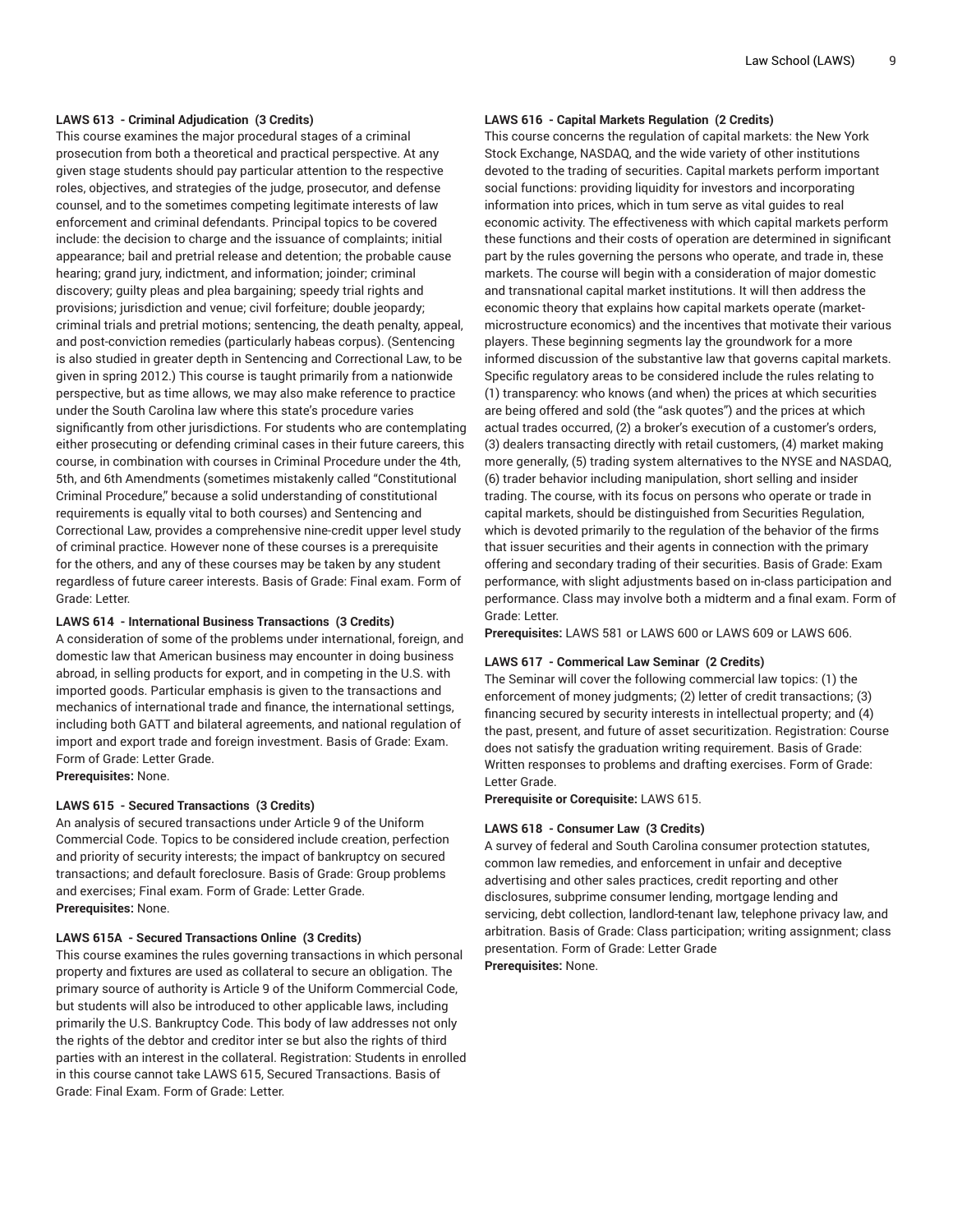# **LAWS 619 - Disability Law in the Workplace (2,3 Credits)**

This course will teach students about the legal issues concerning persons with disabilities in the workplace, the legal protections provided them by federal and state statutes, and the challenges facing employers seeking to comply with these statutory duties. The EEOC receives tens of thousands of disability discrimination complaints each year. The opioid crisis and the development of COVID-related disabilities have expanded the complexity of this area of law. This course involves substantial outof-class preparation for required class preparation. In addition, each student will write a memorandum of law or a research paper of at least 20 pages; students electing 3 credits will write a paper of at least 30 pages. All students will participate in individual topic conferences, outline conferences, and rough draft conferences. The course can also satisfy the graduation writing requirement if taken for 3 credits and the student writes a paper of at least 30 pages in length and earns a grade of "C" or better. This course meets the Perspectives standard as it discusses the laws and legal issues concerning persons with disabilities in the workplace and in the context of the broader disability rights movement.

# **LAWS 621 - Social Impact of Business Activity (2,3 Credits)**

This course will explore the ways in which laws and regulations surrounding business activity impact the social contributions of businesses. The course will cover theoretical perspectives on the social role of businesses, comparative approaches to improving the social impact of businesses both in the US and abroad, and case studies of business' positive and negative social contributions. Readings will come from a variety of sources, including chapters from books, journal articles, case studies, and news articles. Class meetings will center on discussion by all members of the class of the week's readings. The semester will end with presentations of students' written work. Graduation Requirement: Course satisfies the perspective graduation requirement. Course can also satisfy the graduation writing requirement if taken for three credit hours. Must earn a grade of "C" or better if completing for the writing requirement. Basis of Grade: Students will write one 15-20 page paper if they enroll for 2 credits or one 30-50 page paper if they enroll for 3 credits. All students will submit one substantial draft and give a presentation of their paper during in-class workshops. The final paper, including submission of a substantial draft, will constitute 50% of the students' grades, participation will constitute 30% and the final presentation will constitute 20%. Form of Grade: Letter Grade. **Prerequisites:** LAWS 609.

# **LAWS 623 - Comparative Employment Discrimination Seminar (2,3 Credits)**

This course is a seminar focusing on a comparison of employment discrimination laws in the United States and abroad. Students examine timely issues under the American legal system and compare the American approach to these issues with that of foreign-based systems. Through this comparative approach, students will examine critically the American system of employment law primarily as it exists under Title VII of the Civil Rights Act of 1964, the Age Discrimination in Employment Act, and Title I of the Americans with Disabilities Act. Graduation Requirement: This course satisfies the perspective course requirement. It satisfies the graduation writing requirement if taken for 3 credit hours. Basis of Grade: Paper, oral presentation, and class participation. Form of Grade: Letter.

**Prerequisites:** None.

# **LAWS 624 - Employment Discrimination (3 Credits)**

This course is designed to provide a broad overview of the federal legislation which prohibits employment discrimination on the basis of race, color, religion, sex, national origin, age, and disability. The course also examines the prohibitions against retaliation in the workplace. The course explores the basic frameworks for how claims of intentional and unintentional discrimination are analyzed. The course also examines how employment discrimination statutes are enforced, and the remedies available in these types of cases. Basis of Grade: Final examination and class participation. Form of Grade: Letter Grade.

#### **LAWS 626 - Principles of Labor Law (2 Credits)**

This course will address the basic principles and labor protections found in the National Labor Relations Act (NLRA). The NLRA – and the foundations of labor law generally - address various aspects of collective activity, including the right to organize and join labor organizations, and the regulation of strikes, boycotts and picketing. Additionally, this course will examine the timely issues of labor law, and explore the direction that this field is heading. Basis of Grade: Final examination, class presentation and class participation. Form of Grade: Letter Grade. **Prerequisites:** None.

#### **LAWS 627 - Immigration Law (2 Credits)**

This course will examine the legal framework and criteria that govern who can legally enter, reside, and become a citizen in the polity of the United States, a country that has attracted large numbers of immigrants throughout its history and continues to do so today. Drawing on the Immigration and Nationality Act, attention will be paid to judicial, legislative, and regulatory construction of those provisions of immigration law relevant to defining who is allowed into the United States and in what category, who may be removed, and the more recent focus on security/terrorism concerns and immigration as a political issue. Basis of Grade: Final examination. Form of Grade: Letter Grade. **Prerequisites:** None.

# **LAWS 628 - Immigration and Family Law Skills Workshop (3 Credits)**

In this class, students will follow a simulated immigration case from beginning to end. The class will examine the common issues that undocumented immigrants face during deportation proceedings and learn the skills and defenses immigration attorneys use to represent undocumented immigrants seeking to challenge their removal. In addition, the class will also address how other legal issues pertaining to areas such as family law or criminal are complicated by a client's immigration status. Students in the class will be expected to draft various immigration documents and will be graded on these assignments. Lastly, throughout the semester, immigration law practitioners will be invited to share their expertise and experience with the class. Graduation Requirement: Satisfies the experiential course graduation requirement, must earn a grade of C or better. Basis of Grade: Written exercises. Form of Grade: Letter Grade.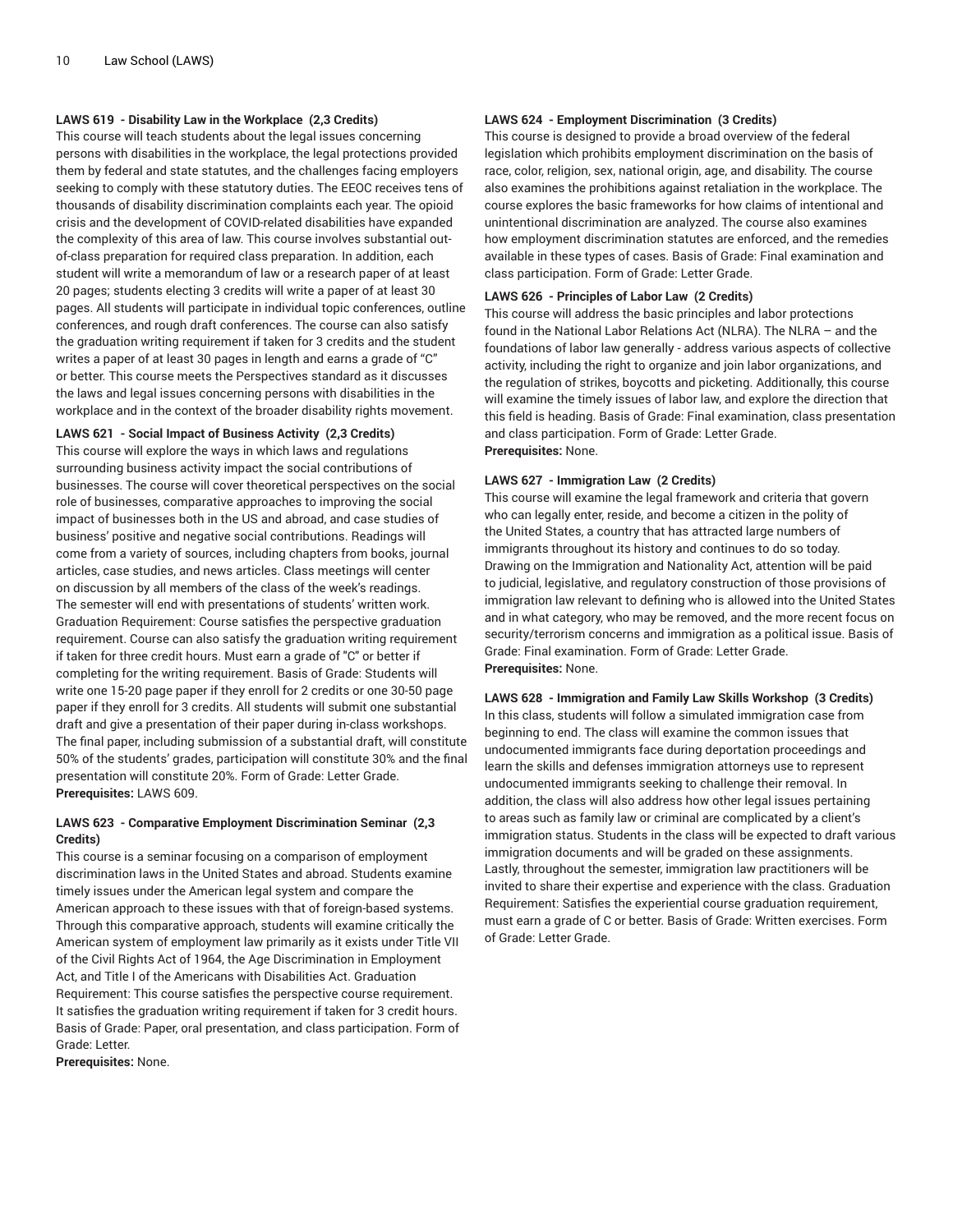# **LAWS 629 - Alternative Dispute Resolution (3 Credits)**

Over 95% of all legal disputes are resolved outside of the courts. This course will explore how most of those disputes are resolved. It will provide an overview of the main Alternative Dispute Resolution (ADR) processes: negotiation, mediation and arbitration. Each of these processes will be critically examined, through a combination of assigned readings, interactive role-play exercises, and possibly guest presentations. The primary goal of the course is to expose students to the theoretical and practical fundamentals of ADR, including when and how to effectively use these processes in a professional setting. The second goal is to impart an understanding of the ethical and legal implications of ADR processes. Students will leave this course with a basic competency in some key lawyering skills, including communication, negotiation and representing parties in various ADR fora. Graduation Requirement: This course satisfies the experiential course graduation requirement, must earn a grade of C or better. Basis of Grade: Students will be graded on contributions to general class discussions; performance in a negotiation simulation; performance in a mediation simulation. Note that attendance and class participation will be significant parts of the assessment. Form of Grade: Letter Grade.

#### **LAWS 630 - Individual Employment Law (3 Credits)**

Legislatures and courts have steadily increased regulation of employment relationships in recent decades. The new regulations consist of a mixture of contract, tort, criminal, and administrative law. This course explores those developments, and we will study many of the statutory and common law rules governing the establishment and termination of the employment relationship and regulating the conditions of employment. Given the breadth of the subject matter, Individual Employment Law will be useful for students considering general practice or corporate law as well as those planning to practice labor and employment law. Basis of Grade: Final examination and class participation. Form of Grade: Letter Grade. **Prerequisites:** None.

# **LAWS 631 - Parents, Children and the State (3 Credits)**

This course addresses issues related to the legal status of childhood and the parent-child relationship, including: the foundations of parental authority over children, the foundations of the state's parens patriae authority to intervene in family life, the allocation of authority to make decisions concerning children, child abuse and neglect, the child protection legal system, and family courts and executive branch agencies which administer relevant areas of law. Basis of Grade: The grade will be based on the student' s attendance, class participation, and performance on one or more examinations or other written assignments. Form of Grade: Letter.

**Prerequisites:** None.

#### **LAWS 633 - Income Taxation (3 Credits)**

Basic concepts of income taxation of individuals; gross income, adjusted gross income, applicable deductions, credits, gains and losses and nonrecognition transactions. Examination of concepts of capital gains and losses, including questions of basis, nonrecognition in certain exchanges and carry-over of losses. Registration: Second year progression-entry course; 2L priority registration Basis of Grade: Final examination, problems as announced in class and class participation. Form of Grade: Letter Grade.

**Prerequisites:** None.

### **LAWS 634 - Elder Law (3 Credits)**

This course will include a survey of the substantive topics about which a lawyer should have at least a basic understanding when representing an older client, a client with special needs, or a family member of an elder or a person with disabilities who is in need of protection. Some of the subjects included will be long term care planning; basic estate planning; advance directives; powers of attorney; Medicaid, Medicare and other government benefits; guardianship and conservatorship. The course will also address the many ethical issues which the attorney must resolve in the process of representation. Practical guidance, using both hypothetical and real life examples and sample forms, will be provided. Basis of Grade: Quizzes, writing assignments, class participation and attendance. Final exam. Form of Grade: Letter Grade.

#### **LAWS 636 - Corporate Tax (3 Credits)**

Federal income taxation of corporations and shareholders. The course will deal with the organization of a corporation; its' original capital structure; dividends and other non-liquidating distributions; and liquidations. Special emphasis is placed on the problems of the close corporation. Basis of Grade: Final examination and class participation. Form of Grade: Letter Grade.

**Prerequisites:** LAWS 633.

#### **LAWS 637 - Partnership and LLC Taxation (3 Credits)**

An examination of the classifications, organization, operation, and dissolution of partnerships for federal income tax purposes; basis of partnership interests; determination of partnership income; sales of partnership interests; death and retirement of a partner. Basis of Grade: Final examination. Form of Grade: Letter Grade. **Prerequisites:** LAWS 633.

#### **LAWS 638 - Tax Policy Seminar (2,3 Credits)**

This seminar examines the legal, political, sociocultural, and economic considerations involved in the formulation and implementation of tax policy. Early weeks of the course will explore foundational concepts that provide the metrics by which we evaluate tax policy: simplicity, efficiency and equity. The course is inherently interdisciplinary. Students will engage with philosophy by tackling concepts such as redistributive theory that support or challenge progressive taxation and economic theory on what makes "good" tax policy. After building a foundation with which to evaluate tax law and policy, the course will explore different topics in tax policy, including, but not limited to: the taxable unit, wealth inequality and income redistribution, tax expenditures or subsidies, tax and environmental policy, critical tax theory, and double taxation of corporations. Graduation Requirement : Satisfies perspective course graduation requirement. This course will satisfy the graduation writing requirement if taken for three (3) credit hours and must earn a grade of C or better. Basis of grade: Class participation and multiple five page persuasive essays based on materials covered in class. Each writing assignment will require the student to argue for or against a given issue, proposed or current provision. Form of Grade: Letter. **Prerequisite or Corequisite:** LAWS 633.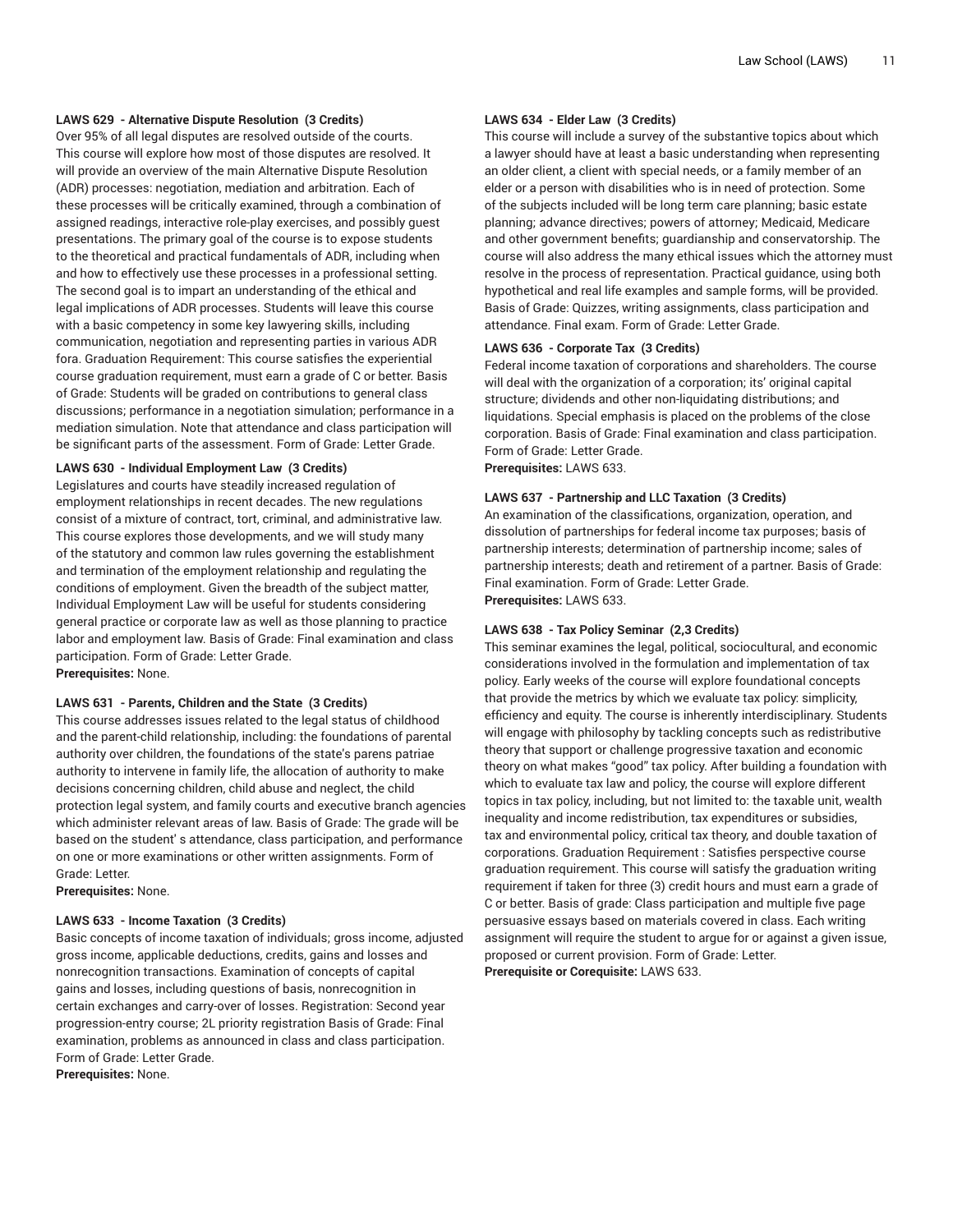# **LAWS 640 - State and Local Tax (2,3 Credits)**

A study of the tax systems of state and local governments. We will consider federal Constitutional and statutory restrictions on the ability of state and local governments to enact taxes, state restrictions on the ability of local governments to enact taxes, state income taxes, sales and use taxes, and property taxes. Special attention will be paid to policy; comparing and contrasting South Carolina law to laws of other states and federal income taxes; and comparing the Unites States' treatment of international transactions to the states' treatment of multi-state and international transactions. Registration: A student who registers for 2 hours may elect to write a paper or complete a take-home exam; the course will satisfy the graduation writing requirement if taken for 3 credit hours, must earn a grade of C or better. Basis of Grades: paper or takehome exam for 2 credits, and class participation. Form of Grade: Letter grade

**Prerequisite or Corequisite:** LAWS 633.

# **LAWS 641 - Wills, Trusts, and Estates (3 Credits)**

Disposition of property upon death by intestacy, by will and by will substitute, including consideration of the related problems of limitations upon the testamentary power and contests of testamentary disposition; interviews disposition of property by gift and trust; brief survey of administration and probate. Registration: Second year progression-entry course; 2L priority registration. Basis of Grade: Final examination. Form of Grade: Letter Grade.

**Prerequisites:** None.

# **LAWS 641A - Wills, Trusts, and Estates Online (3 Credits)**

This course addresses how property passes when a person dies intestate or with a will. In addition, the creation, administration, and enforcement of trusts will be discussed. Registration: Students enrolled in this course cannot take LAWS 641, Wills, Trusts, and Estates. Basis of Grade: Mid-term Exam; Final Exam; Discussions and Assignments (Class Participation). Form of Grade: Letter.

# **LAWS 643 - Income Taxation of Trusts and Estates (2 Credits)**

Income taxation of trusts, estates, and gifts including the tax treatment of the decedent's final return, grantor trusts, income in respect of a decedent, interviews, testamentary, and charitable trusts, fiduciary accounting, accumulation trusts under the throw-back rules. Basis of Grade: Final exam and class participation. Form of Grade: Letter. **Prerequisites:** LAWS 633, LAWS 641, LAWS 649.

# **LAWS 644 - Bankruptcy (3 Credits)**

This course will cover the fundamental concepts and terminology of federal bankruptcy law. The course will provide the background necessary for students interested in specializing in bankruptcy and those with other practice interests who wish to become more marketable in a competitive job market. Students will learn to recognize common insolvency issues and to develop strategies for resolving such issues in both consumer and commercial bankruptcy cases. Some class time will be reserved for visits from legal professionals in the community, who will share their experiences in legal practice, including the field of bankruptcy law and other specialties, and offer advice to students about practicing law during this time of recession. Class time will also be reserved for students to attend court hearings during the semester which will require meeting outside of the regularly scheduled time. Registration: LAWS 615 recommended. Basis of Grade: Final examination. Form of Grade: Letter Grade.

# **LAWS 647 - Fiduciary Administration (2 Credits)**

Survey of the probate of wills, the appointment of Personal Representatives of decedents' estates, the administration of decedents' estates (duties and powers of Personal Representatives), and the administration of trusts generally (duties and powers of Trustees). South Carolina emphasis. Basis of Grade: Final examination, attendance and class participation. Form of Grade: Letter Grade. **Prerequisites:** LAWS 641.

#### **LAWS 649 - Estate and Gift Tax (2 Credits)**

Analysis of principles and application of federal estate and gift tax law, regulations and rules effecting (1) various methods for interviews and testamentary transfers including consideration of typical estate planning devises such as gifts, wills, trusts. Insurance, and other death benefits, (2) post-mortem planning, and (3) drafting techniques. Basis of Grade: Exam. Form of Grade: Letter.

**Prerequisites:** LAWS 641.

**Corequisite:** LAWS 641 with permission of instructor.

#### **LAWS 650 - Estate Planning (2 Credits)**

Commercial (practice) software will be used to prepare estate planning documents. The drafting assignments will include simple wills, wills for couples with minor children, wills and trusts that include provisions for the estate marital deduction and GST taxes, health and financial powers of attorney, as well as drafting for the South Carolina elective share. Other issues covered will include consideration of client competence, preparing for will contests, and ethical issues for estate planners. If time permits, the class will draft irrevocable life insurance trusts. Students will work on projects in teams of 2-3. Registration: LAWS 633 is recommended. Graduation Requirement: This course satisfies the experiential course graduation requirement, must earn a grade of C or better. Basis of Grade: Exam, drafting projects, class participation and attendance. Form of Grade: Letter.

**Prerequisites:** LAWS 641.

# **LAWS 651 - Land Use Planning (3 Credits)**

A study of regulation of land use. Topics include zoning, subdivision regulation, and takings. One emphasis of course is on practice in the area. To accomplish this goal, class methodology will include use of problems, based on South Carolina law and on the City of Columbia Code, that will be worked on in teams. In addition, students will be required to attend a total of four meetings of councils/commissions during the semester. Registration: Attending the Four Councils/Commissions meetings may require missing a class/classes in other courses. Basis of Grade: Final examination and class participation. Form of Grade: Letter Grade.

**Prerequisites:** None.

#### **LAWS 652 - Real Estate Transactions I (3 Credits)**

This is a course on the substantive law of real estate transactions. The course will cover a broad range of topics and issues related to real estate transactions, both residential and commercial, focusing on provisions typically found in real estate contracts and how those contract provisions manifest themselves in actual transactions. The course will also include a focus on various topics designed to provide a working knowledge of concepts and issues often encountered in a real estate practice. Basis of Grade: Final Examination (Primarily), Class Projects, and Class Participation. Form of Grade: Letter Grade. **Prerequisites:** None.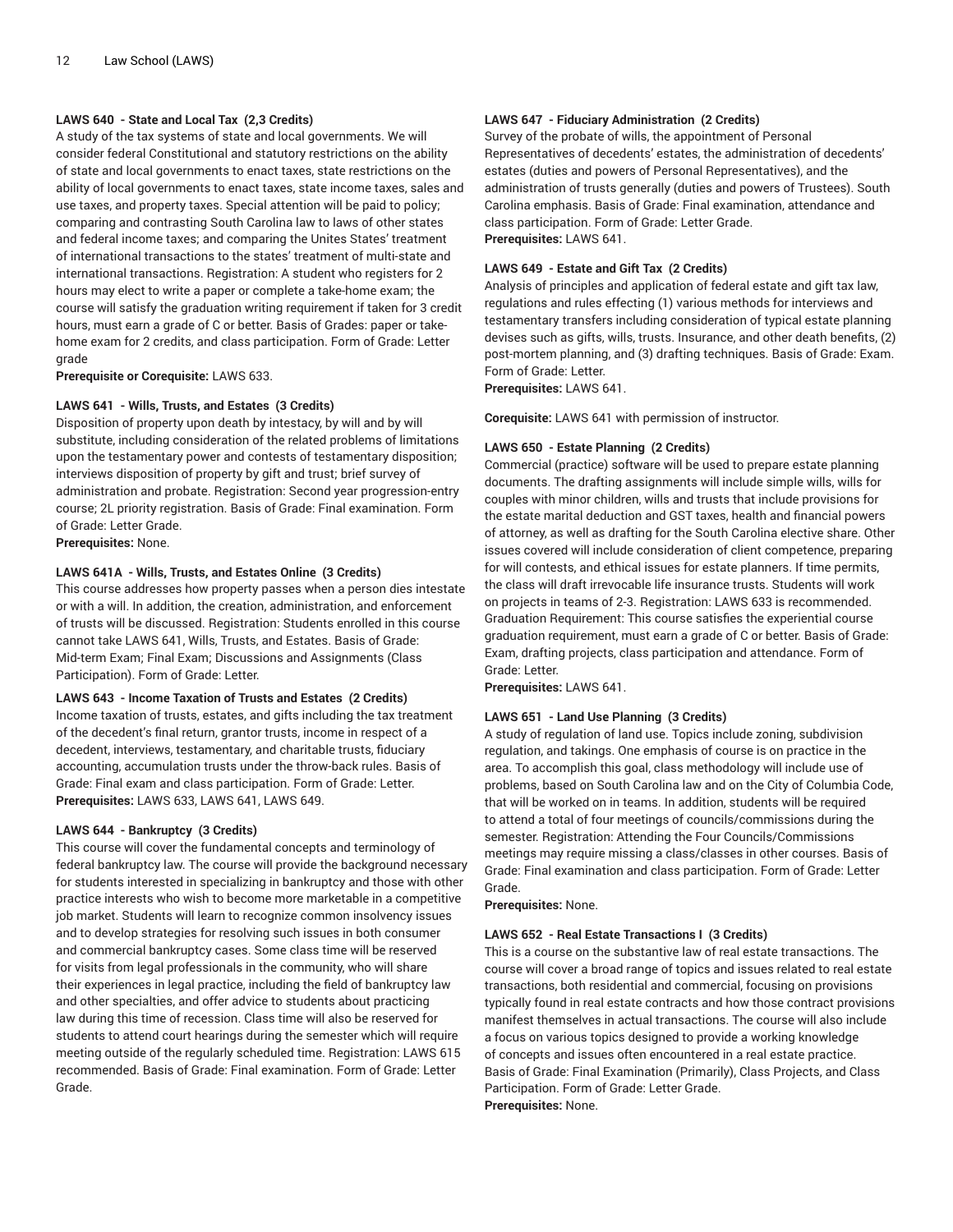# **LAWS 653 - Real Estate Transactions II (2 Credits)**

An in-depth analysis of advanced level real estate planning and transactional matters with an emphasis on problems, techniques, and solutions. Course coverage may include residential closings (including condominium and planned unit developments), commercial closings, and commercial leases. Course material will also include examination of consumers' rights in real estate matters, of financing problems and techniques, and of problems and techniques of dealing with default by various parties to the transaction. Graduation Requirement: This course satisfies the experiential course graduation requirement, must earn a grade of C or better. Basis of Grade: Projects and class participation. Form of Grade: Letter Grade. **Prerequisites:** LAWS 652.

#### **LAWS 654 - Commercial Law (3 Credits)**

This course is an introduction to the laws that govern the sale of goods and the means by which parties satisfy obligations by payment. The course primarily examines rules and principles codified in Articles 2, 3, and 4 of the Uniform Commercial Code regarding goods transactions, the use of checks and other negotiable instruments as a payment system, the collection process, and the process for allocating losses. Through statutory and case analysis and problem solving, students will develop skills in planning for and resolving disputes involving these issues, as well as the critical skills necessary to evaluate the goals and implications of these laws. Registration: This course is recommended for 2Ls. Basis of Grade: Final examination. Form of Grade: Letter. **Prerequisites:** None.

#### **LAWS 655 - Food and Drug Law (3 Credits)**

Regulating products that account for approximately 25 cents of every consumer dollar expended in the United States annually, the Food and Drug Administration (FDA) is central to protecting and advancing the public health. FDA regulates food, drugs, biologics, medical devices, cosmetics, and tobacco products. This course will examine the federal regulation of products subject to FDA's jurisdiction, focusing on the regulation of human food, human drugs (prescription and OTC), biologics, and medical devices. It will examine the substantive law as well as FDA's enforcement power, practice, and procedure. This course will explore the historical development of food and drug law as well as contemporary issues, and examine the public policy considerations which have shaped the law. Basis of Grade: Examination and Class Participation. Form of Grade: Letter.

**Prerequisites:** None.

#### **LAWS 656 - Federal Litigation Clinic (4 Credits)**

Students will represent clients in cases presenting problems in civil Federal litigation. The casework will focus on problems of pleading, discovery and motion practice in the Federal Courts. Caseload will be limited and students will work on cases in teams under the supervision of clinical faculty; all aspects of client representation will be closely supervised. A one hour per week classroom component will address specific procedural and substantive problems in the context of individual student cases. Group discussion and decision-making will be employed to expose all students to the problems presented by the various cases. Registration: Subject to Client Contact Clinic Lottery. This course satisfies the skills course graduation requirement. Basis of Grade: Performance on casework, class attendance, preparation and participation. Form of Grade: Letter Grade.

**Prerequisites:** LAWS 671.

**Prerequisite or Corequisite:** LAWS 555 or LAWS 554.

#### **LAWS 657 - Payment Systems (3 Credits)**

This course is an introduction to the laws that govern the means by which parties satisfy obligations by payment. The course considers the legal and economic implications of the use of checks and other negotiable instruments as a payment system, including the collection process and loss allocation principles under Articles 3 and 4 of the Uniform Commercial Code. The course also covers federal regulation of funds availability, credit cards, electronic funds transfers and wholesale wire transfers. Basis of Grade: Final examination. Form of Grade: Letter Grade.

**Prerequisites:** None.

#### **LAWS 658 - How Governing Institutions Fail (and Succeed) (2 Credits)**

This seminar prepares students for the work of designing, building, and working within complex institutions. Drawing on ideas from political science, law, history, economics (especially the economics of public choice), and social welfare, the seminar will focus on the often paradoxical and surprising reasons why institutions become co-opted, inefficient, unrepresentative, or otherwise fail to achieve their goals (and ways to avoid or prevent such failures). The course will examine institutions including legislatures, multi-member courts Like the Supreme Court), corporate boards, and administrative agencies. In considering case studies of possible institutional failure, the course will also examine how to design institutions to succeed. Students will read and discuss both theoretical texts and primary documents, including legislation and judicial opinions. Registration: This course satisfies the perspective course graduation requirement. Basis of Grade: Class participation and response papers. Form of Grade: Letter. **Prerequisites:** None.

#### **LAWS 659 - Federal Courts (3 Credits)**

A study of the role of the federal courts in the operation of the federal system. The course is designed to cover the constitutional and statutory role of federal courts, including their relationship to other branches of the federal government, the interplay of federal and state law, and the distribution of judicial power between federal and state courts. Specific topics to be covered include, Congressional Power to control Federal Jurisdictional, supplemental and Removal Jurisdiction, Jurisdictional Amount, State Sovereign Immunity, Absention, the Anti-Injuction Act and current Concepts of Federalism. If time permits, the course will also cover Habeas Corpus and Civil Rights Removal. Basis of Grade: Final examination. Form of Grade: Letter Grade. **Prerequisites:** None.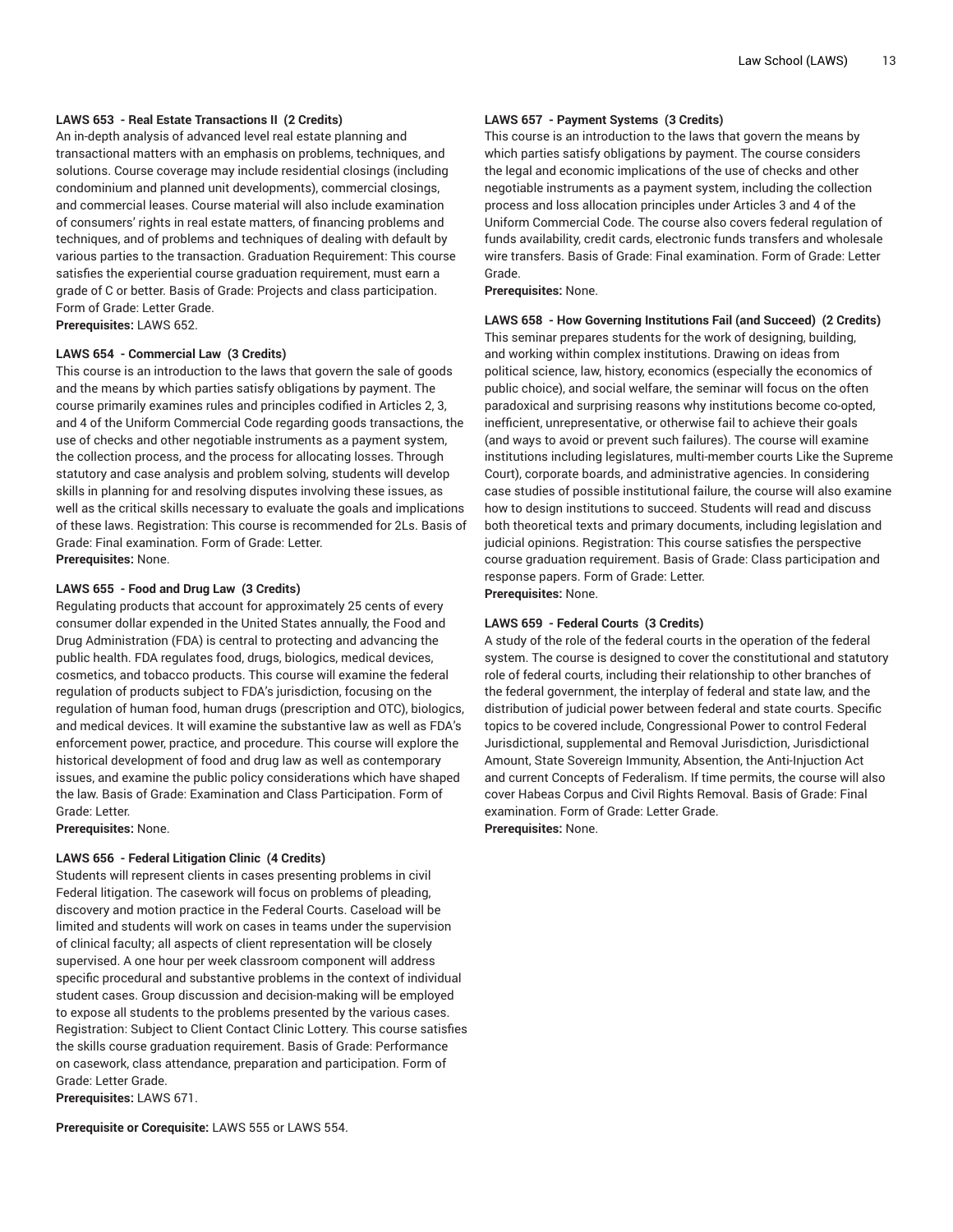### **LAWS 662 - Islamic Law (2 Credits)**

Though often maligned and misunderstood, Islamic law is one of the longest enduring and most widely subscribed systems of law in the world. This course will give students a firm grounding in the sources, principles, concepts, and terminology of Islamic law as well as an indepth review as to its history and role in the contemporary era. Students will gain practical insights into the sources and constructs of this religious-based legal system, including the substantive difference between Islamic Shari'ah and Islamic jurisprudence, as well as an indepth analysis of the Qur'an, the Tradition of the Prophet Muhammad, as well as the various rational constructions devised by jurists and eminent legal scholars, the Islamic schools of law, differences between Shi'i and Sunni Islamic law, the historical demise and the modern resurgence of Islamic law, and Islamism as well as examination in the context Islamic fundamentalism, the law of war and modernism. Finally, students will gain an in-depth understanding of selected aspects of Islamic constitutionalism, Islamic criminal law, and how classical and contemporary Islamic law comports with international human rights law as well other contemporary issues. Basis for grade: 85% final exam, 15% participation. Form of grade: Letter. **Prerequisites:** None.

#### **LAWS 663 - Legal and Equitable Remedies (2 Credits)**

An introduction to litigation theory and strategy through analysis of the various kinds of relief that may be obtained in the courts. Readings and problems will be used to analyze the difference among the various remedies, the theories upon which they are based, and their appropriateness in protecting specific legal interests. Problems of choice among remedies will be emphasized as a key factor in practical litigation strategy. Basis of Grade: Final examination. Form of Grade: Letter Grade. **Prerequisites:** None.

### **LAWS 664 - Forest and Natural Resource Law (3 Credits)**

This course explores the law and policy governing use and conservation of natural resources, such as forests, minerals, water, and wildlife. Natural resources laws and policies must balance conservation, environmental objectives, economic development, recreational use, and other priorities among various groups of users and between current and future generations. In doing so, they incorporate insights from science, economics, politics, and ethics. While legal regimes differ greatly, similar issues arise on both public and private lands. In studying this body of law, the course will focus on a single ecosystem - forests, particularly privately-owned forests in the Southeast US. This focus allows the wide variety of relevant legal tools to be explored in a consistent context, and avoids substantial overlap with courses covering specific areas of natural resources law (such as Water Law and Energy Law). The theories and doctrines studied will, however, have applications beyond forests and beyond the Southeast. In particular, we will study the National Forest Management Act, Endangered Species Act, and common law doctrines such as trespass, nuisance, and easements (including conservation easements). As part of our study, we will also examine theories of natural resources problems, including the tragedy of the commons, and solutions, including regulation and privatization. The course is relevant and useful for students interested in environmental law as well as private real estate practice - the course will consider the implications of natural resources law for both long-term environmental goals and individual land transactions and management practices. Registration: Students who have taken LAWS 684 may not enroll in this course. Basis of Grade: Class participation, short writing assignments, and final exam. Form of Grade: Letter.

# **LAWS 665 - International Trade Law (2,3 Credits)**

This course focuses on the law of international trade, sometimes also called international economic law, which is a specialized area of public international law of growing importance because of economic groupings like NAFTA (representing a regional free trade area approach) and the WTO (representing the worldwide multilateral free trade approach) as well as foreign direct investment law. The world is in the early stage of another multilateral trade liberalization round (aka the Doha Round), and beyond existing law we shall look at how things are shaping up. This course will be taught using website materials (no book). This will be a shared video conference course taught together with foreign universities to make you work through trade law problems together with foreign students. Graduation Requirement: This course satisfies the perspective course requirement. It may be taken for 3 credit hours and satisfaction of the graduation writing requirement with the prior permission of the instructor, must earn a grade of C or better Basis of Grade: Paper. Form of Grade: Letter Grade.

**Prerequisites:** None.

#### **LAWS 666 - International Environmental Law (2,3 Credits)**

Environmental concerns transcend national borders, but present distinctly different issues to differing groups of countries in an area where soft law predominates. This course looks at the nature of the international law process in the area (with its limited number of treaty and substantive law principles), economic perspectives on natural resource usage, state sovereignty and abiding tensions between industrialized and developing countries concerning pollution problems (beyond prohibitions, to technology transfer and the who pays question). Since established law is minimal, this course examines the public international law framework for international environmental law de lege ferenda. Registration: An overnight out-of-town field trip may be required. Graduation Requirement: Satisfies the Perspective Course requirement. Students may elect to satisfy the writing requirement, if taken for 3 credit hours with instructor's permission. Must earn a grade of C or better if taken for the writing requirement. Basis of Grade: Final examination and tutorials or paper. Form of Grade: Letter Grade. **Prerequisites:** None.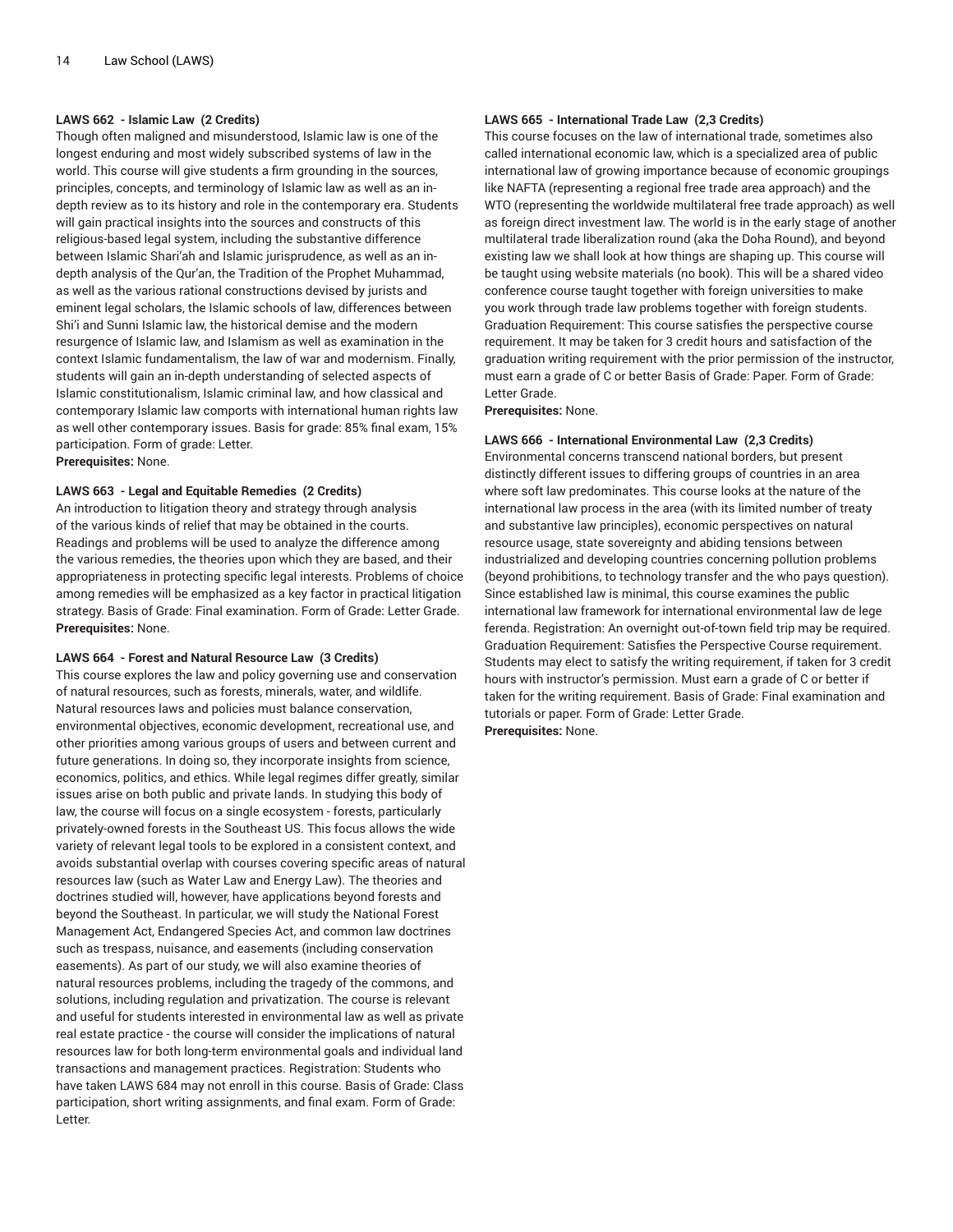# **LAWS 667 - Technology and Criminal Prosecution (2 Credits)**

This course will explore the intersection between technology and criminal law. The course will begin with key terms and concepts that build upon the students' knowledge of criminal law and procedure. It will then divide the class into groups and examine the way technology intersects with the various phases of a single hypothetical criminal case, including preindictment investigation, post-indictment discovery obligations, and trial. In the pre-indictment phase, students will decide which technological tools would be appropriate to further the investigation, discuss the legal concerns governing those tools, and take the appropriate actions to employ those tools. In doing so, the students will learn when and how to use tools like search warrants, subpoenas, and court orders to seek electronic information. Students will also learn the pitfalls surrounding these issues, such as when a subpoena may be used instead of warrant, how to understand and work with electronic providers who notify subscribers about electronic data requests, and how to practically sort, store, and review such information. In the post-indictment phase, students will examine how our obtained information must comply with disclosure obligations such as Brady, Giglio, and Jencks. Students will discuss how to conduct electronic discovery in a criminal case. This will dovetail into a discussion about potential issues in the admissibility of electronic evidence at trial. As an example: how does one admit a Facebook post when the putative poster is the Defendant who cannot be called to authenticate the posting? The course will conclude with a discussion of how to effectively use the modern smart courtroom to present this electronic evidence. It is anticipated that we will have guest speakers throughout the semester to discuss the real-life issues presented throughout the course, including criminal defense lawyers, federal agents, forensic analysts, and federal magistrate judges. (This will vary based on the schedules and availability of potential guest speakers.) Although students will work through this case from a prosecution perspective, such a perspective is critical for either side of a criminal case as it will highlight both the prosecutor's ethical obligations and provide the necessary understanding of the criminal investigative process for effective criminal defense. Further, the course will focus on federal criminal law, and the hypothetical case will take place in the District of South Carolina. Graduation Requirement: This course satisfies the perspective graduation requirement. Basis of Grade: All students will be graded on a series of short assignments, an in-class presentation, class participation, discussion questions and responses, and a final paper of at least 5000 words (approximately 20 double-spaced pages in Times New Roman) conducting an analysis of technology as applied to current issues in criminal law. Form of Grade: Letter.

**Prerequisites:** None, but LAWS 547 and LAWS 671 are recommended.

# **LAWS 668 - Liberty Seminar (2 Credits)**

This seminar examines a difficulty at the heart of the Constitution's commitment to liberty: how can we reconcile majority rule with individual rights? That is to say, how can we curtail our ability to govern ourselves as part of a community or our right to be free of interference in how we choose to live our own lives without sacrificing an important part of our freedom? To see whether there is any principled basis for limiting either collective judgment or individual liberty, students will review some of the more prominent arguments of political philosophy, paying particularly close attention to the writings of two great champions of liberty, John Stuart Mill and Isaiah Berlin. They will then examine competing conceptions of liberty as they relate to a number of specific legal topics, which may include the following: whether a patient has a right to assisted suicide; the ability of the majority to regulate or forbid certain sexual practices; the arguments for and against campaign finance reform; and the role of the business corporation in a free society. Graduation Requirement: This course satisfies the perspective course requirement, but does not satisfy the graduation writing requirement. Basis of Grade: Response papers, class participation, and final paper. **Prerequisites:** None.

#### **LAWS 669 - The Constitution (3 Credits)**

A study of the structure and theory of the U.S. Constitution as described in the organic laws and founding documents without the judicial exegesis. Specifically, we will examine the Colonial Charters; The Declaration of Independence (1776); The Articles of Confederation (1777); the Treaty of Paris (1783); The Northwest Ordinance (1787); Madison's Notes on the Philadelphia Convention (1789); the Proposal of the 11th Amendment by the Third Congress (1794); and the Virginia and Kentucky Resolutions (1798). The founders' ideas of self-rule, federalism, separation of powers, and man's relation to society will be traced back to Enlightenment writers such as Hume and Montesquieu and developed through the writings of Thomas Jefferson, James Madison and John Adams. Registration: Students who have enrolled in LAWS 835 may not also enroll in this course. Graduation Requirement: Satisfies perspective course graduation requirement. Basis of Grade: Paper. Form of Grade: Letter Grade.

**Prerequisites:** None.

#### **LAWS 670 - Judges and the Rule of Law (3 Credits)**

This seminar will compare the nature and role of judges throughout the world in supporting and protecting the Rule of Law, focusing on judicial ethics and independence and investigating the influence of various methods of selecting judges and holding them accountable. It will cover the American Bar Association Model Code of Judicial Conduct, judicial disciplinary procedures, various methods used throughout the United States to select judges and to review judicial performance, as well as constitutional and policy issues arising from the tension between judicial in- dependence and the roles of the executive and legislative branches of government and the electorate in the process of selecting judges and in extending their tenure. Additional insights will be sought from the way these issues are dealt with in other countries, correlating those insights with the Rule of Law Index. Registration: Students who have taken Comparative Seminar on Judges may not also take this course. Note: This course satisfies the perspective course requirement and the graduation writing requirement, must earn a grade of C or better. Basis of Grade: Class participation and a seminar paper. Form of Grade: Letter. **Prerequisites:** LAWS 554 or LAWS 555.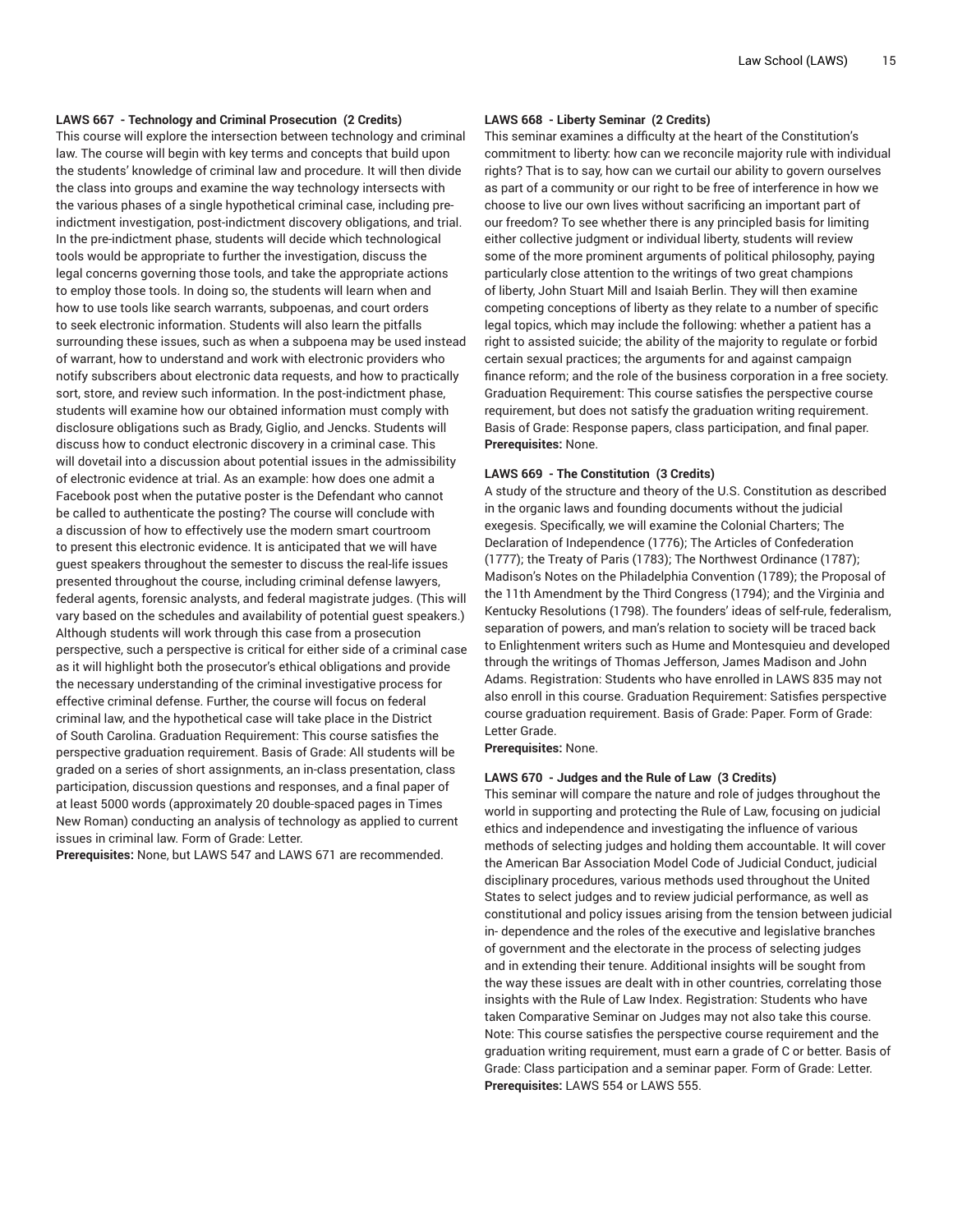# **LAWS 671 - Evidence (3 Credits)**

Preparation and presentation of various kinds of evidence, including: proof of writings; qualifications and examination of witnesses; privilege; opinion testimony; demonstrative, experimental, scientific evidence; determination of relevancy; and application of the hearsay rule. Registration: Second year progression course; 2Ls have priority registration. Basis of Grade: Final Exam. Form of Grade: Letter Grade. **Prerequisites:** None

#### **LAWS 672 - Public Health Law (2,3 Credits)**

This is a survey course on public health law, including constitutional law, administrative law, torts, taxation, public health ethics, and other,related areas. Students will also write at least two substantive papers on topics of their choosing in the area of public health law. Graduation Requirement: This class satisfies the requirement for a perspectives class and, if the student takes it for 3 credits, satisfies the graduation writing requirement, must earn a grade of C or better if taken for the writing requirement. Basis of Grade: This is a paper class. For 2 credits, students must write at least 2 separate papers of at least 7-8 pages in length for a total of 15 pages. For 3 credits, students must write at least 2 papers of at least 15-17 pages in length for a total of 30 pages. Form of Grade: letter.

**Prerequisites:** None.

#### **LAWS 674 - Health Law: Finance and Organization (2,3 Credits)**

This course focuses on the business of health care and the laws that impact health care business enterprises, including the tax laws governing tax-exempt organizations, the antitrust laws, and the fraud and abuse laws. The course will also examine how health care is funded and regulated through both private and public insurance, including Medicare and Medicaid. The class will do problems for each reading assignment, some in groups and some individually Graduation Requirement: Students who elect to take this course for three (3) credits will write a paper that meets the writing requirement and must earn a grade of C or better. Basis of Grade: In addition to problems, this is a paper course and students will be expected to draft an in-depth memorandum analyzing an issue related to one of these areas of the law. The specific topic will be up to the student. Form of Grade: Letter.

**Prerequisite or Corequisite:** LAWS 676.

#### **LAWS 675 - Advanced Evidence: Law and Strategy (2 Credits)**

All great trial lawyers enjoy a mastery of the law of evidence, both its academic theory and its practical strategy. This course puts students on the path to that mastery by teaching the advanced academic theories of evidence, and by instilling the habits and principles of sound strategic thinking about real evidence problems. Students will learn to analyze complex evidentiary issues correctly, using the conceptual structure of the law of evidence. Graduates of this class will be able to recognize and solve evidence problems with the highest level of structured academic analysis, complemented by an instinctive knack for practical courtroom strategy. Basis of Grade: Examination. Form of Grade: Letter. **Prerequisites:** LAWS 671.

### **LAWS 676 - Health Law and Policy (3 Credits)**

This introductory health law and policy course surveys current regulatory schemes governing the provision of healthcare. The class focuses on major themes such as quality of care, access to care, cost containment and the role of the public health. The goal of this course is to familiarize students with the laws and recurrent policy concerns that arise in health law by analyzing a broad spectrum of health law areas. Areas studied include malpractice, the provider-patient relationship, informed consent, the regulation of healthcare facilities, the regulation of health insurers and managed care providers, Medicare/Medicaid, and the power of the state during a health emergency. Basis of Grade: TBA. Form of Grade: Letter.

**Prerequisites:** None.

#### **LAWS 677 - Intensive Trial Advocacy (2 Credits)**

The subject matter covered in this intensive course will include direct, cross and redirect examination; impeachment; opening statements and closing arguments; evidentiary foundations; and expert witnesses. Students will be immersed in the actual performance of all phases of the trial. Participants will learn under the guidance of experienced trial lawyers and judges in a simulated courtroom environment. For ten days, students will devote full time to this course developing their skills in actual trial work. In the last phase of the course, students will be assigned to two person teams and conduct a full scale trial. Note: This course satisfies the skills course graduation requirement. It also offers an excellent opportunity for trial skills preparation for students participating in the Mock Trial program, but all students who have satisfied the pre-requisite may enroll. Students may not take this course and Trial Advocacy. Basis of Grade: Class exercises Form of Grade: Pass/ Fail

#### **LAWS 679 - Trial Advocacy (3 Credits)**

This course is devoted primarily to developing trial advocacy lawyering skills by engaging students in practical exercises that simulate trial practice. Students prepare lay and expert witnesses examinations, perform exercises including direct examination, cross-examination, opening statements, and closing arguments. Students will learn to develop and implement a case theme and theory, argue motions, and practice making and responding to objections. Students consider ethical and tactical issues arising in the trial process. Students conduct regular self-evaluation of their preparation and performance, and the exercises are critiqued with respect to substance, strategy, and courtroom demeanor. Students will also receive instruction on effective ways to present evidence in a digital format. Particular attention will be given to integrating courtroom technology into trial presentation. Graduation Requirement: This course satisfies the experiential course graduation requirement. Basis of Grade: Class exercises. Students will be graded on the basis of in-class performances as an attorney. Factors to be considered when awarding grades include preparedness, thoroughness, organization, and improvement over the course of the semester. Form of Grade: Letter.

**Prerequisite or Corequisite:** LAWS 671.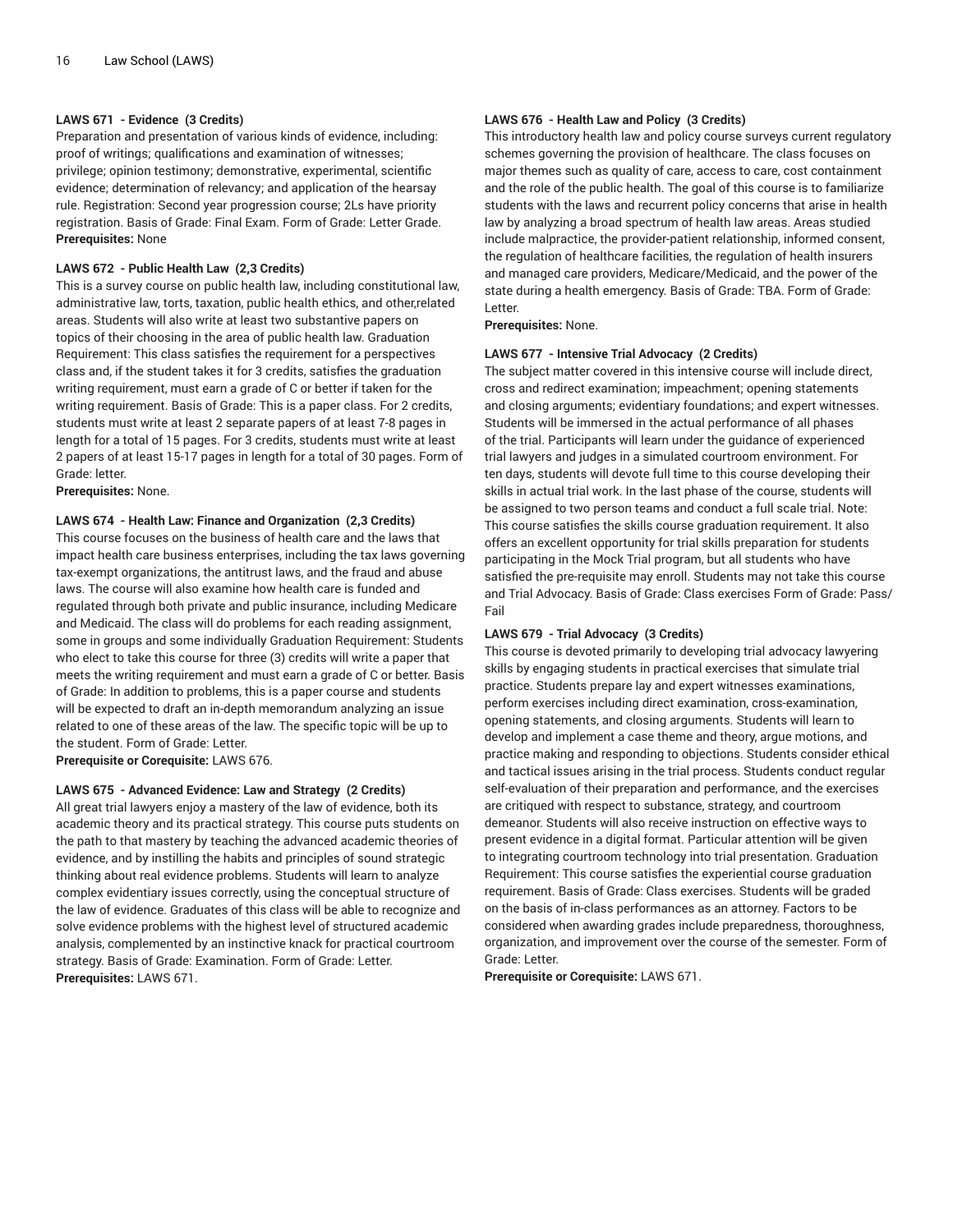# **LAWS 680 - Technology Law : Law of the Newly Possible (2,3 Credits)**

This course examines how law responds to, incorporates, and affects the development of new technologies. The seminar addresses questions of risk and regulation from both public and private perspectives. It considers a range of currently emerging technologies as well as historic innovations that offer insights into anticipating and resolving key legal and policy tensions. Readings will be excerpted from source documents, academic and technical literature, and current drafts of bills and standards. All students will be expected to actively contribute during class and to critically reflect through regular response papers. Graduation Requirement: Satisfies the perspective course graduation requirement. If taken for three credits (which entails an assignment beyond the regular response papers), it also satisfies the writing requirement. Must earn a grade of C or better if taken for the writing requirement. Basis of Grade: Response Papers and class participation. Form of Grade: Letter.

# **LAWS 681 - Criminal Trial Practice (2 Credits)**

Understanding of the practical problems that arise in criminal cases; criminal investigation, pleadings and motions practice, criminal evidence, preliminary hearings, appeals, jury selection, discovery, trial practice, and other related issues. Graduation Requirement: This course satisfies the experiential course graduation requirement. Basis of Grade: Class performance in trial situations. Form of Grade: Pass/Fail. **Prerequisites:** LAWS 547 and LAWS 671.

#### **LAWS 682 - Legal Writing for the Courts (3 Credits)**

This course will concentrate on format, organization, analysis and written expression of thought in a variety of documents which the students will prepare in the context of writing for a hypothetical appellate judge and court. The documents will include materials to support an application for a judicial clerkship, a bench brief, a pre-conference memorandum, an opinion for the court, a dissenting opinion, and editing exercises. The instructor will provide advice and individual comments tailored to each student's writing style. Graduation Requirement: Students may elect to satisfy the experiential graduation requirement, or writing graduation requirement, but not both. Must earn a grade of C or better. Basis of Grade: A series of writing assignments. Form of Grade: Letter.

# **LAWS 683 - Appellate Advocacy (3 Credits)**

An intensive study of appellate litigation with a view to developing appellate practice skills, including formulation of strategies on appeal, use of the appellate record, brief writing, and oral advocacy. The course will focus on South Carolina appellate practice although federal practice will be included. Emphasis will be placed on individual learning and development. Registration: In the spring semester 2L members of the moot court board will be given priority. Graduation Requirement: This course satisfies the experiential course graduation requirement. Must earn a grade of C or better. Basis of Grade: Written and oral assignments, class discussion and individual critique. Form of Grade: Letter Grade.

# **LAWS 684 - Environmental Law of Natural Resources (3 Credits)**

Natural resources laws are meant to ensure, among other things, that wildlife and fisheries are managed sustainably; that fresh water is conserved and allocated fairly; that endangered species are recovered to healthy populations; and that public and private lands provide a wide range of goods and services. Meeting these important objectives means resolving conflicts among various user groups and between current and future generations of users. There are a number of reasons why resolving these conflicts is both challenging and politically charged. Incomplete science often prevents government agencies from accurately assessing the current status of natural resources and predicting how potential future actions will affect them. Psychological traits such as optimism and loss aversion often prevent resource users from even acknowledging that there is a problem in the first place. New laws must often overcome long-standing cultural beliefs and traditions that evolved in the context of fewer resource demands. Finally, natural resource issues are characterized by the inherent political economy problems that arise when difficult-to-represent interests like the environment and future generations are involved. In this course we will study the ways that federal laws, including the Magnuson-Stevens Fishery Conservation and Management Act, the Marine Mammal Protection Act, the Endangered Species Act, and the National Forest Management Act, attempt to conserve and allocate natural resources. As part of our study, we will also examine theories of natural resources problems, including the tragedy of the commons, and solutions, including regulation and privatization. Note: Students who have taken LAWS 664 may not enroll in this course. Basis of Grade: Final examination, short writing assignments and class participation. Form of Grade: Letter Grade.

**Prerequisites:** None.

#### **LAWS 685 - Serving the Court: Judicial Clerkships (2 Credits)**

This class will focus on the role, duties, and conduct of law clerks. You will learn how clerks should conduct themselves; maintain an appropriate relationship with the judge and other participants in the legal system and the type of work clerks perform. The class will offer instruction on how to understand and deal with the court docket of cases and motions, how to properly analyze cases (through case study with intensive analysis and extensive class discussion), how to write succinct and useful bench memos, and how to organize and draft opinions/orders for a court. The course will include speakers to include: judges (both federal and state), clerks, and others who will broaden your perspective and offer you advice if you decide to pursue a clerkship. The class will involve a very high level of classroom participation and out of class work. Registration: Students may not enroll for LAWS 682 and this course. Basis of Grade: Class participation, writing assignments. Form of Grade: Letter Grade. **Prerequisites:** None.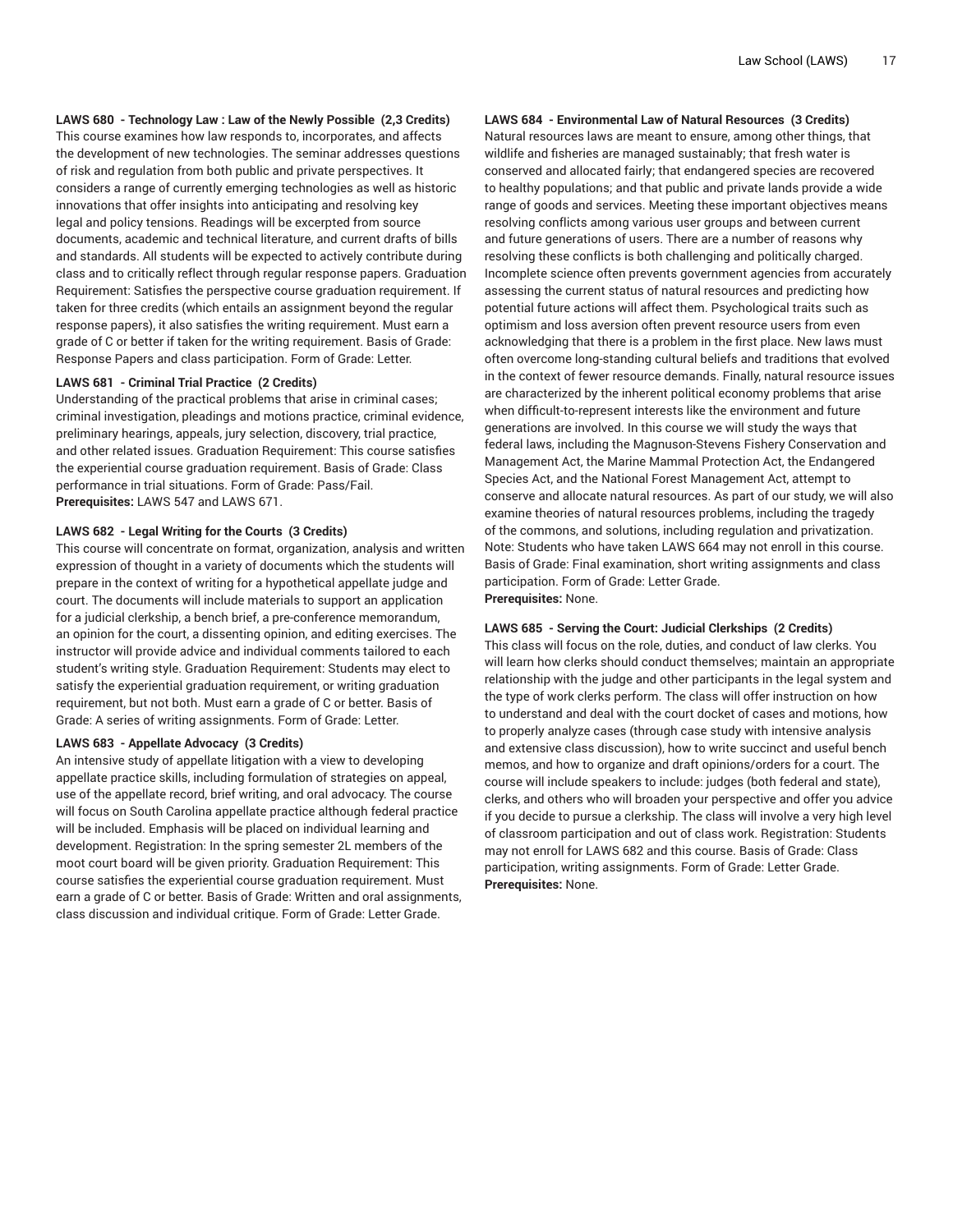# **LAWS 686 - The Future of the Legal Profession (3 Credits)**

This course examines new models for the delivery of legal services and the professional and regulatory challenges-and opportunitiessuch models create. It begins by analyzing U.S. lawyers' monopoly over the "practice of law'' and comparing the U.S. regulatory framework to regulatory frameworks in other countries. It then surveys innovations in legal information technology and the expanding role of non-lawyer providers in both high-tech and low-tech settings, with each class built around case studies of specific companies, products, and providers. Each student will write a case study within the first six weeks of the course, plus a final, analytical paper that builds on the case study. Readings and comments for the final sessions will be organized around student topics. Graduation Requirement: This course satisfies the graduation writing requirement. Must earn a grade of C or better. Basis of Grade: Weekly comments, case study, and final paper. Form of Grade: Letter grade. **Prerequisites:** LAWS 554 or LAWS 555.

#### **LAWS 687 - Fourth Circuit Practice (2 Credits)**

This course will concentrate on appellate practice before the United States Court of Appeals for the Fourth Circuit. It will focus on the proper way to prepare, present, and argue cases before that Court. Some time will be spent on rules and procedures for the Fourth Circuit, but the main emphasis will be effective advocacy before a federal appeals court. Graduation Requirement: This course satisfies the experiential course graduation requirement. Must earn a grade of C or better. Basis of Grade: Written and oral assignments, class discussions and individual critique. Form of Grade: Letter.

# **LAWS 688 - Topics in Insurance Law (2 Credits)**

This course is designed to focus upon routine areas of insurance practice and timely statutory and common law updates. Although national standards are surveyed, the course work will focus upon State of South Carolina insurance rules, procedures, and issues. The course is not designed to provide a comprehensive study of all possible areas of insurance law or all possible insurance issues addressed upon the South Carolina Bar examination. Basis of Grade: Final Examination. Form of Grade: Letter.

**Prerequisites:** None.

#### **LAWS 689 - Construction Law and Litigation (2 Credits)**

This course covers the substantive issues that arise in litigation concerning major public and private construction projects. The course addresses the rights and liabilities of owners, lenders, prime contractors, subcontractors, suppliers, sureties, insurers, and design professionals arising under contracts, statutes, professional liability and certain business related torts such as misrepresentation. The course also address the use of litigation, arbitration, and mediation to resolve construction disputes. Registration: This course will be of interest to students interested in a career in state or federal government, construction contracting and litigation, or business litigation. Students with background in engineering, architecture, or construction management are encouraged to enroll. Basis of Grade: Final examination. Form of Grade: Letter Grade. **Prerequisites:** None.

#### **LAWS 690 - Products Liability (3 Credits)**

A study of the law governing legal responsibility for losses caused by defective products. Basis of Grade: Final examination. Form of Grade: Letter Grade.

**Prerequisites:** None.

# **LAWS 690A - Products Liability (2 Credits)**

A study of the law governing legal responsibility for losses caused by defective products. Basis of Grade: Exam. Class participation may be considered. Form of Grade: Letter.

**Prerequisites:** None.

#### **LAWS 691 - Russian Law and the Legal System (3 Credits)**

This course addresses the emergence of post-soviet law in Russia. The course covers the evolution of Russian law through the present stressing the current Civil and Criminal Codes, Civil and Criminal Procedure, and Constitutional Law. Graduation Requirement: Course satisfies graduation writing requirement and graduation perspective course requirement. Must earn a grade of C or better if taken for the writing requirement. Basis of Grade: Paper. Form of Grade: Letter Grade. **Prerequisites:** None.

#### **LAWS 692 - Free Speech and Democratic Theory Seminar (2,3 Credits)**

This seminar will examine First Amendment free speech doctrines and practices in relation to democratic theories. Because protecting the ability for citizens to engage in democratic self-government is an important value protected by the First Amendment, it is important to understand how democracy works in relation to speech. This course will focus each week on case studies that will include campaign finance, regulation of the public sphere, the role of dissent, campus speech, speech at school, and related issues. The readings will include both cases and secondary literature regarding democratic theory. The course will cover a substantial amount of free speech doctrine, but the goal is to examine how speech works in relation to institutional design and democratic practice in greater depth. Graduation: Course will satisfy the perspective graduation requirement when taken for two credit hours. Course will satisfy the graduation writing requirement when taken for three credit hours. Must earn a grade of "C" or better to satisfy the graduation writing requirement. Basis of Grade: Class participation, written assignments in the form of memos and response papers, and if taken for 3-credits, a 30-page paper. Form of Grade: Letter. **Prerequisites:** LAWS 523.

#### **LAWS 693 - Technology and the Practice of Law (3 Credits)**

This skills workshop will study the technologies used in practicing law, analyzing the ethical and other legal issues created by their use. Students will learn about current and future technologies and best practices in using them. Much of the learning will be hands-on in the computer lab. A number of practicing lawyers and technology experts will share their knowledge and experience. The American Bar Association has adopted the proposal of its 20/20 Commission on Ethics that the Model Rules of Professional Conduct be amended to specifically require lawyers to be techno¬ logically proficient. "Maintaining Competence. To maintain the requisite knowledge and skill, a lawyer should keep abreast of changes in the law and its practice, including the benefits and risks associated with relevant technology." Cloud computing, internet hacking and government snooping, email, networked computers, flash drives, electronic signatures, smart phones, tablet computing, and ubiquitous public wi-fi net-works all create legal and ethical challenges for lawyers. Study materials will include cases, ethics opinions, statutes, and regulations. Class meetings will include lectures, demonstrations, hands-on experience, case studies, projects, discussion, and tech expert presentations. Graduation Requirement: This course satisfies the experiential course graduation requirement. Must earn a grade of C or better. Basis of Grade: Class participation and projects. Form of Grade: Letter grade. **Prerequisites:** LAWS 554 or LAWS 555.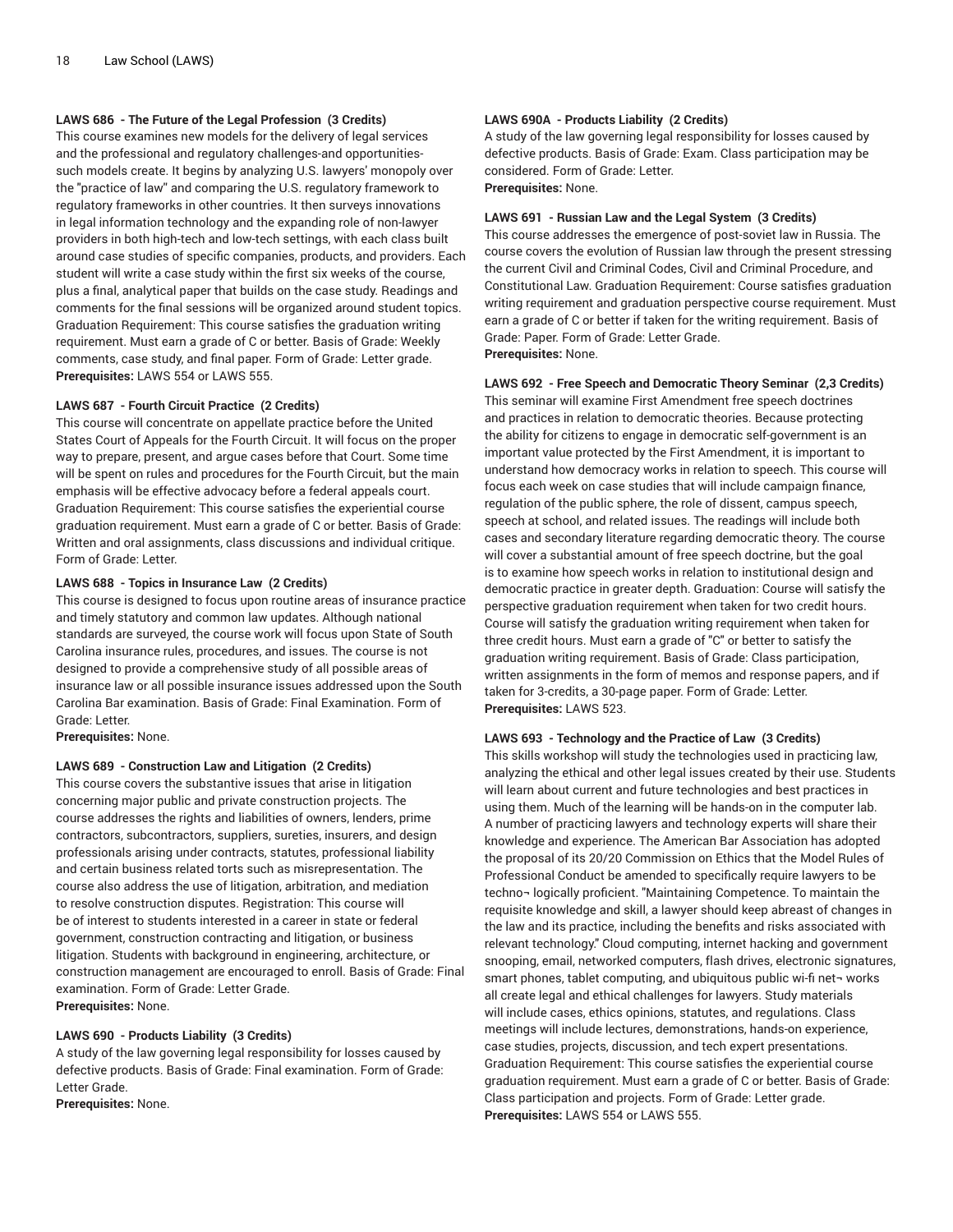#### **LAWS 694 - Tax Practicum (3 Credits)**

This seminar is an advanced course in tax law and policy. The purpose of the course is to simulate the real world of tax practice and tax policymaking, helping students to understand how tax rules are made, interpreted, and applied by tax practitioners. Readings will include cases involving taxpayer challenges to tax rules and government challenges to taxpayer positions, and examples of "opinion letters" evaluating the U.S. federal income tax treatment of discrete transactions, examples of comment letters submitted to Treasury, and tax regulations with Treasury-produced explanatory preambles. During the semester, students will work collaboratively to produce the sort of written product that they might be tasked with in tax practice, for example, an opinion letter describing and assessing the tax treatment of a certain transaction; an appeal of an IRS proposed adjustment to a tax position; a petition to Tax Court to challenge a deficiency found by the IRS; or a comment letter in response to a proposed regulation. It is anticipated that the implementation of the Tax Cuts and Jobs Act (i.e. the tax bill enacted at the end of 2017) will result in substantial uncertainty and back and forth between taxpayers (and their representatives) and the government, so the precise nature of the writing assignments and the substantive issues students address will vary semester to semester based on current challenges the tax practitioner community confronts and students' particular interests. When possible, the curriculum will include guest visits from tax practitioners and/or IRS or Treasury personnel. Each student will individually produce an outline of the writing project as well as a first draft of 12-15 pages, which may require a statement of facts, legal analysis, policy arguments and data. Students will conduct an oral and visual presentation on their draft paper, and will be expected to review and critique each other's drafts and presentations. Students will then collaborate in small groups (3-4 students per group) to draft a final product that is 30-35 pages long and that integrates the individual work into a cohesive whole. Graduation Requirement: Effective Spring 2020 - This course can satisfy the graduation writing requirement, or experiential requirement, but not both. Must earn a grade of C or better in the course to satisfy either requirement. Basis of Grade: outline (10%), individual draft and in-class presentation (20%), foal group paper (40%), participation (30%). Form of Grade: Letter grade. **Prerequisites:** LAWS 633. Prerequisites or

**Corequisite:** LAWS 636 or LAWS 637.

#### **LAWS 695 - Insurance (2 Credits)**

The purpose of this course is to impart to the student an understanding of basic insurance law, policy analysis, and the practical problems faced by the insurance industry, courts, attorneys and insurance regulators. Basis of Grade: Final examination. Form of Grade: Letter Grade. . **Prerequisites:** None.

#### **LAWS 696 - Military Law (2 Credits)**

This course will center around the law of the military. Concentration will be on the need for a separate system of justice for the military, the constitutional limitations affecting service members, and the scope and limitations of the military justice system. Basis of Grade: Exam and class participation. Form of Grade: Letter.

# **LAWS 697 - South Carolina Worker's Compensation (2 Credits)**

Historical background of Worker's Compensation Legislation; Rights of workers and dependents; injuries within worker's compensation law; employers and employees covered under the South Carolina Act; disability benefits; death or dependency benefits; common law actions; miscellaneous provisions of the South Carolina procedure, practice and appeals in compensation cases. Basis of Grade: Final examination. Form of Grade: Letter Grade.

**Prerequisites:** None.

#### **LAWS 698 - Food Law and Policy (2 Credits)**

This seminar will offer students an opportunity to study contemporary topics and issues in food law and policy. Students will critically examine the laws and policies that structure and shape the production, processing, transport, and consumption of food in the United States. They will also examine the consequences of these laws and policies for our food system. Topics covered may include genetically modified foods, meat and poultry, the U.S. Department of Agriculture's child nutrition programs, food allergens, cottage food, craft beer, food trucks, and farmers markets. Through the selected topics students may examine public health, food safety, nutrition, obesity, food scarcity, and First Amendment issues. Basis of grade: A series of short papers, an in-class presentation, and class participation. Form of Grade: Letter. **Prerequisites:** None.

# **LAWS 701 - Advanced Family Law (2,3 Credits)**

This course takes students beyond the issues covered in the basic Family Law course and offers an opportunity for in-depth study of contemporary issues in Family Law. The class will explore the legal, ethical, social and psychological aspects of the family. Topics covered may include parental rights and responsibilities in reproductive technology cases, medical decision-making, adoption, termination of parental rights, gender and sexuality, and special laws unique to Native Americans. Registration: Students who elect the 2 credit-hour option must either take the final examination or complete a paper of not less than 20 pages in length, which will not fulfill the graduation writing requirement. Graduation Requirement: A limited number of students may elect to fulfill the graduation writing requirement with the professor's prior permission by taking the course for 3 credit-hours and completing a paper of not less than 30 pages in length. Must earn a grade of C or better. Basis of Grade: Final examination or research paper. Form of Grade: Letter Grade. **Prerequisite or Corequisite:** LAWS 759.

#### **LAWS 702 - Legal Aspects of Engineering (3 Credits)**

This course is designed for students who are enrolled in the graduate program for a Master of Science with a Major in Engineering Management. The course will introduce students to various areas of law and legal principles that may impact their ability to be effective managers. The lectures in the course will focus on a variety of topics, including: labor and employment law, business corporations, agency and partnership, contracts, intellectual property, administrative law, and environmental law. The goal of this class is to give the student a greater understanding of the law and help the student become more aware of legal issues that may affect them or their company in their future. In addition, another benefit of this class is exposing the student to higher level legal, political, and governmental issues and case studies that will be involved in shaping the future of the student's career, their company, and their industry. Form of Grade: Letter. **Prerequisites:** None.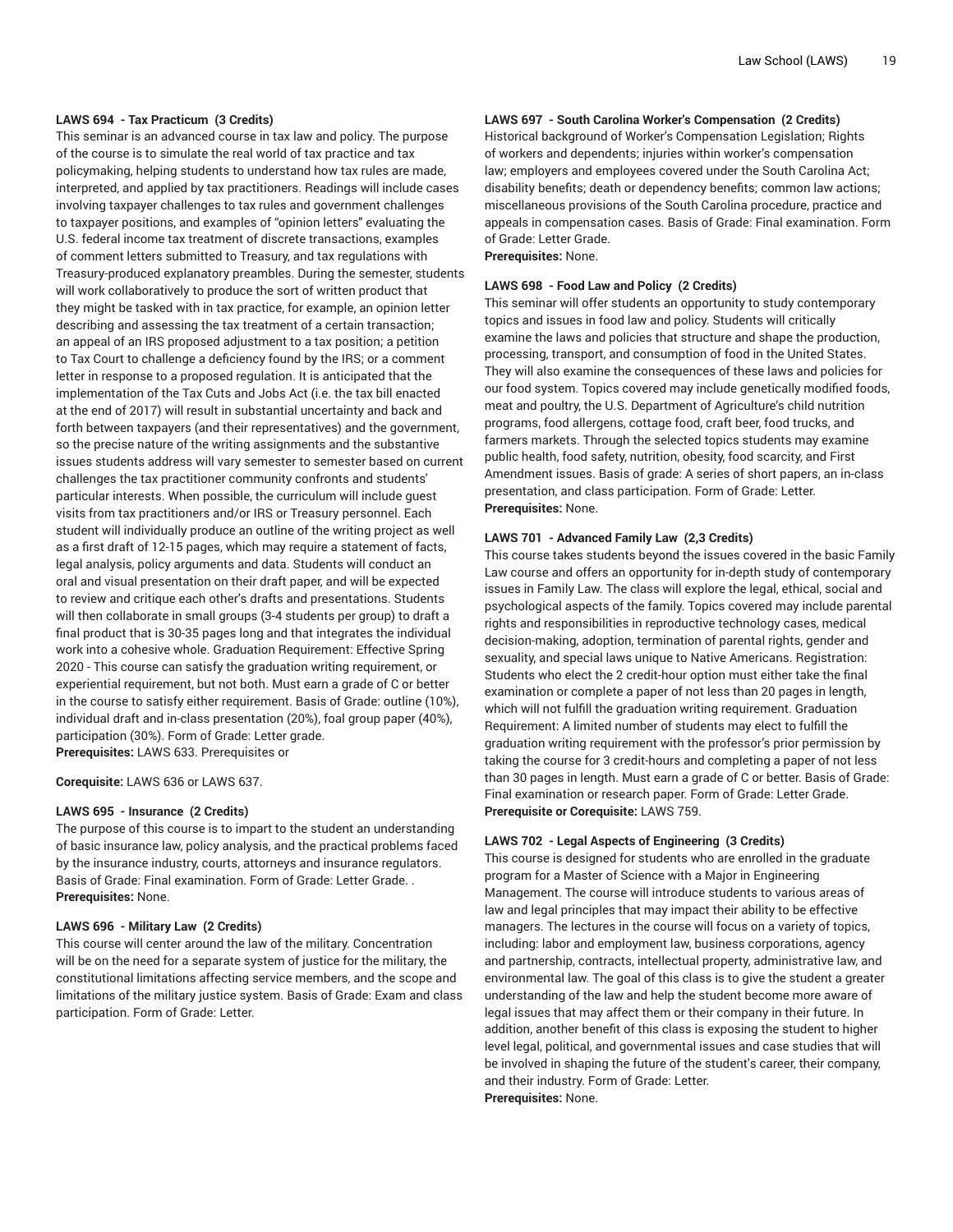# **LAWS 703 - Electronic Discovery (2 Credits)**

This course is a practical introduction to electronic discovery in civil litigation as governed by the Federal Rules of Civil Procedure. Students will be introduced to how computer files in litigation compare and contrast to traditional paper discovery. They will examine each stage of the discovery process, from identifying sources of potential electronic evidence to instituting a litigation hold, collecting, processing, reviewing, and producing electronic data. Emerging case law and trends for unsettled issues such as E-discovery ethics, privilege (nonwaiver/claw back agreements, not "readily accessible" data), and cost-shifting will also be addressed. Participants will be introduced to the electronic courtroom, from E-filing of documents in federal court to using trial presentation software to make the case to the jury and judge. Graduation Requirement: This course satisfies the experiential course graduation requirement. Must earn a grade of C or better. Basis of Grade: Final exam. Form of Grade: Letter.

**Prerequisites:** None.

#### **LAWS 705 - Child Protection Advocacy Clinic (6 Credits)**

In this clinic the students will receive instruction in all aspects of advocation for abused and neglected children. Students will be responsible for preparing, filing and trying termination of parental rights cases on behalf of the S.C. Department of Social Services. All work will be under the supervision of an experienced clinical faculty member and attorney. Instruction will be through casework, classroom instruction, readings and case rounds. Enrollment is limited to ten students. Registration: Subject to Client Contact Clinic Lottery. Graduation Requirement: This course satisfies the professional skills graduation requirement. For first year students entering in fall 2016, this course satisfies the experiential course graduation requirement. Must earn a grade of C or better. For first year students entering Fall 2016, this course satisfies the experiential course graduation requirement. Basis of Grade: Case work, class participation and other related work Form of Grade: Letter. Prerquisites: LAWS 671and LAWS 555 or 554. **Prerequisite or Corequisite:** LAWS 679.

#### **LAWS 706 - Administrative Law Externship (4 Credits)**

Students will spend a significant amount of time (30 hours per week for 8 weeks during the summer) with either a state or federal agency. They will be exposed to the field of Administrative law by working with federal or state agencies. Typically, the student will work in a general counsel's office or an office with substantially similar duties and will assist the attorneys in research and drafting documents such as research memoranda and briefs. The student will also have the opportunity to observe court proceedings as well as depositions and interviewing witnesses. In addition to their work at the agency, students will meet periodically with a faculty member to reflect upon their fieldwork experiences. Graduation Requirement: This course satisfies the experiential course graduation requirement, must earn a grade of C or better Basis of Grade: Journal; Example of written product or a short reflective paper on professional experience; and a brief presentation to the class. The fieldwork supervisor will complete an evaluation of the student's performance. The final grade will be determined by the instructor, based upon the evaluation submitted by the fieldwork supervisor, the quality of the student's written submissions, participation in the class sessions, and a determination by the instructor that all requirements of the externship have been satisfactorily completed. Form of Grade: Letter.

**Prerequisite or Corequisite:** LAWS 554 or LAWS 555.

### **LAWS 706A - Administrative Law Externship (2 Credits)**

Students will work approximately 8-15 hours per week with either a state or federal agency. They will be exposed to the field of Administrative law by working with federal or state agencies. Typically, the student will work in a general counsel's office or an office with substantially similar duties and will assist the attorneys in research and drafting documents such as research memoranda and briefs. The student will also have the opportunity to observe court proceedings as well as depositions and interviewing witnesses. In addition to their work at the agency, students will meet periodically with a faculty member to reflect upon their fieldwork experiences. Graduation Requirement: This course satisfies the experiential course graduation requirement, must earn a grade of C or better. Basis of Grade: The final grade will be determined by the professor, based upon evaluation submitted by the fieldwork supervisor and upon a determination by the faculty member that all other requirements of the externship have been satisfactorily completed. Students must submit a contemporaneously maintained daily journal of their experience, along with either an example of a written product prepared during the externship or a short paper reflecting on a professional aspect of the experience. The fieldwork supervisor will also complete an evaluation of the student's performance. Form of Grade: Letter. **Prerequisite or Corequisite:** LAWS 554 or LAWS 555.

#### **LAWS 707 - Children's Law Externship (2 Credits)**

This course places the student with a lawyer employed by a child-serving agency; an agency involved with child law issues where a child may be charged with a crime or is a victim of a crime; or with a lawyer in private practice that represents children. The student works approximately 8-15 hours per week with the lawyer. This work includes hands-on experience with the supervising lawyer to engage in the representation or advocacy process for those children based upon the legal setting chosen for the individual extern. The extern will observe the lawyer as the lawyer represents clients and also attend meetings, hearings, trials and other legal proceedings in order to experience the legal process firsthand. The student will provide assistance to the assigned lawyer by drafting memorandums, legal motions, proposed orders and providing legal research relevant to each case. The student will be immersed in each system as it relates to the assigned agency's duties and responsibilities to improve outcomes for children in the legal system. Graduation Requirement: This course satisfies the experiential course graduation requirement. Must earn a grade of C or better. Basis of Grade: The grade shall be based on the student's attendance and class participation in the bi-weekly class, the evaluation of the student by the externship site supervisor/lawyer, and the journal submitted by the student. Each student will be expected to work 8-15 hours each week of the semester at the approved extern site and to attend a one and a half hour class every other week. Each student will be expected to maintain and submit both at midterm and at the end of the semester a journal of the student's activities at the extern site. This journal must state the dates and times of the student's experience and provide a summary of that event as it relates to the listed course objectives above. The student must also submit a weekly timesheet documenting the days and hours worked by the student and have it signed by the assigned supervising lawyer at the extern site. Form of Grade: letter.

**Prerequisite or Corequisite:** LAWS 554 or LAWS 555.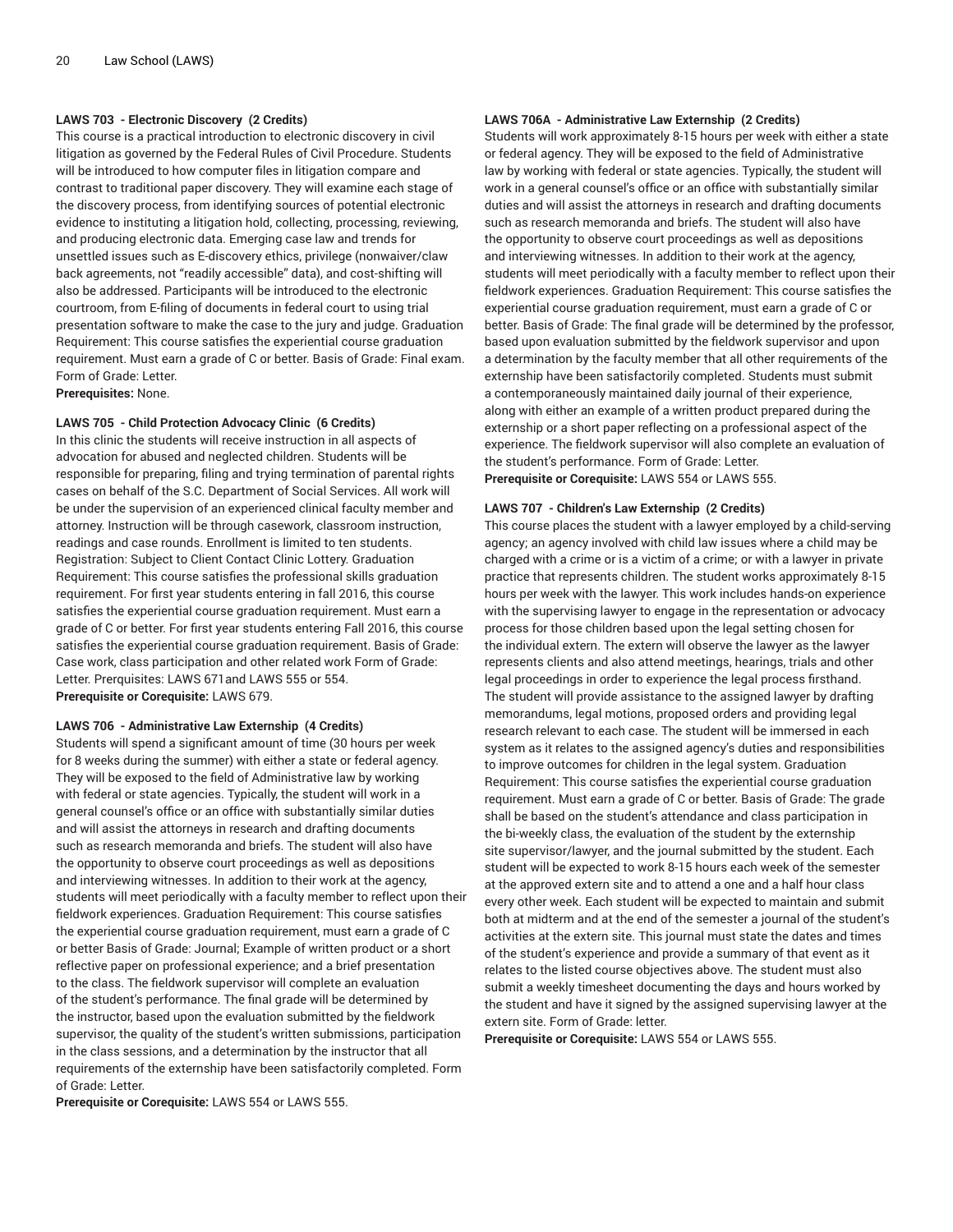### **LAWS 708 - Securities Litigation (3 Credits)**

This course aims to supplement Securities Regulation. Specifically, it seeks to introduce students to the litigation devices that help ensure more robust securities disclosure. (Securities-disclosure law forms the heart of the Securities Regulation class.) The class will focus on public and private litigation under Section 10(b) of the Securities Exchange Act. It will also likely touch on other important provisions under which much securities litigation proceeds today (namely, sections 11, 12, and 17 of the Securities Act of 1933). Lastly, the class will explore insider-trading prosecutions under the federal securities laws. Importantly, all three of these areas of securities litigation (those relating to Section 10(b), the '33 Act provisions, and insider-trading law) are not currently covered in the Securities Regulation class. Basis of grade: Final exam with both issue-spotting and multiple-choice questions. Class participation will also factor into grades on the margin. Form of grade: Letter.

# **LAWS 709 - Administrative Law (3 Credits)**

Government agencies regulate almost every area of our lives. Many lawyers work for government agencies and many other lawyers work for people whose lives are affected by these agencies. Virtually every lawyer needs to know how government agencies operate. That is the subject of this course. The course is recommended for students interested in substantive areas in which agencies play an important role, such as environmental law, health-care law, and securities law (to name a few). Basis of Grade: Final examination and class participation. Form of Grade: Letter Grade.

# **LAWS 710 - Complex Civil Litigation (3 Credits)**

This course will study legal doctrine and current "best practices" relating to complex litigation. The focus is on multi-party, multi-jurisdictional disputes and on the increasingly administrative role courts play is these actions. Much of the attention will be devoted to class actions (mainly federal with some discussion of South Carolina class actions), including class certification, extraterritoriality, and interlocutory appeals. We will spend considerable time on complex joinder, aggregated claims, MDL practice, and the impact of CAFA. Some time will be devoted to the recent "Federal Courts Jurisdiction and Venue Clarification Act of 2011." Registration: It is strongly recommended that students also take LAWS 659, but it is not a prerequisite. Basis of Grade: In class final examination, plus class participation. Form of Grade: Letter.

#### **LAWS 711A - Antitrust Law and Trade Regulation (2 Credits)**

The course will focus on Sections 1 and 2 of the Sherman Antitrust Act, as well as selected other federal trade regulation statutes, including the Clayton Act (as amended by the Robinson-Patman Act). Topics typically covered may include monopolization and attempted monopolization, conspiracies in restraint of trade, e.g., price-fixing and bid-rigging, tying arrangements, the essential facilities doctrine, price discrimination, and merger review. The course will also cover how a heightened pleading standard has changed the civil antitrust litigation landscape. Basis of Grade: Final examination. Form of Grade: Letter Grade.

### **LAWS 713 - Trademark Law (2 Credits)**

A survey of federal and state trademark and unfair competition law with an emphasis on the nature, scope and enforcement of trademark rights. Basis of Grade: Final examination and class participation. Form of Grade: Letter Grade.

**Prerequisites:** None.

#### **LAWS 716 - Nonprofit Organizations Clinic (6 Credits)**

This Clinic provides legal assistance to nonprofit organizations of all types addressing the various needs of the community. Because many of these organizations lack the financial resources to retain private legal counsel, students provide legal assistance in transactional matters that include incorporation, preparation of by-laws, preparation and filing of 501(c)(3) applications, contract review and negotiation, real estate, intellectual property and land use issues. Students may attend board meetings, provide legal assistance to start up organizations or organizations that are merging, converting or spinning off new ventures. The nature of the clinic allows for experience touching many different legal disciplines and helps provide for the stabilization of these organizations so that they can better serve the community. Registration: Subject to Client Contact Clinic Lottery. Effective Fall 2020, a student who is enrolled in or has been enrolled in a clinical course may not enroll in LAWS 771. A student may not enroll in LAWS 771, an externship course, or a capstone course in the same semester. Graduation Requirement: This course satisfies the experiential course graduation requirement, must earn a grade of C or better. Basis of Grade: Performance on casework, class exercises and participation. Form of Grade: Letter Grade. **Prerequisites:** LAWS 554 or LAWS 555.

#### **LAWS 717 - Nonprofit Organizations (3 Credits)**

This course will provide an overview of the nonprofit tax exempt sector. It will include the study of the formation, structure, and characteristics of nonprofit organizations and the major categories of federal tax exemption with an emphasis on charitable organizations such as religious organizations, churches, educational organizations, healthcare organizations and arts organizations. Basis of Grade: Final examination and class participation. Form of Grade: Letter Grade. **Prerequisites:** LAWS 609.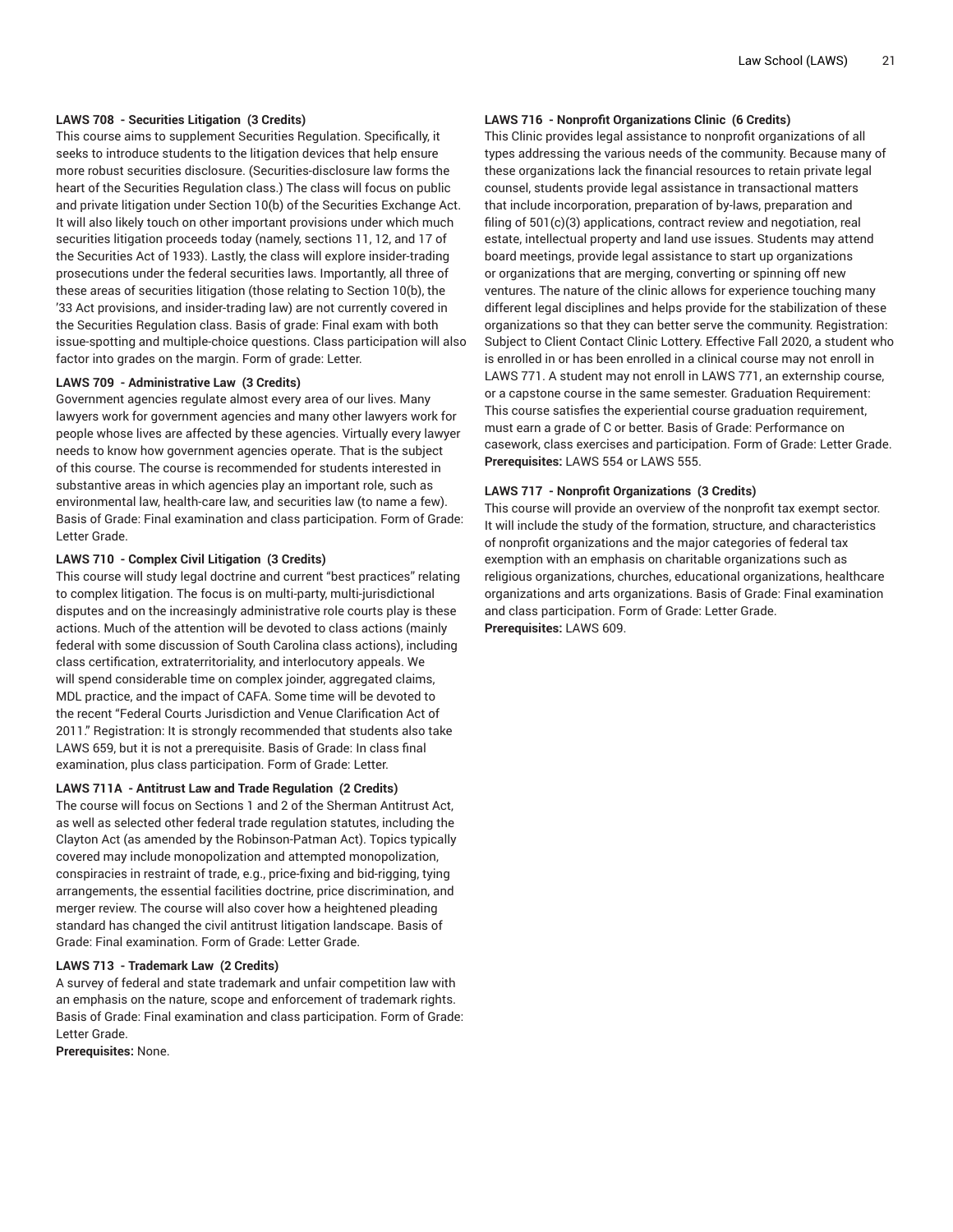# **LAWS 718 - Patent Application Preparation (1,2 Credits)**

This course, a majority of which will be synchronous, provides a structure and methodology for preparing a patent application suitable for filing in patent offices throughout the world. The course provides: 1) application drafting tools for implementing the requirements of Sections 102, 103 and 112 of Title 35, USC; 2) procedures in drafting the patent application to avoid issues raised in many litigated patents; 3) steps to be taken before actually drafting the application including inventor interviewing and searching; and 4) actual drafting of a patent application. For students taking the course for 1 credit hour, this course will include a 8-day class spending 2 hours each day learning about patent applications and how to draft portions of a complete non-provisional, utility patent application. Students will spend 2 hours reading portions of the Manual of Patent Examining Procedure (MPEP) and other documents in preparation for each class, and will spend over 12 hours in simulations, including over 10 hours conducting prior art patent searches and over 2 hours drafting patent claims. For students taking the course for 2 credit hours, this course will include a 12-day class spending 2 hours each day during Maymester learning how to draft a complete non-provisional, utility patent application. Students will spend 2 hours reading portions of the Manual of Patent Examining Procedure (MPEP) and other documents in preparation for each class, and will spend over 30 hours in simulations, including over 10 hours conducting prior art patent searches and over 20 hours drafting patent claims and a complete patent application. For law students, Patent Law or Intellectual Property is strongly recommended but not required. For all students, an engineering or technical/science degree that meets the US patent office requirements for taking the patent agent's examination is also strongly recommended but not required. Basis of Grade: Students taking the course for 1 credit hour will be graded on a search plan that they use to execute their patent search, the quality and completeness of their patent search results, class participation, and claim drafting exercises. Students taking the course for 2 credit hours will be graded on a search plan that they use to execute their patent search, the quality and completeness of their patent search results, class participation, claim drafting exercises, and their final patent application. This course will satisfy the experiential graduation requirement. Must earn a grade of "C" or better.

#### **LAWS 719 - Discovery Practice (3 Credits)**

This course will explore problems encountered in the conduct of discovery, primarily through the student's preparation and argument of discovery motions. Graduation Requirement: This course satisfies the skills course graduation requirement. Basis of Grade: Written and oral assignments and class participation. Form of Grade: Letter Grade. **Prerequisites:** LAWS 671.

# **LAWS 720 - Criminal Law Externship (4 Credits)**

Students will spend a significant amount of time (30 hours per week for 8 weeks during the summer) at their placement. Placements will include: the Solicitors Office of various counties, the Public Defenders office, the Attorney General's office, and federal criminal agencies. Students will assist in the preparation of materials for court and can observe office attorneys in trial. A specific attorney in each office will be responsible for overseeing student experience in the office. Graduation Requirement: This course satisfies the experiential course graduation requirement, must earn a grade of C or better Basis of Grade: Journal; Example of written product or a short reflective paper on professional experience; and a brief presentation to the class. The fieldwork supervisor will complete an evaluation of the student's performance. The final grade will be determined by the instructor, based upon the evaluation submitted by the fieldwork supervisor, the quality of the student's written submissions, participation in the class sessions, and a determination by the instructor that all requirements of the externship have been satisfactorily completed. Form of Grade: Letter. **Prerequisite or Corequisite:** LAWS 554 or LAWS 555.

#### **LAWS 720A - Criminal Law Externship (2 Credits)**

Students will spend a significant amount of time, 8-15 hours per week, at their placement. Placements will include: the Solicitors Office of various counties, the Public Defenders office, the Attorney General's office, and federal criminal agencies. Students will assist in the preparation of materials for court and can observe office attorneys in trial. A specific attorney in each office will be responsible for overseeing student experience in the office. Graduation Requirement: This course satisfies the experiential course graduation requirement. Must earn a grade of C or better. Basis of Grade: Journal; Example written product or a short reflective paper on professional aspect of experience; and a brief presentation to class. The fieldwork supervisor will complete an evaluation of the student's performance. The final grade will be determined by the instructor, based upon the evaluation submitted by the fieldwork supervisor, the quality of the student's written submissions, participation in the class sessions, and a determination by the instructor that all requirements of the externship have been satisfactorily completed. Form of Grade: letter.

**Prerequisites:** LAWS 554 or LAWS 555.

#### **LAWS 721 - Bioethics Seminar (2,3 Credits)**

This course explores the intersection of law and ethics in the field of medicine. The course will cover in-depth, at least three of the following issues: abortion and other issues of reproductive decision making, the right to die, allocation of health care resources, global HIV/AIDS, universal healthcare, organ transplantation and organ procurement, the identity and role of the patient, the research subject and the consumer of health care technology, rationing of healthcare and similar issues. Students may choose to write one paper of not less than 30 pages to satisfy the paper requirement or may write three smaller papers during the course of the semester. There will be no exam. Graduation Requirement: Course qualifies as a writing seminar for the graduation writing requirement if taken for 3 credit hours and the student chooses to write the 30 page paper with the permission of the instructor. Must earn a grade of C or better if taken for the writing requirement. Course satisfies the graduation perspective course requirement. Basis of Grade: Paper of not less than thirty (30) pages or three shorter papers. Form of Grade: Letter Grade.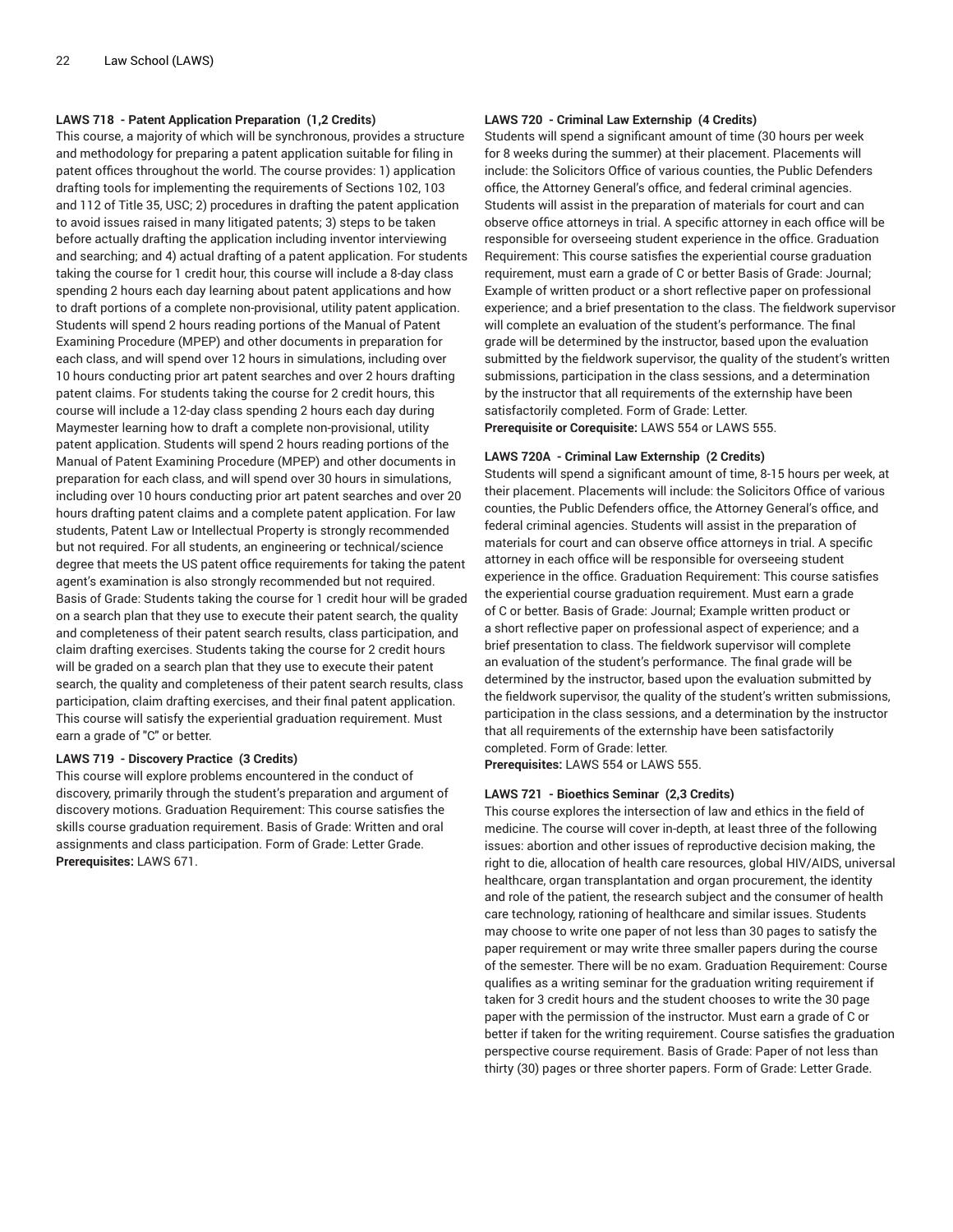# **LAWS 722 - Patent Law (3 Credits)**

Consideration of the theoretical underpinnings of the United States patent system, the definition of patentable subject matter, the requirements governing novelty, utility and nonobviousness, the granting and enforcement of patents, the relationship of patents to other methods of protecting intellectual property, and the special role in patent law of the United States Court of Appeals for the Federal Circuit. Students need not have an engineering or science background. Basis of Grade: Final examination. Form of Grade: Letter Grade. **Prerequisites:** None.

### **LAWS 723 - Copyright Law (3 Credits)**

This course will provide an in depth analysis of copyright law. Students will study case law and statutory authority pertaining to copyright protection of literary, musical, dramatic, choreographic, pictorial, graphic, sculptural, audiovisual, and architectural work, as well as computer software. In addition, the class will consider public policy issues raised by recent amendments to the Copyright Act of 1976. Basis of Grade: Final examination and problems. Form of Grade: Letter Grade.

#### **LAWS 724 - Intellectual Property (3 Credits)**

This survey course will provide a basic grounding in the law of Copyrights, Patents, and Trademarks. Subject covered will include the acquisition, maintenance and duration of intellectual property protections; the right and obligations of intellectual property owners; and causes of action and remedies for infringing activities. Registration: Students who have taken Patent Law and Copyright Law may register for Intellectual Property. Basis of Grade: Final examination. Form of Grade: Letter Grade. **Prerequisites:** None.

#### **LAWS 725 - International Intellectual Property (2 Credits)**

Consideration of the international intellectual property (IP) legal framework, including an examination and analysis of international treaties which control IP-related interactions between nations as well as some specific focus on the IP laws of key nations worldwide (e.g. EU-UK/ Japan/China). The course will provide a comparative overview of these varying national laws and will equip the students with some practical and experiential tools which they may need if they intend to engage in international intellectual property practice. Basis of Grade: Final Exam. Form of Grade: Letter Grade.

**Prerequisites:** None.

**LAWS 726 - Constitutional Issues in Public Education Law (3 Credits)** Survey of historical and contemporary civil liberties issues arising in the operation of the American public school system. Topics addressed will include religious activities in schools, the regulation of student and teacher speech, student privacy, school safety and student discipline. Graduation Requirement: This course satisfies the perspective course graduation requirement. Basis of Grade: Portfolio of advice memoranda plus class participation. Form of Grade: Letter.

#### **LAWS 727 - Special Education Law (3 Credits)**

This course will introduce students to federal laws and regulations concerning the provision of educational services to disabled students. We will cover the history and development of special education and civil rights for students with disabilities as well as the fundamental principles of the Individual with Disabilities in Education Act (IDEA), Section 504 of the Rehabilitation Act of 1973, and the Americans with Disabilities Act (ADA). The course will focus on the rights of students and their parents as well as the responsibilities of educators when addressing special education needs. Basis of Grade: Class participation, small group projects and final exam. Form of Grade: Letter. **Prerequisites:** None.

# **LAWS 728 - Constitutional Issues in Property Law (2-3 Credits)**

This seminar will examine the intersection of property law and the Constitution, particularly the First, Fourth, and Fifth Amendments. Topics will include eminent domain, regulatory takings, religious land use, and architecture as speech. Basis of Grade: Final examination. Form of Grade: Letter.

**Prerequisites:** None.

#### **LAWS 729A - Legislation (3 Credits)**

This course will examine legislative law and the legislative process. Among the issues addressed will be the legislative power, legislative structure and procedures, interpretation and drafting of statutory law, election laws, legislative advocacy, and regulation of lobbyists. Graduation Requirement: This course satisfies the experiential course graduation requirement. Must earn a grade of C or better. Basis of Grade: Final examination and performance in a maximum of two written or oral class exercises. Form of Grade: Letter.

#### **LAWS 730 - Legislative Externship (2 Credits)**

Students will work under the supervision of a lawyer-legislator for 8-15 hours per week to evaluate whether proposed legislation might violate constitutional requirements or create unintended ambiguities or conflicts in the law. Students will be assigned actual bills to evaluate, will research any potential legal issues raised by the legislation, and prepare a written report on each bill assigned, setting forth the results of the research. Work will be assigned on a bi-partisan basis, and students will be asked, in appropriate circumstances, to draft alternative language that would eliminate an identified problem, while still achieving the purpose of the proposed legislation. The student's work-product will be submitted to the supervising lawyer-legislator. In addition to work supervised by a lawyerlegislator at the State House, students will meet as a class regularly through the semester with their professor for directed reflection upon their field experiences. Graduation Requirement: This course satisfies the experiential course graduation requirement. Basis of Grade: Written assignments and evaluation by fieldwork supervisor. Form of Grade: Pass/Fail.

**Prerequisite or Corequisite:** LAWS 554 or LAWS 555.

# **LAWS 731 - Environmental Law & Policy (3 Credits)**

This is an introductory course in environmental law. The purpose is to give interested students a background in a number of federal environmental statutes, including NEPA (National Environmental Policy Act) CERCLA (Comprehensive Environmental Response, Compensation and Liability Act) ESA (Endangered Species Act) and CWA (Clean Water Act). Basis of Grade: Exam. Form of Grade: Letter.

# **LAWS 732 - Sales (3 Credits)**

This course examines Uniform Commercial Code Article 2 governing sales of goods and Article 2A governing leases of goods. Through statutory and case analysis and problem solving, students will develop skill in planning for and resolving disputes involving transactions in goods, as well as the critical skill necessary to evaluate goals of the law of sales and leases of goods. Basis of Grade: Final examination. Form of Grade: Letter Grade.

**Prerequisites:** None.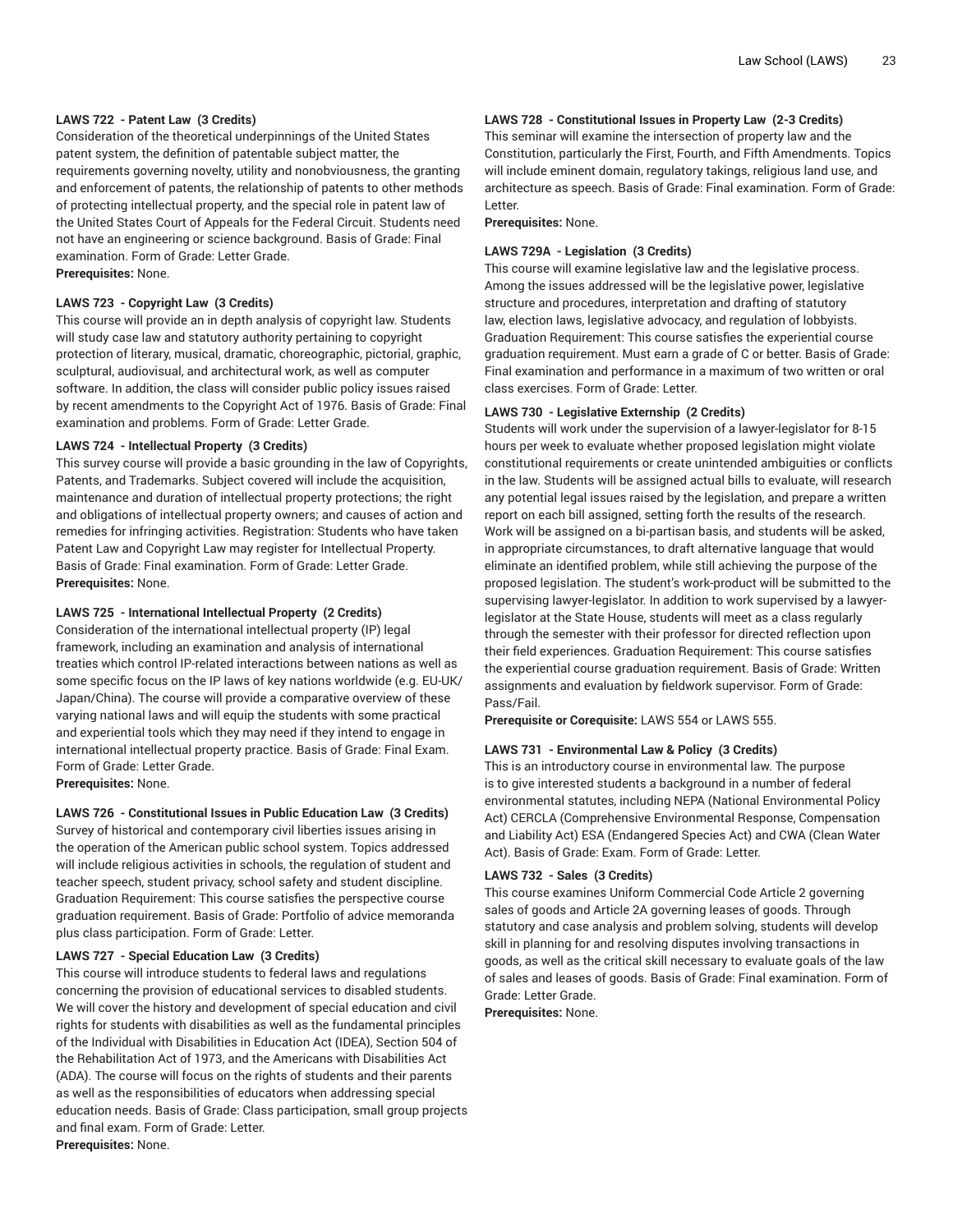# **LAWS 733 - International Human Rights Skills (3 Credits)**

In this course, students will act as human rights attorneys advocating for governmental remedies for human rights violations. Students will: research international, regional, and other countries' laws; analyze a human rights issue in another country; conduct mock interviews; strategize as to what judicial and non-judicial avenues are best pursued to achieve the desired result; draft sections of a policy and legislative advocacy report; and participate in a simulated hearing before a panel of policy-makers. Through this course, students will: gain a better understanding of the international human rights system and the methods used by the human rights movement; improve their written and oral advocacy skills; gain or improve upon their interviewing and fact-finding skills; and gain an understanding of how to perform international and comparative law research and analysis. Note: Course satisfies the perspective and experiential course graduation requirements. Must earn a grade of C or better. Basis of Grade: Class attendance and participation; written and oral assignments. Form of Grade: Letter.

#### **LAWS 734 - Climate Change Seminar (2,3 Credits)**

This seminar will explore legal and regulatory options for addressing global climate change. We will begin with materials examining the scientific evidence and projections of climate change, then move on to attempts at international legal and quasi-legal mechanisms, including the United Nations Framework Convention on Climate Change, the Kyoto Protocol,and the Copenhagen Accord. We will also cover U.S. domestic climate policy options, including regulation under the Clean Air Act and at state level,and contrast these policies with those in place in other developed economies. Throughout, we will discuss the uniquely difficult challenges climate change creates for institutions, society, and the legal system. Registration: LAWS 731, LAWS 666, or LAWS 826 are recommended. Graduation Requirement: This course qualifies as a perspective course. If taken for three credits, it satisfies the graduation writing requirement and you must earn a grade of C or better if taken for the writing requirement. Basis of Grade: Class Participation, Class Presentation, and Paper (2 credits: series of response papers; 3 credits: research paper, 30-page minimum). Form of Grade: Letter Grade.

#### **LAWS 735 - Advanced Environmental Law Seminar (2,3 Credits)**

This seminar addresses topics in environmental law that go beyond those covered in first- and second-level courses in the environmental law curriculum (Environmental Law, Administrative Law, Water Law, Coastal Law, Natural Resources Law, Energy Law, etc.). The specific topics covered will vary from year to year, but may include recent or ongoing environmental litigation, new or proposed legislation, and/or issues of current public debate. Students will read and discuss secondary and original documents related to the issues discussed, including judicial opinions, appellate briefs, and Federal Register notices of rulemaking. Graduation Requirement: This course satisfies the perspective course graduation requirement. If taken for three credits, it also satisfies the graduation writing requirement. Must earn a grade of C or better if taken for the writing requirement. Basis of Grade: Class participation and response papers; if the class is taken for three credits, an original paper sufficient to meet the writing requirement. Form of Grade: Letter. **Prerequisites:** At least one other course related to LAWS 684 (e.g. LAWS 684, 747, 826, 828,etc.), or permission of the professor.

# **LAWS 736 - Legislative Drafting Practice and Policy (4 Credits)**

This course will explore the process of drafting legal codes in a realworld setting. Specifically, the course will give students the opportunity to participate in the creation of a legal code for the Catawba Nation. Students will be introduced to the relevant areas of Federal Indian law, the history, culture and legal conceptions of the Catawba Nation, and principles of drafting laws. Topics may shift from year to year. Students will use information collected during the course to draft laws to be submitted to the leadership of the Catawba Nation for adoption. Students will acquire the skills they need to draft a section of the Catawba legal code (in the first year this course will focus on domestic violence) for the Catawba Nation. In order to produce this code, students will examine numerous state and tribal statutes. They will discuss the relevant strengths and weakness of these laws with the goal of drafting a set of laws particularly suited to the history, culture and legal needs of the Catawba Nation. During the course, they will meet with leadership of the Catawba Nation and with lawyers, government officials and judges from other recognized Indian nations. Students will receive a letter grade at the end of each semester. Registration: LAWS 759 is recommended. Graduation Requirement: This course satisfies the graduation perspective course requirement. This course also satisfies the experiential course graduation requirement. Must earn a grade of C or better. Basis of Grade: The grade will be based on the student's attendance and class participation as well as the quality of the research and drafting assignments produced through the semester. **Prerequisites:** None.

# **LAWS 737 - Civil Rights Seminar (2,3 Credits)**

This course focuses on federal civil rights relating to employment, education, housing, voting, and affirmative action. The course will survey the major issues and legal protections in each of these substantive areas, which includes laws relating to discrimination based on race, gender, disability, language status, and familial status. Students will examine the constitutional and statutory frameworks for addressing these issues, as well scholarly theories by which to critique them. Graduation Requirement: This course satisfies the perspectives course requirement. Students who elect to take this course for three (3) credits will write a paper that meets the graduation writing requirement. Must earn a grade of C or better if taken for the writing requirement. Basis of Grade: Final Paper. Students electing 3 credits will write a paper that meets the graduation writing requirement. Students electing 2 credits will write a shorter paper. Form of Grade: Letter.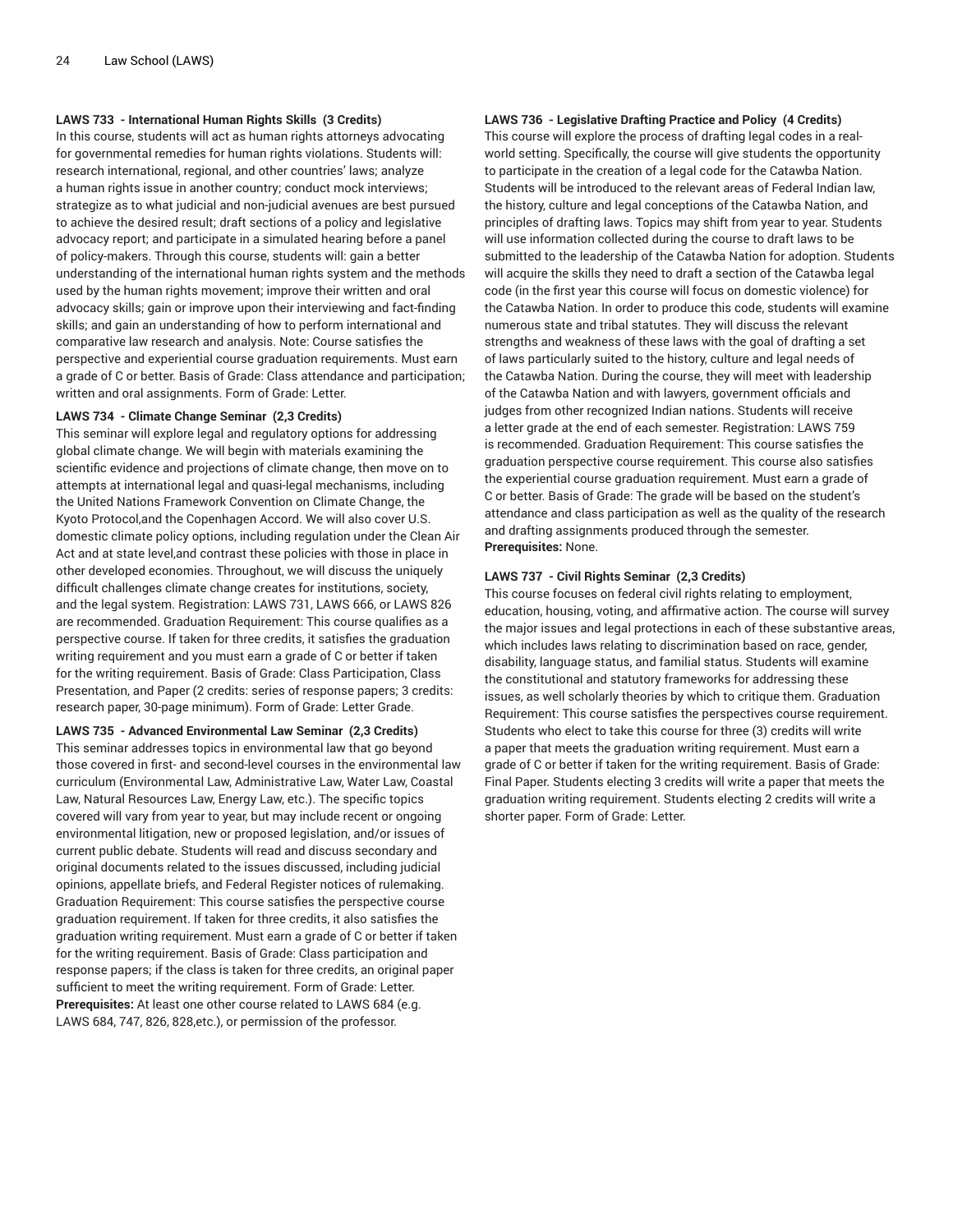# **LAWS 738 - Environmental Law of South Carolina (3 Credits)**

This course provides an overview of environmental law and policy in South Carolina. The course will explore the statutory framework for environmental regulation in South Carolina (and the relationship to federal statutes) starting with the SC Pollution Control Act and including the Solid Waste Policy and Management Act, the Hazardous Waste Management Act, and the State Safe Drinking Water Act, among others. Other environmental topics will include the SC Voluntary Clean-up and Brownfields law, non-point source and storm water management programs, and efforts to move beyond command-and-control through voluntary incentives and regulatory innovations. SC administrative procedures (rule-making and contested cases) and the Freedom of Information Act will be reviewed in the context of environmental regulation. Course materials will consist of federal and state case law, as well as administrative rulings and existing policy/guidance documents of the state's environmental regulatory agency. Basis of Grade: Paper and class participation. Form of Grade: Letter. Graduation Requirement: This course satisfies the graduation writing requirement if a grade of C or better is earned and paper requirements are met.

**Prerequisites:** None, but Administrative Law or Federal Environmental Law is recommended.

**LAWS 740 - Voting Rights & Representation Seminar (2 Credits)**

A survey of the protections afforded the right to vote by the U.S. Constitution and the Voting Rights Act. The course includes examination of the major Supreme Court cases involving access to the ballot and malapportionment. Primary emphasis will be on racial discrimination in voting under the 14th and 15th Amendments and Sections 2 and 5 of the Voting Rights Act. Basis of Grade: Paper plus credit for strong class participation. Form of Grade: Letter.

# **LAWS 741 - Carolina Health Advocacy Medicolegal Partnership Clinic (6 Credits)**

The CHAMPS Clinic is a collaboration of the School of Law, the USC School of Medicine, Palmetto Health, Palmetto Health-USC Medical Group, and South Carolina Legal Services. It will provide students with the opportunity to engage in interdisciplinary learning and community engagement in the context of live-client legal cases. More specifically, students will take legal cases on behalf of low income families referred from Palmetto Health and Palmetto Health-USC Medical Group. These cases will address the social-determinants of clients' health. The law students will work collaboratively on these legal cases with doctors, social workers and other health professionals. In addition to case work, the course will have a seminar component during which students will learn the doctrine, theory, lawyering skills, and policy relevant to their case work. The seminar will also provide the students opportunities to lead discussions about case-related issues and solicit feedback from colleagues on those issues. Registration: Subject to Client Contact Clinic Lottery. Effective Fall 2020, a student who is enrolled in or has been enrolled in a clinical course may not enroll in LAWS 771. A student may not enroll in LAWS 771, an externship course, or a capstone course in the same semester. Graduation Requirement: This course satisfies the experiential course graduation requirement, must earn a grade of C or better. Form of Grade: letter. Basis of Grade: Students will be graded on case work, including professional habits and the development of lawyering skills and identity;reflection essays; interdisciplinary collaboration

**Prerequisites:** LAWS 671 and LAWS 554 or LAWS 555.

#### **LAWS 742 - Sustainable Development Clinic (6 Credits)**

Through this clinic, students will provide transactional and advisory legal services to entities whose activities focus on sustainable development, and who would not otherwise be able to hire counsel. These entities (potentially to include non-profit organizations, local governments, public agencies, and others) may work on ecological conservation, agriculture and food access, land use resilience, or other areas. Students will interview clients, conduct needed legal research and writing, advise clients, and provide services in a variety of legal subject areas, likely to include administrative law, environmental law, property law, land use law, and non-profit organizations law. Students may draft and review legal instruments such as conservation easements, examine property title issues, review and advise on organizational documents, and research and advise on legal tools available for resilience initiatives. Through a seminar component and case rounds in addition to handson work, students will gain a more sophisticated understanding of the concepts of sustainability and resilience, attorney ethics and professional rules of practice, and other issues faced by land use lawyers, including interdisciplinary matters and policy questions. Registration: Recommended Courses are LAWS 731, LAWS 709, and LAWS 651. Graduation Requirement: For students entering in fall 2016, this course satisfies the experiential course graduation requirement. Must earn a grade of C or better. Basis of Grade: Professionalism and adherence to clinic procedure/professional practice rules (20%); ability to work with teammates and supervisors (20%); quality of work products and other assistance to clients (20%); responsiveness to feedback (20%); and participation in seminar and case rounds, including completion of any assignments (20%).

**Prerequisites:** LAWS 554 or 555.

#### **LAWS 743 - Introduction to Drafting Business Agreements (2 Credits)**

This course will introduce students to the skill of translating a business deal into contract concepts, including representations, warranties, covenants, rights, and conditions. Assignments will familiarize students with the building blocks of a contract, including recitals; definitions; action and payment provisions; license grants and other substantive provisions; termination and breach provisions; and general provisions, such as assignment and delegation, severability, and governing law. Students will practice techniques for effectively drafting, reviewing, and commenting on contracts. Basis of Grade: Series of Drafting Assignments. Form of Grade: Letter. **Prerequisites:** None.

#### **LAWS 744 - Drafting Business Agreements Workshop (1 Credit)**

Students will work in teams to negotiate and draft a business agreement based on a term sheet and other materials that define the parties' objectives. The proposed agreement, readings, and lectures will build on topics covered in Introduction to Drafting Business Agreements. Graduation Requirement: Satisfactory completion of this course and its prerequisite satisfies the professional skills requirement. Basis of Grade: Negotiation and Drafting of a Business Agreement. Form of Grade: Letter. **Prerequisites:** LAWS 743 taken during the same Maymester session.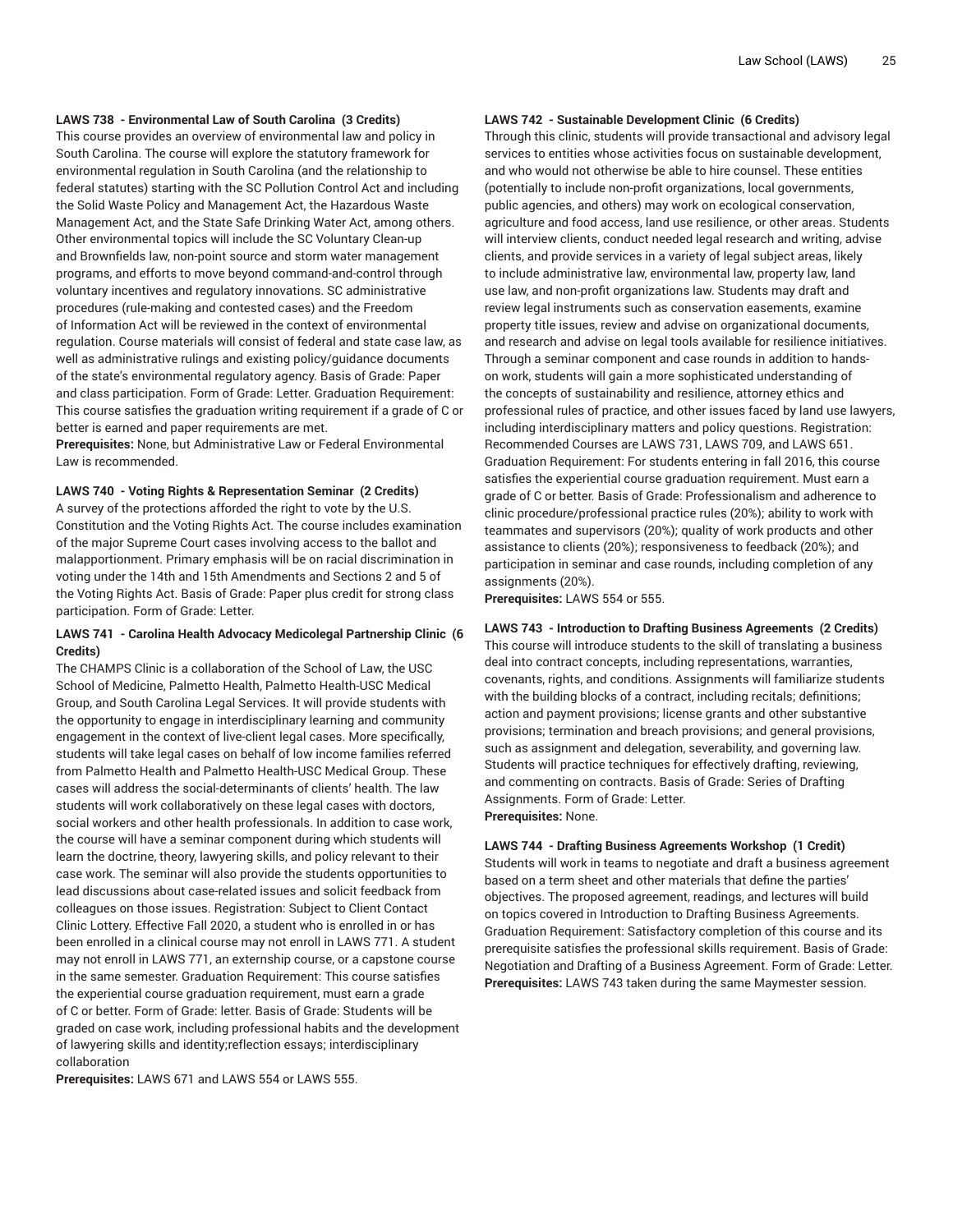# **LAWS 745 - Drafting Business Agreements (3 Credits)**

This course will introduce students to the skill of translating a business deal into contract concepts including representations, warranties, covenants, rights, and conditions. Additionally, the course will familiarize students with the fundamental building blocks of a contract. Those building blocks include recitals; definitions; action and payment provisions; license grants and other substantive provisions; termination and breach provisions; and general provisions, such as assignment and delegation, severability, and governing law. Students will learn and practice techniques for effectively drafting, reviewing, and commenting on contracts in light of the parties' objectives and a client's attitude towards risk. Graduation Requirement: This course satisfies the experiential course graduation requirement, must earn a grade of C or better. Basis of Grade: Series of Drafting Assignments. Form of Grade: Letter.

# **LAWS 747 - Water Law (3 Credits)**

This course will study how society allocates and protects its most crucial natural resource – water. The emphasis will be on current legal and policy debates, although we will also examine the history of water development and politics in the United States. Among the many issues that we will consider are: alternative means of responding to the growing worldwide demand for water; the appropriate role for the market and private companies in meeting society's water needs; protection of threatened groundwater resources; environmental limits on water development; wetlands law; and interstate water disputes. Basis of Grade: Mid-term and final exam. Form of Grade: Letter.

#### **LAWS 748 - In-House Counsel Externship (4 Credits)**

During the Externship, students will spend a significant amount of time (10 hours per week during fall or spring and 30 hours per week for 8 weeks during the summer) at their placement. Placements would typically include general counsel offices in universities, hospitals, public utilities, and private corporations. Students will have the opportunity to strengthen their legal writing, research and analytical skills by assisting in various projects like the preparation of materials such as employee handbooks, memoranda of understanding, and compliance documents. The students may also have the opportunity to observe contract negotiations, interviews with employees and possibly discussions with outside counsel. An attorney in each office will be responsible for overseeing student experience in the office. The In-House Counsel Externship will expose students to how those offices function and what impacts in-house counsel to decide whether to manage certain issues or seek outside counsel. Further, students will have the opportunity to observe the attorneys role on the organization and the relationship between the attorney and "client." Graduation Requirement: This course satisfies the experiential course graduation requirement. Must earn a grade of C or better. Basis of Grade: Journal; Example of written product or a short reflective paper on professional experience; and a brief presentation to the class. The fieldwork supervisor will complete an evaluation of the student's performance. The final grade will be determined by the instructor, based upon the evaluation submitted by the fieldwork supervisor, the quality of the student's written submissions, participation in the class sessions, and a determination by the instructor that all requirements of the externship have been satisfactorily completed. Form of Grade: Letter. **Prerequisite or Corequisite:** LAWS 554 or LAWS 555.

#### **LAWS 748A - In-House Counsel Externship (2 Credits)**

Students will spend a significant amount of time (10 hours per week during fall or spring) at their placement. Placements would typically include general counsel offices in universities, hospitals, public utilities, and private corporations. Students will have the opportunity to strengthen their legal writing, research and analytical skills by assisting in various projects like the preparation of materials such as employee handbooks, memoranda of understanding, and compliance documents. The students may also have the opportunity to observe contract negotiations, interviews with employees and possibly discussions with outside counsel. An attorney in each office will be responsible for overseeing student experience in the office. The In-House Counsel Externship will expose students to how those offices function and what impacts in-house counsel to decide whether to manage certain issues or seek outside counsel. Further, students will have the opportunity to observe the attorneys role on the organization and the relationship between the attorney and "client." Graduation Requirement: This course satisfies the experiential course graduation requirement, must earn a grade of C or better. Basis of Grade: Journal; Example of written product or a short reflective paper on professional experience; and a brief presentation to the class.The fieldwork supervisor will complete an evaluation of the student's performance. The final grade will be determined by the instructor, based upon the evaluation submitted by the fieldwork supervisor, the quality of the student's written submissions, participation in the class sessions, and a determination by the instructor that all requirements of the externship have been satisfactorily completed. Form of Grade: Letter.

**Prerequisite or Corequisite:** LAWS 554.

#### **LAWS 749 - Consumer Bankruptcy Clinic (4 Credits)**

This course will provide both a substantive and clinical approach to consumer bankruptcy law and practice. Students will be placed with experienced consumer bankruptcy lawyers who will be handling pro bono cases. Substantively the course will cover discharge, asset retention, secured and unsecured credit, as well as the mechanics of filing and litigating consumer bankruptcy cases. Special emphasis will be placed on interviewing, fact investigation and counseling. In addition to their work on the pro bono cases the students will be required to do a simulated initial client interview and write an opinion letter to the client in the simulation. Registration: LAWS 771 and 644 are helpful, but not required. Graduation Requirement: This course satisfies the skills course graduation requirement. Basis of Grade: Performance on casework and simulations and class participation Form of Grade: Letter Grade. Prerequisite or Corerequisite: LAWS 555 or 554.

**LAWS 750 - Clinics II (1-4 Credits)**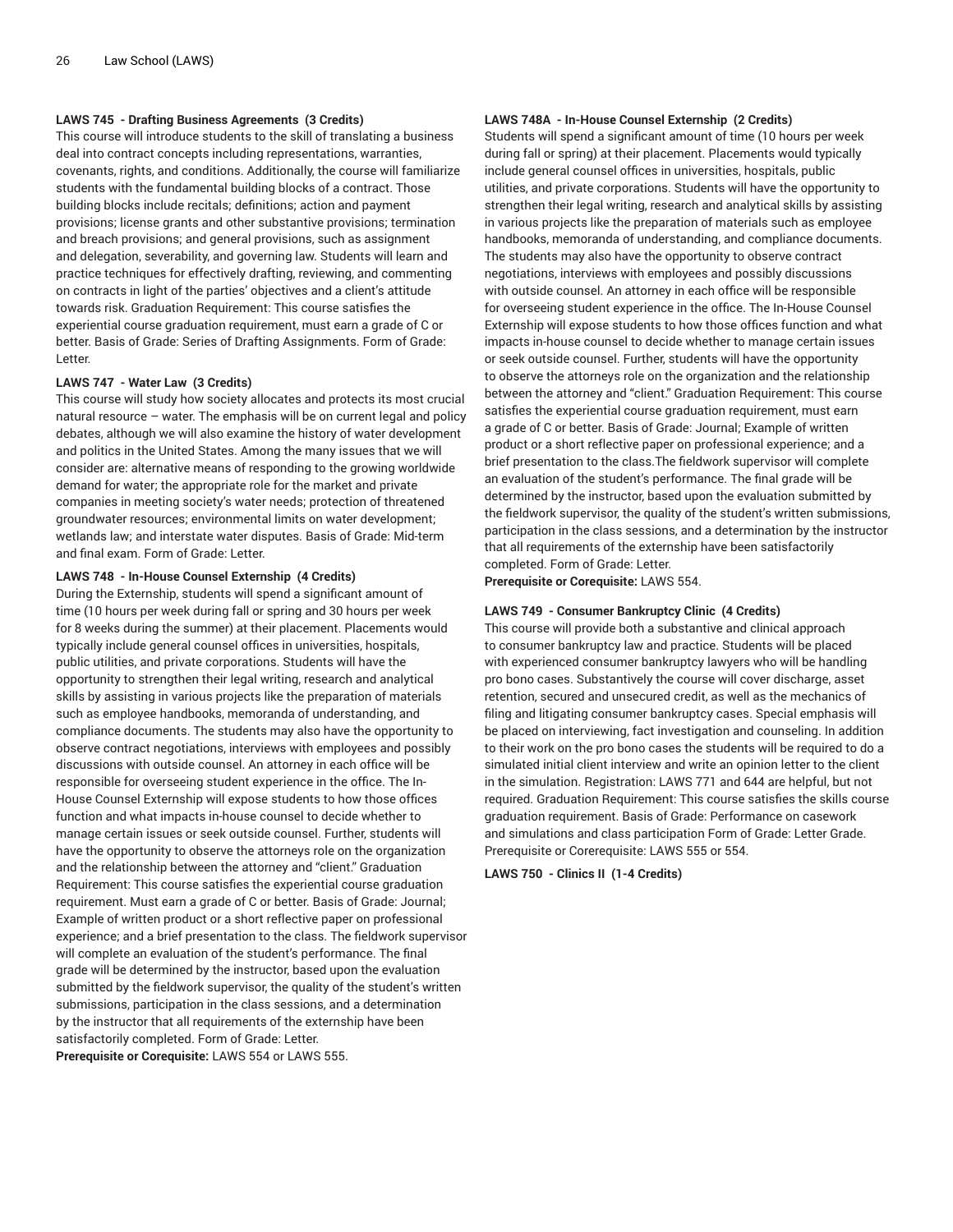# **LAWS 751 - Education Rights Clinic (6 Credits)**

The Special Education Clinic helps special-needs children and their families get access to equal educational opportunity. The clinic handles legal issues ranging from disability eligibility and entitlement to services, to developing adequate Individualized Education Programs and discipline matters. Law students will begin to develop a variety of legal skills including: interviewing clients, fact investigation, legal research and analysis, case strategy, negotiations, as well as participate in mediation and possibly litigation proceedings. Registration: Subject to Client Contact Clinic Lottery. Effective Fall 2020, a student who is enrolled in or has been enrolled in a clinical course may not enroll in LAWS 771. A student may not enroll in LAWS 771, an externship course, or a capstone course in the same semester. Graduation Requirement: This course satisfies the experiential course graduation requirement, must earn a grade of C or better. Basis of Grade: Performance on casework, class exercises and participation. Form of Grade: Letter. **Prerequisites:** LAWS 671 and LAWS 554 or LAWS 555.

#### **LAWS 752 - Domestic Violence Clinic (6 Credits)**

This course will train students to assume the role of lawyer and introduce them to domestic violence law and practice. Through classroom discussion, simulations, assigned readings, client representation, and community-based projects, the course will cover central concepts of laws governing civil injunctive remedies for intimate partner abuse, including orders of protection, restraining orders, and permanent protection orders, as well as related relief, such as custody and visitation, child support, and crime victims' compensation. Students will apply their substantive knowledge by representing clients seeking these forms of relief. Through client representation, students will have an opportunity to develop legal skills including: interviewing, counseling, fact investigation, legal research, writing, and analysis, case strategy, negotiation, and courtroom advocacy, as well as professional and life skills relating to legal practice. The course also will give students an opportunity to consider the broader context of their individual cases through class discussion and community-based projects, which may include know-your-rights presentations, limited advice and assistance clinics, and policy research. In some semesters, students may have the additional opportunity to represent clients in administrative matters related to their experience of domestic violence, such as in applying for affirmative immigration remedies or parole. All student work on cases and community based projects will be completed under the supervision of a clinical professor. Registration: Subject to Client Contact Clinic Lottery. Effective Fall 2020, a student who is enrolled in or has been enrolled in a clinical course may not enroll in LAWS 771. A student may not enroll in LAWS 771, an externship course, or a capstone course in the same semester. Graduation Requirement: This course satisfies the experiential course graduation requirement, must earn a grade of C or better. Basis of Grade: Students will be graded on their performance on casework and community based projects, as well as their participation in class discussions and exercises. Form of Grade: Letter Grade. **Prerequisites:** LAWS 671 and LAWS 554.

### **LAWS 754 - Advanced Trial Advocacy (2 Credits)**

This course will build on the skills learned in basic trial advocacy courses. Focus will be on more complex advocacy problems. Areas covered will include direct and cross examination, qualifying and examining expert witnesses, problems in jury selection, trial motions, offers of proof, and other means of preventing or preserving trial error. Other topics will include use of demonstrative evidence, including foundations for sophisticated exhibits, and the taking and use of depositions and other discovery at trial. Graduation Requirement: Course satisfies the professional skills course graduation requirement. For first year students entering Fall 2016, this course satisfies the experiential course graduation requirement. Must earn a grade of C or better. Basis of Grade: Performance on simulations and class participation. Form of Grade: Letter Grade.

**Prerequisites:** LAWS 679 or 677 and LAWS 671.

#### **LAWS 756 - Regulation of Vice (2,3 Credits)**

This seminar is an advanced course in criminal law that takes an indepth look at the legal regulation, particularly the criminalization, of vice. The purpose of the course is to provide students with an understanding of and the ability to apply criminal law theory through a survey of six categories of vice: gambling, alcohol, illicit drugs (both marijuana and other drugs), nontraditional sex, prostitution, and pornography. For each category of behavior, students will review historical regulation, discuss contemporary legal regimes, and consider the justifications for continued criminalization and the expected benefits and costs of alternative methods of regulation. Through readings, guest speakers, and moderated in-class discussions, students will engage with both descriptive and normative questions about the regulation of vice. The course will meet once per week for two hours. Students may choose to take the course for 2 or 3 credit hours. Students who enroll in the 2 credit hour course are responsible for an in-class presentation and three one-page response papers during the semester and a ten-page research paper at the end of the semester. Students who enroll in the 3 credit hour course are responsible for an in-class presentation and three one-page response papers during the semester and a thirty-page research paper at the end of the semester. The three credit hour version of the course will satisfy the upper level writing assignment. Graduation Requirement: This course satisfies the perspective graduation requirement. If taken for 3 credit hours, this course satisfies the graduation writing requirement. Must earn a grade of C or better if taken for the writing requirement. Basis of Grade: 70% written work,15% in-class presentation,15% participation. Form of Grade: Letter grade.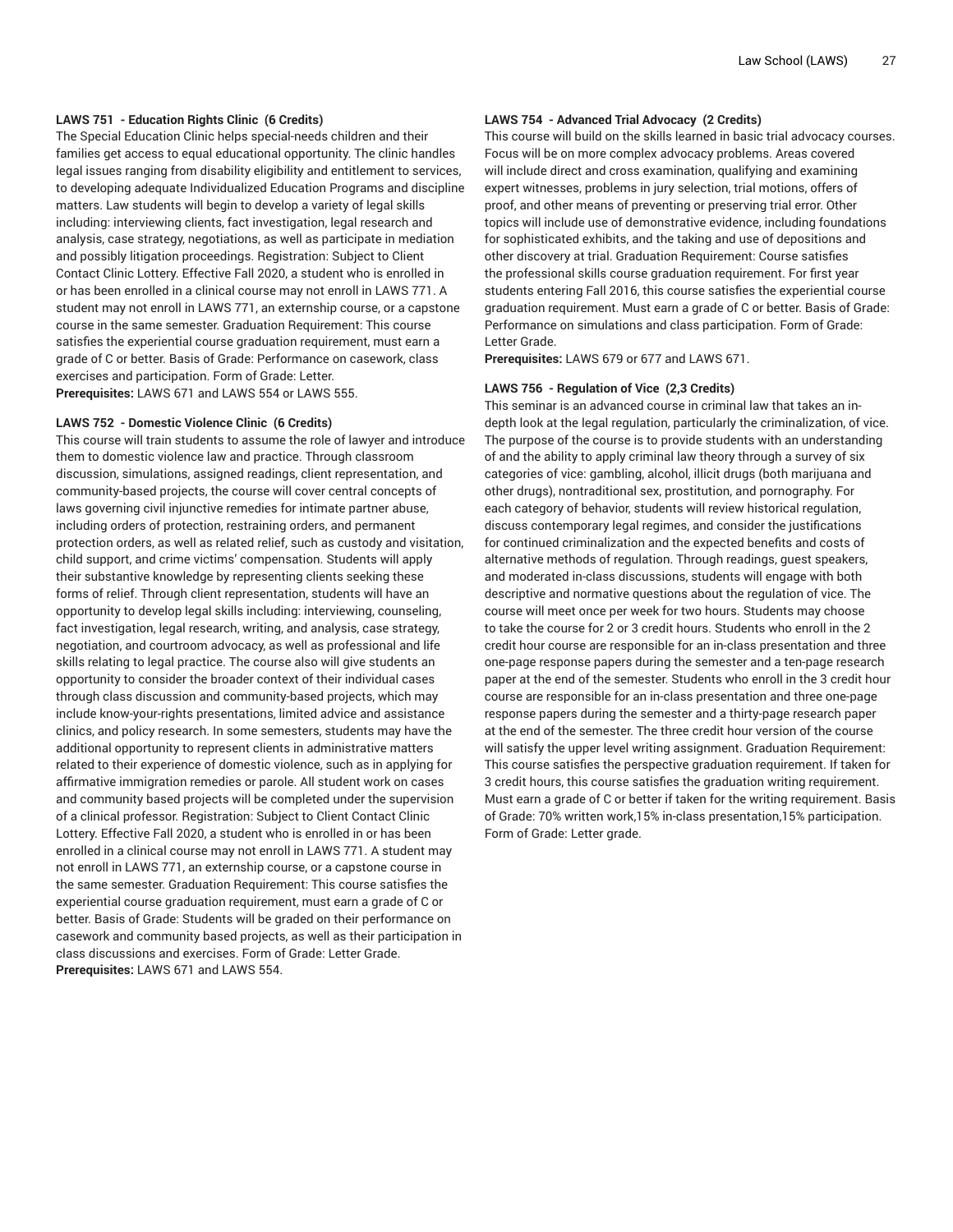# **LAWS 757 - Criminal Practice Clinic (6 Credits)**

The clinic will afford participating students an opportunity to gain firsthand, closely supervised training and experience in the representation of real clients and the practice of the arts/skills of litigation planning, client counseling, fact development, negotiation and courtroom advocacy. The vehicle for such training and experience is the planning, preparation and presentation of the legal defense in actual cases involving allegations of criminal conduct. All casework will be done under the supervision of a clinical professor. In addition to the cases there will be assigned readings, lectures, discussions, and demonstrations. Criminal Practice Clinic places emphasis on jury trial practice before the Municipal Court for the City of Columbia. Registration: Subject to Client Contact Clinic Lottery. Effective Fall 2020, a student who is enrolled in or has been enrolled in a clinical course may not enroll in LAWS 771. A student may not enroll in LAWS 771, an externship course, or a capstone course in the same semester. Graduation Requirement: This course satisfies the experiential course graduation requirement, must earn a grade of C or better. Basis of Grade: Performance on casework and participation in class discussions and exercises. Form of Grade: Letter Grade.

**Prerequisites:** LAWS 547, LAWS 671, and LAWS 554 or LAWS 555.

#### **LAWS 758 - Eighth Amendment Law & Litigation (3 Credits)**

his course will explore the legal, social, and historical context of the death penalty and other forms of extreme punishment in the United States, with a special focus on the death penalty and life without parole in South Carolina. Pleadings, clemency petitions, and other primary litigation and advocacy documents will supplement case and secondary source readings to give students an understanding of current practice in capital case litigation. Challenges to the death penalty and other extreme punishments will be examined through review of the doctrine, jurisprudence, and social factors that shape this practice area. This course will also review the regulation of post-conviction remedies through state and federal habeas corpus and the availability of nonlitigation remedies such as clemency. Students will also consider how race, poverty, and politics play a role in the administration of capital punishment and death in prison sentences. Finally, the course will place the U.S. death penalty and life sentencing practices in international context by reviewing recent developments in international human rights law and foreign death penalty litigation. Basis of Grade: Exam, presentation, discussion questions. Form of Grade: Letter.

# **LAWS 759 - Family Law (3 Credits)**

Analysis of legal requirements and limitations on creation, maintenance and dissolution of family relationships. Basis of Grade: Final examination; the instructor may adjust grades 1/2 letter to reflect class participation. Form of Grade: Letter Grade.

**Prerequisites:** None.

# **LAWS 760 - Transportation Law (2 Credits)**

Transportation plays a huge role in life and in law. This course generally focuses on a single case study to holistically analyze specific mobilityrelated legal issues; past topics have included sudden unintended acceleration in motor vehicles, unmanned aerial vehicles, and Robert Moses. In addition to this principal case study, each student typically selects,researches, and ultimately teaches a separate transportation law topic. Through these two parts, students engage with a range of legal and technical source materials to understand how lawyers (as well as legislators, regulators, executives, journalists, advocates, and engineers) confront interdisciplinary issues that affect human lives, challenge technical confidence, and implicate institutional credibility. The course materials introduce students to transportation law, and the broader lessons that emerge from the classroom discussions are intended to serve any attorney who must navigate complexity and confusion. Graduation Requirement: This course satisfies the perspective graduation course requirement. Basis of Grade: Final exam, class participation, class preparation. Form of Grade: Letter grade.

#### **LAWS 761 - Health Care Finance (3 Credits)**

Health care spending accounts for a significant portion of our economy - nearly 20 percent of the nation's GDP -- and that spending is shaped by a unique web of laws and regulations. This class will examine those laws and regulations, studying the legal regimes that govern health care financing in the United States. Particular emphasis will be placed upon Federal statutes that shape and regulate health insurance, including a study of Medicare (in both its "traditional" form and its more recent variations), Medicaid, CHIP, the Affordable Care Act, any pending or new legislation to supplement or supplant the Affordable Care Act, and additional statutes that govern areas such as employer-based insurance and emergency care. The goals of the class will be to: (1) understand how statutory text and other legal rules rely upon (and attempt to enact) different models of health care financing; (2) understand the theories behind these different financing models; and (3) learn about the legal, economic, and policy-oriented debates that surround these models. Time permitting, additional topics may include fraud and abuse laws, antitrust, laws governing tax-exempt organizations, and medical practice relationships. Basis of Grade: Class participation, final exam. As part of the class participation grade, students will be expected to provide a brief introduction to one class's readings about the debates in health care financing, and to initiate class discussion on that topic. Form of Grade: Letter.

#### **LAWS 762 - Police Law and Policy (3 Credits)**

This course explores the roles that police play in our society, the ways in which police agencies and officers are regulated, and how those regulations translate into police policy and officer behavior. While the Fourth, Fifth, and Sixth Amendment govern police investigationssearches, seizures, arrests, and interrogations-much of what the police do does not implicate constitutional concerns. Instead, those actionsincluding the selection and training of new officers, the management of a police agency, the administrative investigation of misconduct, the imposition of disciplinary measures, and many others-are regulated by a complicated skein of doctrines, statutes, and administrative policies. And those regulations, along with public expectations and perceptions, can meaningfully affect officer behavior, changing the way that a police agency relates to the public and the way that individual officers interact with civilians. This course will examine the historic and contemporary intersection of regulation and behavior, investigating how laws, administrative directives, and other factors can both contribute to and resolve problematic aspects of policing. Registration: LAWS 547 is recommended. Basis of Grade: Written assignment, observation exercise(s), and participation. Form of Grade: Letter.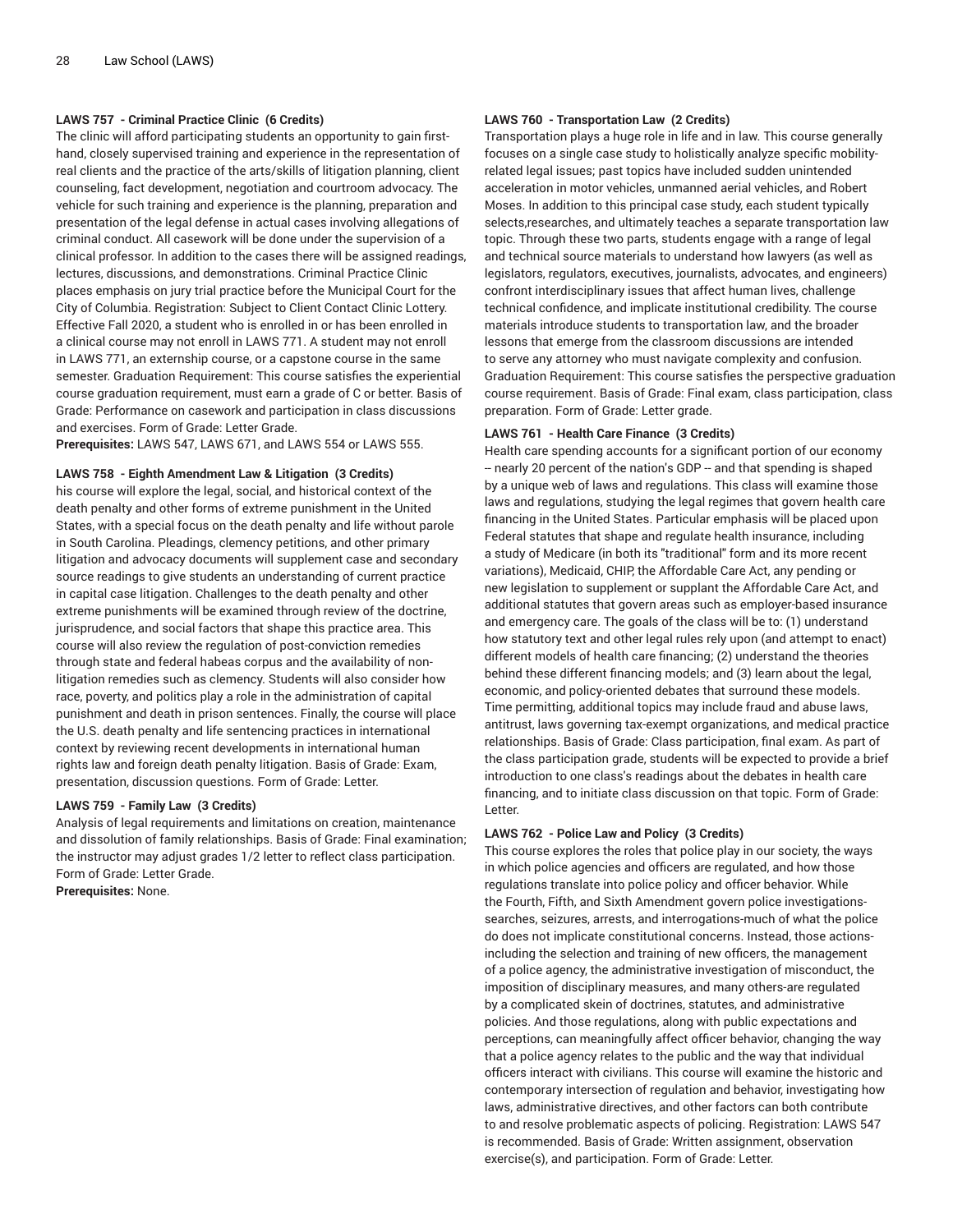# **LAWS 763 - Conflict of Laws (3 Credits)**

The law relating to transactions or relationships with elements in more than one state: judicial and legislative jurisdiction; federal law and state law; choice of law; recognition and enforcement of foreign judgments; interstate divorce, support, and custody. A review of selected aspects of civil procedure, torts, contracts, property, and family law. Basis of Grade: Final examination; class participation will also be considered. Form of Grade: Letter Grade.

#### **LAWS 763A - Conflict of Laws Online (3 Credits)**

This course will examine the legal problems that arise when litigation involves people and events that span multiple state or national boundaries, with a focus on the challenge of determining the applicable law. The focus is on US court approaches that are applied in interstate and international cases, constitutional limitations on those approaches, and party efforts to contract for their own resolution to questions of jurisdiction and choice of law. Registration: Students enrolled in this course cannot enroll in LAWS 763. Basis of Grade: Assignments; Discussions; Final Exam. Form of Grade: Letter.

#### **LAWS 765 - International Litigation (3 Credits)**

This course combines substantive instruction with a significant skills component in the form of drafting and oral advocacy. It will focus on litigation in US courts involving international parties. Topics include Jurisdiction, Choice of Forum, Choice of Law, and International Judicial Assistance (including the Recognition and Enforcement of Foreign Judgments). Registration: LAWS 784, LAWS 763, and LAWS 659 are recommended. Graduation Requirement: Satisfies Perspective Course requirement and skills course graduation requirement. Basis of Grade: Projects and written and oral skills exercises. Form of Grade: Letter Grade.

#### **LAWS 766 - Education Law and Policy (3 Credits)**

This course will consider constitutional, statutory, and policy issues affecting public education at the elementary and secondary levels. Topics include: the history of public schools, public school governance, public school finance and "adequacy" litigation, equal educational opportunity, school disciplinary issues, First Amendment concerns, Due Process concerns, special education, and school choice. Basis of Grade: Final examination and/or a series of writing assignments; class participation. . Form of Grade: Letter.

### **LAWS 767 - Media Law (3 Credits)**

The course will focus on freedom and control of mass media in the context of the constitution, statutes, regulations and common law. The goal of the course will be to develop an analytical framework to assist in the resolution of conflicts arising from news gathering and publication in traditional and emerging media. Specific areas of discussion will include prior restraint, access to public records and places, defamation, invasion of privacy, copyright and privileges against compelled testimony and production from reporters. Basis of Grade: Final examination and class participation. Form of Grade: Letter Grade.

**Prerequisites:** None.

#### **LAWS 768B - Law, Society and Justice (2 Credits)**

Course will use a series of problems in the fictional state of Petigru to provide a concrete context for considering the nature and purpose of: law, legal systems, and the state in a modern pluralistic society. Topics will range from "simple" neighborhood disputes to broader issues like distributive justice, affirmative action, capital punishment, and liberty. Registration: Students who took Jurisprudence with Professor Hubbard may not enroll in this course. Graduation Requirement: This course satisfies the perspective course graduation requirement. Basis of Grade: Take-home exam and class participation. Form of Grade: Letter. **Prerequisites:** None.

#### **LAWS 769 - Legislative Process (2 Credits)**

This course will examine the law making process at the state and federal levels from the source of an idea for a legislative proposal through its ultimate publication as a statute. Among the issues addressed will be constitutional parameters limiting legislative power, legislative structure and procedures, legislative advocacy, and regulation of lobbyists. Practical exposure to the legislative process will be gained through guest lecturers. Basis of Grade: Final examination and weekly quizzes. Form of Grade: Letter Grade.

**Prerequisites:** None.

#### **LAWS 770 - Poverty Law and Policy (2 Credits)**

The course will examine how law has defined poverty and will assess the adequacy of that definition when measured against the experience of low income people. Throughout the course, we will pay special attention to how living in poverty affects children's well-being and development and how those effects should be redressed. In addition to considering the treatment of poverty as a constitutional category, we will survey the legal landscape of specific policy sectors: income support, housing, health care, education, and criminal justice. We will also scrutinize governmental and business practices that victimize and exploit low income people and investigate how such practices can be subjected to legal challenge and legislative or regulatory correction. The course will interrogate how political and ideological forces have shaped the law's understanding of poverty and will conclude by exploring anti poverty activism, particularly the efforts of the poor themselves, and the law reform initiatives associated with such campaigns. Graduation Requirement: This course satisfies the perspective course graduation requirement. Basis of Grade: Portfolio of response papers. Form of Grade: Letter.

**Prerequisites:** None.

**LAWS 771 - Interviewing, Counseling and Negotiation (3 Credits)** This course provides an introduction to interviewing, negotiation, and counseling in a variety of legal contexts. Emphasis is placed on helping students improve those skills which are essential to accomplish these tasks competently, particularly problem-solving skills. Graduation Requirement: This course satisfies the experiential course graduation requirement. Must earn a grade of C or better. Basis of Grade: Simulations; out of class assignments; final examination Form of Grade: Letter Grade.

**Prerequisites:** None.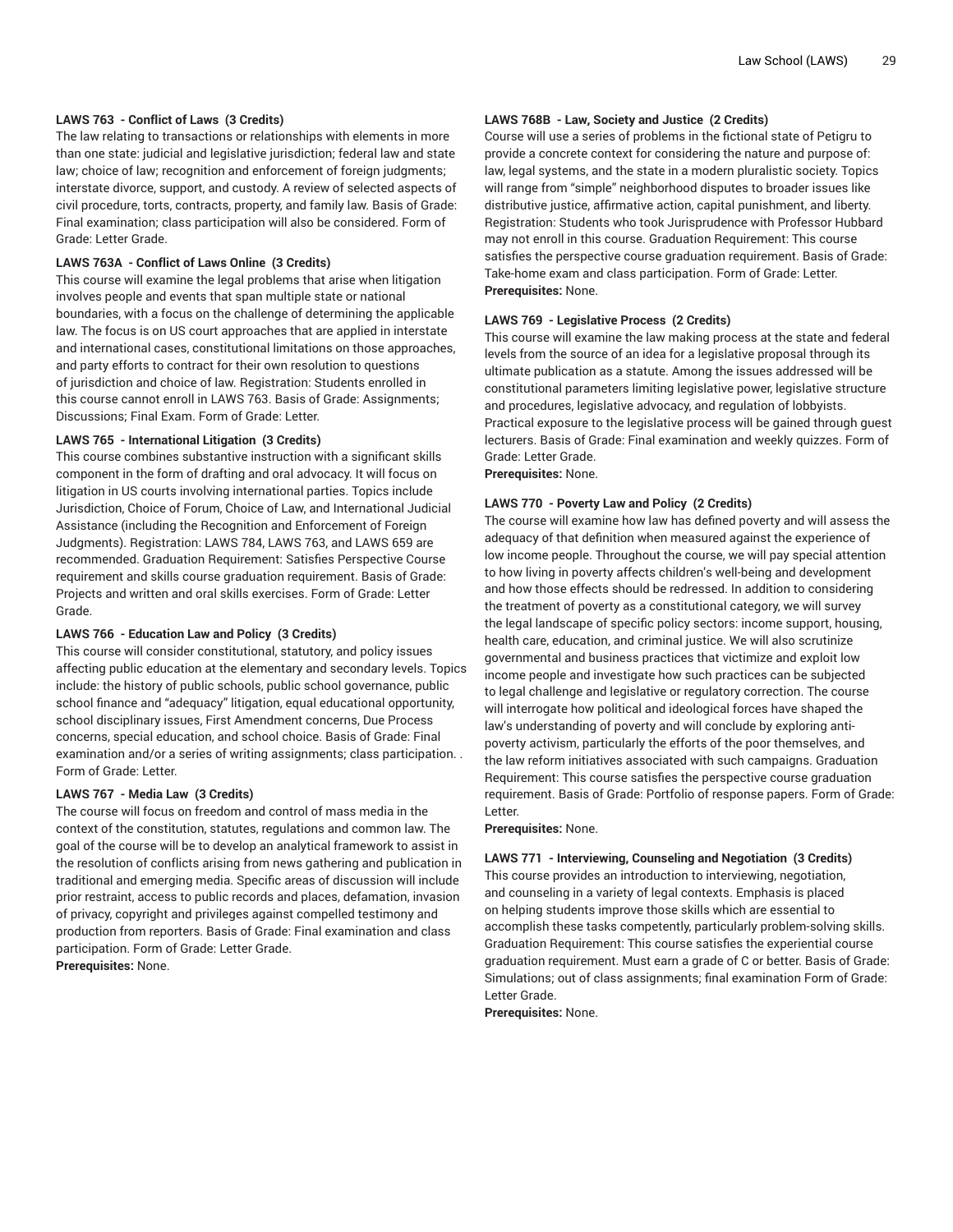# **LAWS 772 - Juvenile Justice Clinic (6 Credits)**

The clinic will afford participating students an opportunity to gain firsthand, closely supervised training and experience in the representation of real clients and the practice of the arts/skills of litigation planning, client counseling, fact development, negotiating, and courtroom advocacy. The vehicle for such training and experience is the planning, preparation and presentation of the legal defense of juveniles in cases involving allegations of delinquent (i.e. criminal) conduct, including pre-trial issues, guilt or innocence, and disposition (i.e. sentencing) advocacy. All casework will be done under the supervision of a clinical professor. Registration: Subject to Client Contact Clinic Lottery. This course satisfies the Children's Law Concentration requirement. Students must be available to meet with clients Monday through Friday. Court hearings are most likely scheduled for Tuesdays and Wednesdays. Effective Fall 2020, a student who is enrolled in or has been enrolled in a clinical course may not enroll in LAWS 771. A student may not enroll in LAWS 771, an externship course, or a capstone course in the same semester. Graduation Requirement: This course satisfies the experiential course graduation requirement, must earn a grade of C or better. Basis of Grade: Performance on casework and participation in class discussions. Form of Grade: Letter

**Prerequisites:** LAWS 671 and LAWS 554 or LAWS 555.

# **LAWS 773 - Environmental Justice Seminar (2,3 Credits)**

This course explores the foundations, tenets and practices of the environmental justice movement, with its focus on centering and addressing the needs of people and communities that bear disproportionate environmental burdens. Although we will explore case law as appropriate, much of the course focuses on the ways that this social movement has necessarily deviated from a judicial-centered notion of justice. The course will include examinations of the history and theory of environmental justice in the United States, its application to a range of case studies, and its intersections with other emerging fields of justice studies—including climate change justice, energy justice, and food justice. We will pay particular attention to the ways that race, ethnicity, and class have shaped the challenges, tools, and politics of environmental justice. Graduation Requirement: This course satisfies the perspective course requirement. If taken for 3 credit hours, the student must must earn a grade of C or better to satisfy the graduation writing requirement. Basis of Grade: Grades will be based on class participation, a short in-class presentation, and regular participation in a course discussion board/blog (along with a substantial research project for students taking the class for three credits). Form of Grade: Letter.

# **LAWS 774 - Mergers and Acquisitions (3 Credits)**

This is an advanced course intended for students with a particular interest in business law on the national level. It will address applicable federal and state law (principally that of Delaware) relating to business combinations, both friendly and contested. Included will be coverage of asset acquisitions, mergers, leveraged buyouts, takeover defenses, directors' duties, and tax and accounting rules peculiar to merger and acquisition activity, among other matters. Basis of Grade: Final examination. Form of Grade: Letter Grade. **Prerequisites:** LAWS 609.

# **LAWS 775 - Law and Literature (2 Credits)**

This course explores the intersection of law and literature, with particular emphasis on the conceptual and cultural transmission of moral and legal concepts through literary and legal texts. Exploring works of moral and political theory, literary works, and legal cases, this course will examine themes such as the rule of law, justice, obedience, authority, power, duty, guilt, punishment and redemption. Readings will include works by Arendt, Kafka, Kleist, Melville, Camus, Plato, Faulkner, and others. Prerequisite: None.

**Prerequisites:** None Note: This course qualifies as a perspective course. It does not satisfy the graduation writing requirement. Basis of Grade: Final examination or paper. Form of Grade: Letter Grade. None.

# **LAWS 776 - International Business Structures (2 Credits)**

A consideration of legal structures used by US businesses to undertake business outside the US and by foreign entities doing business in the US. The course uses case studies to examine tax and other legal reasons for choosing particular corporate and other business structures. Students will consider the strengths and weaknesses of various structures that are used in international business activities involving the trade of goods, technology and services (both outbound from the US and inbound to the US). Basis of Grade: Participation, Papers. Form of Grade: Letter. **Prerequisites:** LAWS 633, 609.

#### **LAWS 777 - Sports Law (2 Credits)**

Through the use of problems, the Sports Law examines the issues of amateur and professional sports. Particular attention will be given to negotiation and arbitration as they relate to contract formation and as to dispute settlement techniques. Basis of Grade: Exam. Form of Grade: Letter.

# **LAWS 778 - Entertainment Law (2 Credits)**

The course will examine the business and legal principles among several entertainment areas including music, film, television, and literary publishing. Although fundamental copyright issues will be touched on, the course will emphasize the practical aspects of legal representation of individuals, entities, and ideas in the entertainment business. Basis of Grade: Final examination. Form of Grade: Letter Grade.

#### **LAWS 779 - Comparative Constitutional Law (2.5 Credits)**

This course will cover select issues in constitutional law, with a particular focus on human rights, through a comparative lens. The course will assess and compare how constitutional Courts across jurisdictions have dealt with the most pressing constitutional and human rights cases. The specific topics that will be covered include: the limitations to the right to religion or belief; freedom from torture and inhuman treatment; and controversial topics in medical law. The course will critically engage with both theoretical and practical problems raised by key constitutional cases. For example, students will discuss the role of courts in cases where fundamental rights conflict, and that require choices to be made about how to balance competing rights and interests. In addition, students will have the chance to engage with leading practitioners in the field (law and/or medicine). The jurisdictions covered in the course include the UK, select national constitutional Courts as well as regional supra-national Courts such as the European Union Court of Justice and the European Court of Human Rights. In particular, the course will allow students the opportunity to discuss how constitutional and human rights norms are interpreted in the context of the UK's uncodified constitution. Finally, the course will assess the limits of judicial review as an appropriate tool for addressing some of the most controversial constitutional and human rights issues today.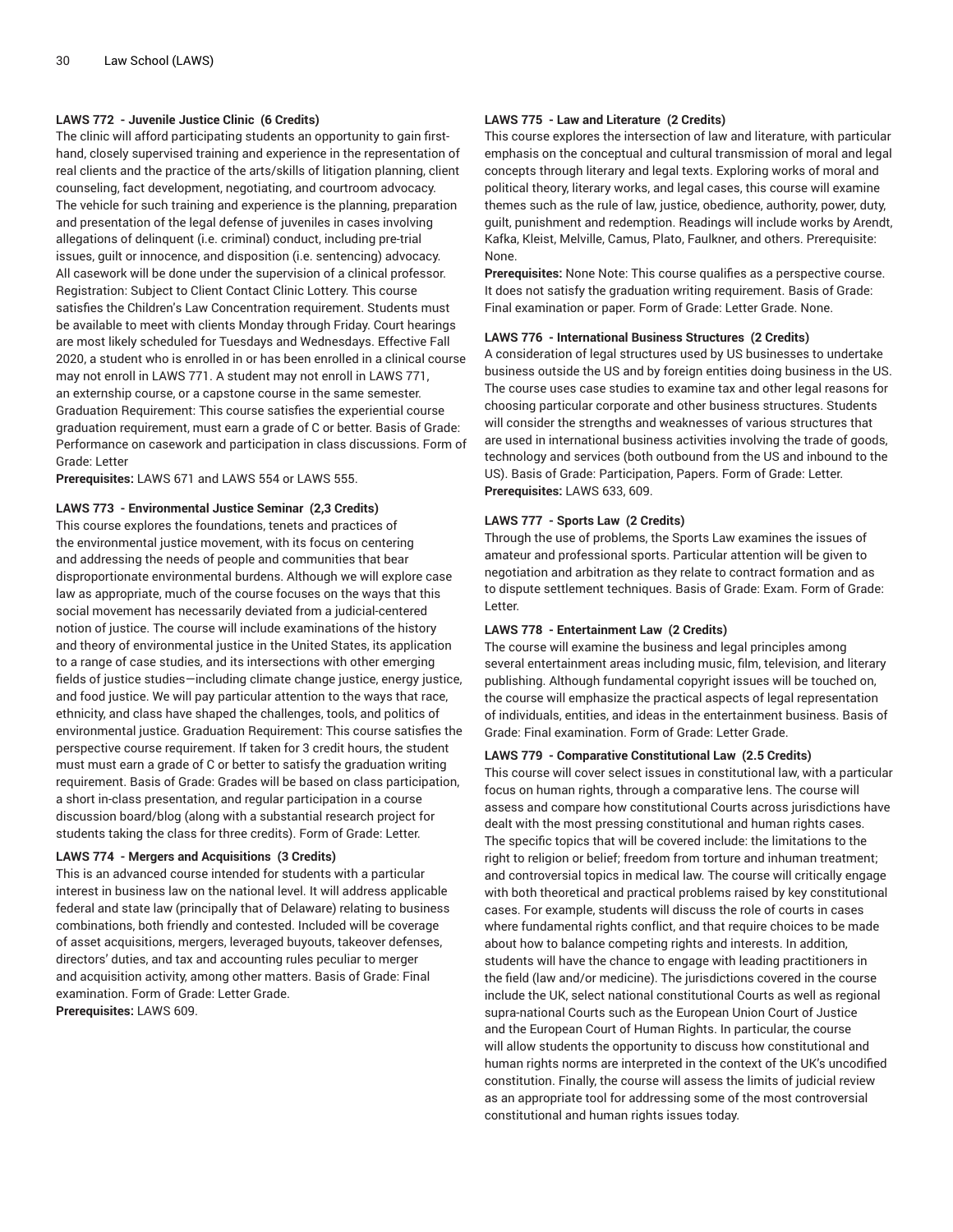# **LAWS 780 - Comparative Law (3 Credits)**

This course is an introduction to comparative legal study, and will cover the common law and civil law traditions, as well as Islamic law, Asian legal traditions, informal law, and mixed legal systems. The course also covers various methodological and theoretical approaches to comparative law, and the history and culture influencing the evolution of various legal systems. The course will go into some detail on the procedural and substantive aspects of different areas of law in various legal traditions, including constitutional law, criminal law, contract law, and family law. Graduation Requirement: This course satisfies the perspective course graduation requirement. Basis of Grade: Final exam or paper. Form of Grade: Letter.

#### **LAWS 781 - Gender-Based Violence Seminar (2,3 Credits)**

This course will explore U.S. and international legal responses to genderbased violence. Through classroom discussion, assigned readings and multi-media materials, and in-depth exploration of student-selected paper topics, the course will examine social constructions of gender and their relationship to violence, as well as the historical and contemporary treatment of multiple forms of gender-based violence under the law, such as trafficking, forced marriage, intimate partner violence, rape, sexual harassment, sexual violence within armed conflict, and ritualized practices. Graduation Requirement: This course satisfies the perspective course graduation requirement, and it satisfies the writing course graduation requirement, if taken for 3 credit hours, must earn a grade of C or better if taken for the writing requirement. Basis of Grade: Students will write one 15-20 page paper if they enroll for 2 credits or 30-50 page paper if they enroll for 3 credits. All students will submit one substantial draft and give a brief presentation of the paper during in-class workshops. Students will be graded on their first drafts, workshop preparation and performance, final papers, participation in class discussions and workshops, and completion of written responses to discussion questions. Form of Grade: Letter.

# **LAWS 782 - Race and the Law (2,3 Credits)**

This course offers an overview of how race has been treated in American law, emphasizing both a historical perspective and current legal issues. This course examines the historical treatment of African-Americans, Native Americans, Asian Americans, and Hispanics. The historical discussion includes an examination of slavery and the post-Civil War amendments. The course surveys many current legal issues impacted by race, including the desegregation of schools, affirmative action, racial justice in criminal law, voting rights, and employment discrimination. Graduation Requirement: This course satisfies the perspective course graduation requirement. It may be taken for 3 credit hours to satisfy the graduation writing requirement. Must earn a grade of C or better if taken for the writing requirement. Basis of Grade: Student's choice of research paper or series of reading response papers, and class participation. Form of Grade: Letter.

**Prerequisites:** None.

#### **LAWS 783 - Law and Urban/Rural Divide (2 Credits)**

This seminar takes an in-depth look at the segment of the country known as "Rural America" through a law and policy lens. The purpose of the course is to provide students with an understanding of how law, policy, and place interact both in a theoretical sense and in ways that affect legal practitioners. Students will critically analyze the differences between ''urban" and "rural" places, with a focus on local government, criminal, and land use law, access to justice, and socioeconomic issues such as class, race, and livelihoods. Students will also develop a deeper understanding of the historical laws and policies that shaped modern rural America, as well as current rural policy challenges, such as the opioid crisis. The last segment of the course will involve examination of case studies that illustrate the issues covered in the course, potentially to include disputes between ranchers and federal agencies in the West and the criminal trials of members of the Bundy family. Graduation Requirement: This course satisfies the perspective course graduation requirement. Form of Grade: Letter. Basis of Grade: Class Participation, Paper(s).

**Prerequisites:** None.

#### **LAWS 784 - Transnational Law (3 Credits)**

A survey course focusing on the actors, sources, and principles of international or transnational law. The transnational law course introduces students to the basic contours of public international law, private international law, domestic (U.S.) law on international issues, supranational law, and comparative law, with a particular focus on the former three categories. The course will provide foundations for further in-depth study in any of these areas and will also provide ample background in these concepts for students who may only take one international law course during their law school careers. Graduation Requirement: The course satisfies the perspective course graduation requirement. Basis of Grade: Final examination. Form of Grade: Letter Grade.

**Prerequisites:** None.

#### **LAWS 786 - Seminar on Restorative and Transformative Justice (3 Credits)**

In this course, students will learn about the concepts of restorative justice and transformative justice, how they developed from various systems of justice around the world, how they have been implemented in the United States, and how and when restorative justice can become transformative justice. Students will be expected to think critically about what existing state-centered justice systems achieve (versus what they purport to achieve), how restorative and transformative justice compare with such systems, and to what extent any of these systems further justice. Particular attention will be paid to various forms of implementation, and students will be asked to consider how and when restorative justice should be implemented. At the end of the course, students will have an understanding about what the terms restorative justice and transformative justice mean, why such forms of justice are being promoted as an alternative to the existing criminal justice system, and how to develop restorative and transformative justice processes. Graduation Requirement: Course satisfies the perspective course graduation requirement. Basis of Grade: In-class participation and assignments, final project. Form of Grade: Letter.

#### **LAWS 790 - English Legal History (2 Credits)**

The history of the development of English legal institutions, such as the courts and the jury system, and the evolution of the common law, up to the time of the American Revolution. Graduation Requirement: This course satisfies the perspective course graduation requirement. Basis of Grade: Exam. Form of Grade: Letter.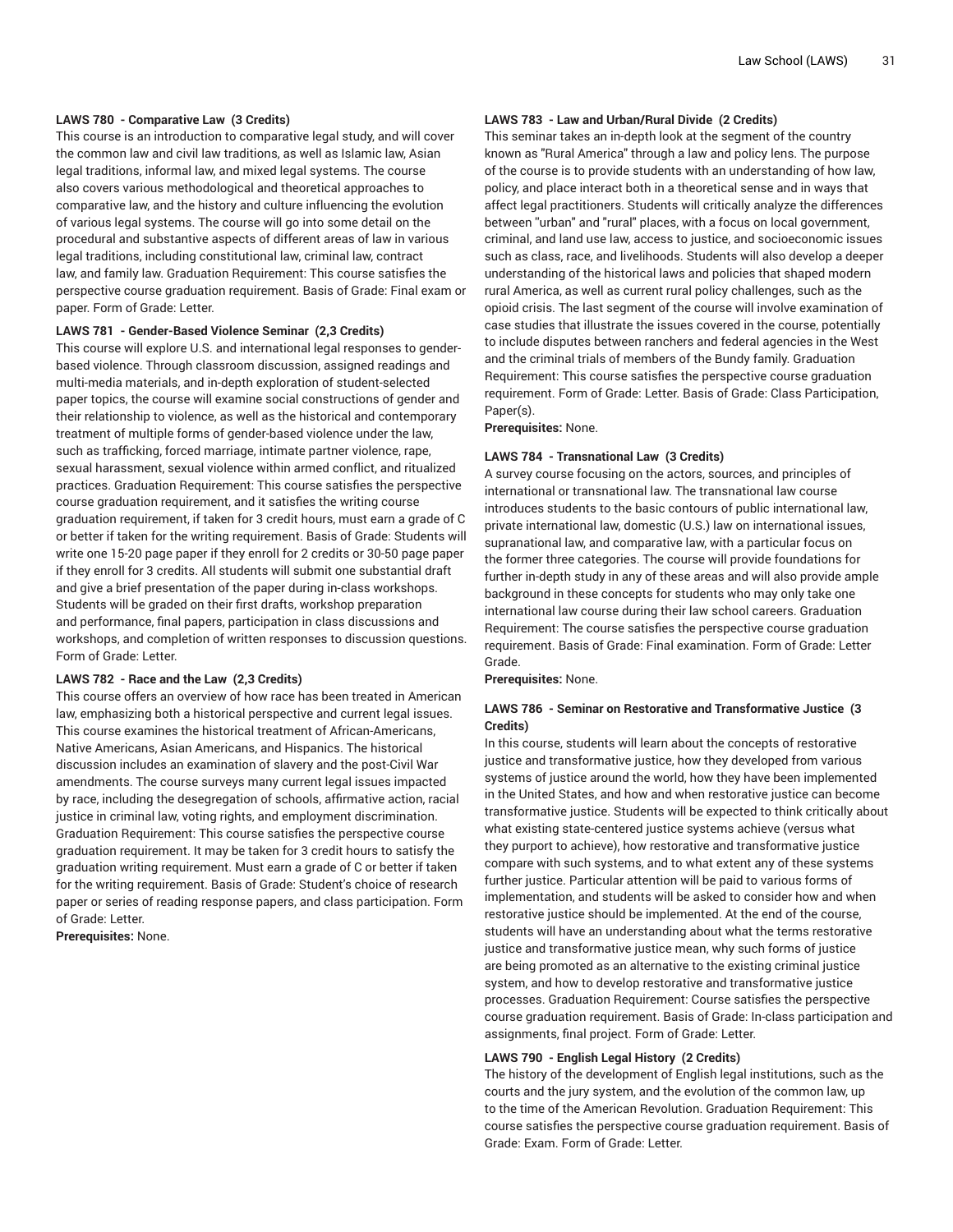# **LAWS 791 - Judicial Externship (4 Credits)**

Students will work approximately 210-245 hours (30-35 hours per week) with either a state or federal judge. They will be exposed to the work of the federal or state judiciary by working with the judge and the law clerk. Typically, the student will have the opportunity to observe court proceedings and conferences in chambers with the guidance of the supervising judge. The student may also assist the judge and the law clerk in research and drafting documents such as bench memoranda, jury instructions, and opinions. In addition to their work at the court, students will meet periodically with a faculty member to reflect upon their fieldwork experiences. Graduation Requirement: This course satisfies the experiential course graduation requirement, must earn a grade of C or better. Basis of Grade: Students must submit a contemporaneously maintained daily journal of their experience, along with either an example of a written product prepared during the externship or a short paper reflecting on a professional aspect of the experience. The fieldwork supervisor will also complete an evaluation of the student's performance. Evaluation submitted by the fieldwork supervisor, the quality of the student's written submissions, participation in the class sessions, and a determination by the faculty member that all requirements of the externship have been satisfactorily completed. Form of Grade: - Letter. **Prerequisite or Corequisite:** LAWS 554 or LAWS 555.

#### **LAWS 791A - Judicial Externship (2 Credits)**

Students will work approximately 8-15hours per week with either a state or federal judge. They will be exposed to the work of the federal or state judiciary by working with the judge and the law clerk. Typically, the student will have the opportunity to observe court proceedings and conferences in chambers with the guidance of the supervising judge. The student may also assist the judge and the law clerk in research and drafting documents such as bench memoranda, jury instructions, and opinions. In addition to their work at the court, students will meet periodically with a faculty member to reflect upon their fieldwork experiences. Graduation Requirement: This course satisfies experiential course graduation requirement, must earn a grade of C or better. Basis of Grade: Students must submit a contemporaneously maintained daily journal of their experience, along with either an example of a written product prepared during the externship or a short paper reflecting on a professional aspect of the experience. The fieldwork supervisor will also complete an evaluation of the student's performance. Evaluation submitted by the fieldwork supervisor, the quality of the student's written submissions, participation in the class sessions, and a determination by the faculty member that all requirements of the externship have been satisfactorily completed. Form of Grade: Letter. **Prerequisites:** LAWS 554 or LAWS 555.

#### **LAWS 792 - American Legal History (3 Credits)**

This course is a survey of American law, tracing the developments between the colonial period and the present day. The thematic element is that of change – asking how societal changes have affected the law, and, conversely, how the law has changed society. The discussions will also consider the times when the law did not play role in substantial change. As with any survey course, the class proceeds rapidly, allowing coverage of roughly four centuries in a single semester. There will, however, be stopping points, especially when the relationship between law and society seems especially contentious. The course will include both public and private law, offering multiple opportunities for inquiry about change. Graduation Requirement: This course satisfies the perspective course graduation requirement. Basis of Grade: Final examination, plus contributions to class discussion. Form of Grade: Letter.

**LAWS 793 - Public Ethics Law (2 Credits)**

# **LAWS 794 - Intersection of Health Law and Technology (2 Credits)**

Innovations in technology are continually reshaping the field of medicine - and the law, in turn, plays a significant role in shaping and enabling those innovations. Sometimes the role of the law is to fund or otherwise incentivize these technologies; other times, it is to regulate or even prohibit them. In each instance, the law plays an important role in shaping the future of medicine. This course will examine the many ways that the law intervenes in the development and implementation of medical technologies, with a particular focus on federal law. It will include an examination of how federal law regulates and interacts with medical technologies such as: health information technology, telemedicine, and the development of new drugs. Looking at these and other issues, we will examine the conflicting social goals and values that often emerge when a new medical technology becomes possible - and we will examine the ways, both successful and unsuccessful, that the law has attempted to manage these tensions. Basis of Grade: Class participation, final paper. As part of the class participation grade, students will be expected to briefly introduce and initiate class discussion on one topic during the semester. Form of Grade: Letter.

#### **LAWS 795 - Election Law (2 Credits)**

This course provides a broad introduction to the substantive law governing campaigns and elections. It focuses specifically on the election process beginning with the nomination of candidates, the campaign for office, voting, and election protests and challenges. The course will also highlight legal issues in redistricting after a census. The course also covers the intersection of election law with campaign regulation and First Amendment free speech rights. Students will gain practical insights into the handling of disputes arising out of the election process. Basis of Grade: Final Exam and Class Participation Form of Grade: Letter

#### **LAWS 796 - Statutory Interpretation (1 Credit)**

This course will examine the theories and techniques by which courts determine the meaning and application of statutes. Techniques explored will include the "plain meaning rule", textual and other indicators of legislative intent, the significance of legislative history, the canons of statutory construction, and deference to administrative interpretation. Basis of Grade: Final examination. Form of Grade: Letter Grade. **Prerequisites:** None.

#### **LAWS 797 - Juvenile Justice (2,3 Credits)**

The course will examine a range of juvenile justice policy issues. Topics will include: quality of and access to counsel for youth in delinquency cases, systemic racial and ethnic disparities, over incarceration of youth, the role of schools as feeders to the juvenile justice system, and transfer of youth to the adult criminal justice system. The course will also examine social science related to adolescent development. Graduation Requirement: This course satisfies the perspective course graduation requirement. This course also will satisfy the writing course graduation requirement, if taken for 3 credit hours, must earn a grade of C or better if taken for the writing requirement. Basis of Grade: Paper. Form of Grade: Letter.

#### **LAWS 798 - Death Penalty Seminar (3 Credits)**

A survey of the history, law, and policy underlying the capital punishment system in the US. Topics will include the eligibility of offenders and offenses for the possibility of death, procedural issues in death sentencing, and methods of execution. Graduation Requirement: This course satisfies the graduation writing requirement. Must earn a grade of C or better. Basis of Grade: Paper. Form of Grade: Letter Grade. **Prerequisites:** None.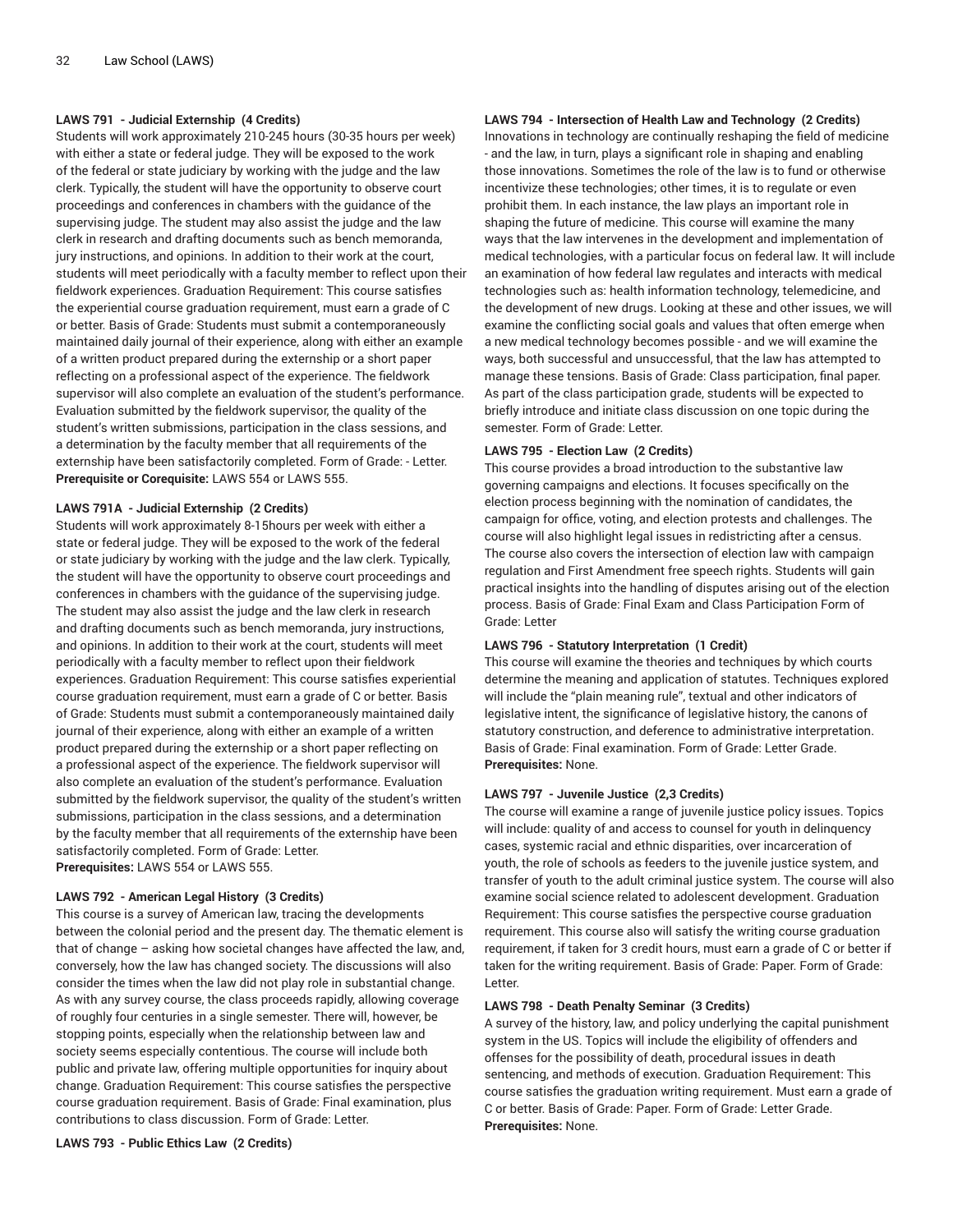# **LAWS 799A - Tort Theory Seminar (2 Credits)**

The seminar addresses the relationship between tort theory and doctrine. Though one focus of the seminar is on the role in tort law doctrine of control of people or property, students will be given latitude in selecting a paper topic in terms of tort law doctrine to be addressed and theoretical framework to be used. Students may focus on the South Carolina law on the chosen topic or address the "national" law on the topic. Where appropriate, proposals for changing doctrines should be included. Registration: Class will not meet regularly during the middle of the semester while students are writing their papers. During the final part of the semester, students will present their papers to the class. Graduation Requirement: Satisfies the perspective course graduation requirement. Basis of Grade: Paper, presentation, and class participation. Form of Grade: Letter.

#### **LAWS 800 - Comparative Legal Institutions (1.5 Credits)**

This course is designed to demonstrate to our students the origins of our own justice system and the manner in which the English tri-partite governmental polity, which so strongly resembles our own, is significantly different in professional training, law formation, and the interaction among the executive, legislative, and judicial sectors. Registration: Students are also required to enroll in the other London program course. Graduation Requirement: This course satisfies the perspective course graduation requirement. Basis of Grade: Participation and exam. Form of Grade: Letter grade.

#### **LAWS 801 - Comparative Environmental Law (2.5 Credits)**

This course will examine European environmental law, comparing and contrasting the character and development of legal and policy responses to the problems created by industrial society in Europe with those created to address similar problems in the US. Specific topics may include regulation of greenhouse gas emissions, oil and gas extraction, and production and disposal of toxic materials. The course will also examine the influence of structural features of European law, such as the precautionary principle and multi-layer federalism. Registration: Students must also enroll in the other London program course. Graduation Requirement: This course satisfies the perspective course graduation requirement. Basis of Grade: Participation and exam. Form of Grade: Letter.

#### **LAWS 802 - Taxation of Property Transactions (3 Credits)**

Taxation of Property Transactions is the second step in a course progression from Income Tax to upper level tax courses such as Corporate Tax and Partnership Tax. The course will build upon the foundation established in Income Tax, delving into more complex tax provisions and concepts that govern a wide variety of property transactions, including topics such as: treatment of capital assets, antiabuse doctrines, installment sale rules, like-kind exchanges, deferred payment sales, cost recovery mechanisms, loss limitations, and sale/ lease back arrangements. The course will appeal to students interested in real estate practice, as well as those interested in continuing tax studies. In addition to broadening students' knowledge of tax law doctrine, the course will also enable them to continue to develop their statutory interpretation and advocacy skills. Basis of grade: Class participation (10%), a midterm question (10%), and a final exam (80%). Form of grade: Letter grade

**Prerequisites:** LAWS 633.

#### **LAWS 803 - Women and the Law (3 Credits)**

This course will address how the legal system has constructed and applied notions of gender and gender equality. It will introduce students to significant contemporary legal scholarship on the status of women in modern America, and will explore how gender affects legal relationships including some consideration of employment. The materials will include sexual harassment, domestic violence, and domestic relations disputes. Graduation Requirement: This course satisfies perspective course graduation requirement. Students who have taken LAWS 624 may register for this course. Basis of Grade: Written exercises. Form of Grade: Letter Grade.

**Prerequisites:** None.

#### **LAWS 804 - Environmental Advocacy Seminar (3 Credits)**

This course explores and develops practical advocacy skills in the area of environmental representation. Topics include: case planning; administrative, legislative, and litigation practice; policy development; settlement/negotiation; remedies; ethical considerations and effective communication between lawyers and environmental scientists, engineers, and other professionals. In order to facilitate meaningful learning regarding all aspects of advocacy, the course relies heavily on simulations, guest lecturers from lawyers and non-lawyers, and collaborative work. This course is required for students participating in the Environmental Law Clinic, but is open to non-clinical law students as well as graduate students from other schools in the university-wide School of the Environment. Registration: LAWS 731 is recommended. Graduation Requirement: This course satisfies the perspective course graduation requirement and the writing course graduation requirement. This course satisfies the skills course graduation requirement. Basis of Grade: Paper, performance on simulations and class participation Form of Grade: Letter Grade.

#### **LAWS 805 - Environmental Law Clinic (6 Credits)**

The Environmental Law Clinic is one of two transactional clinical offerings at the School of Law. Students in this clinic will learn transferable legal skills advising organizational entities on complex environmental and land use matters. Students will interview and counsel their clients, take a leadership role to strategize on addressing client needs, conduct factual investigations and legal research, and draft legal documents. Substantive matters in the past have involved green space, forest, and agricultural conservation, regional water planning, carbon capand-trade programs, local government law, and federal environmental law. Matters have also involved contract-drafting, ordinance review, and other forms of legal analysis.Clients are either non-profit organizations or public entities working on environmental matters in the public interest. Registration: LAWS 731 and LAWS 709 recommended. Subject to Client Contact Clinic Lottery. Effective Fall 2020, a student who is enrolled in or has been enrolled in a clinical course may not enroll in LAWS 771. A student may not enroll in LAWS 771, an externship course, or a capstone course in the same semester. Graduation Requirement: This course satisfies the experiential course graduation requirement, must earn a grade of C or better. Basis of Grade: Student grades will be based upon quality of interactions with and services provided to clients, including communication, interviews, work products, counseling, and other tasks (60%); class participation, including active and prepared contributions to seminar and case rounds and the timely completion of assignments (20%); and professionalism and adherence to clinic procedures/professional practice rules, including the ability to work with teammates and supervisors, as well as responsiveness to feedback (20%). Form of Grade: Letter Grade.

**Prerequisite or Corequisite:** LAWS 554 or LAWS 555.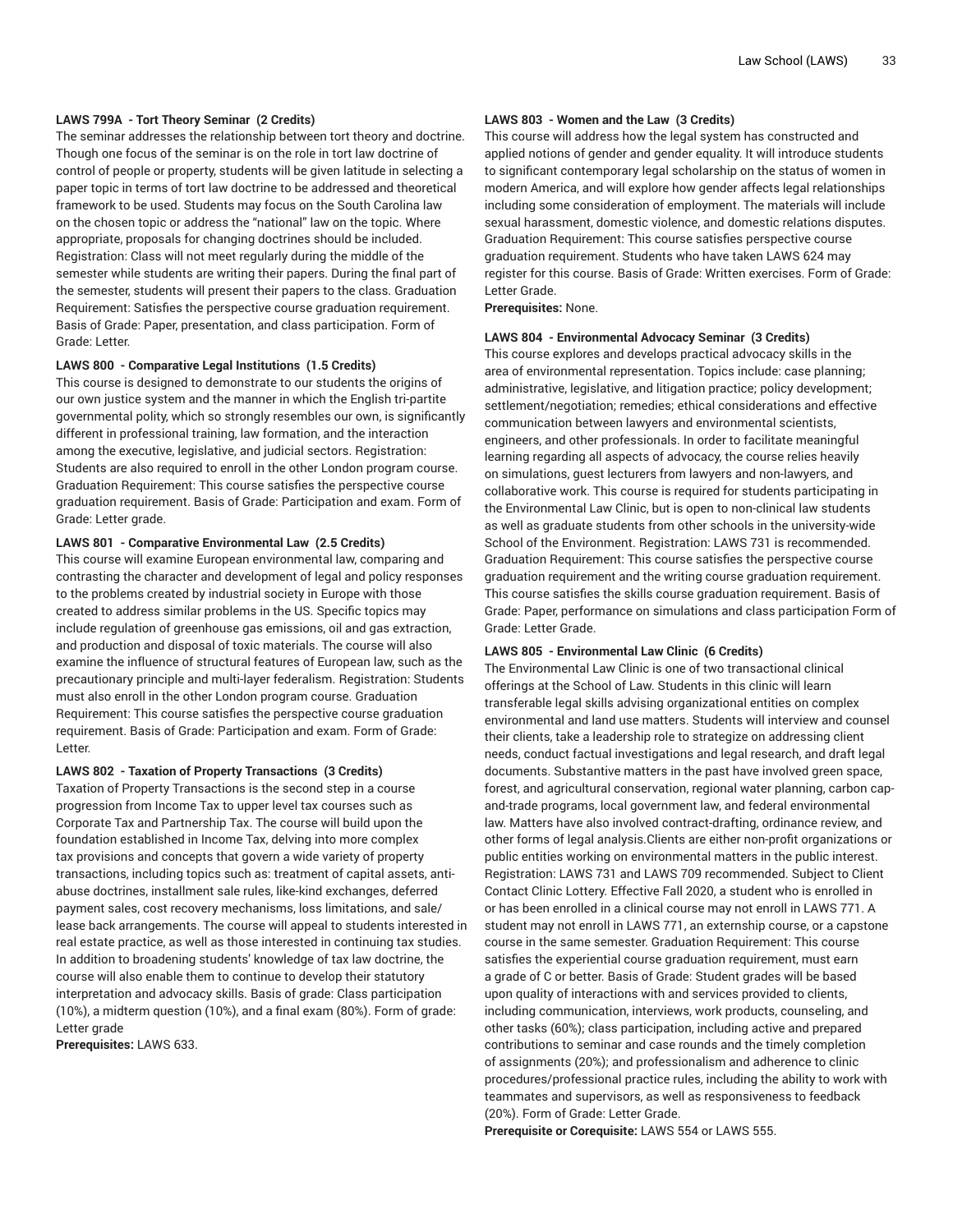# **LAWS 806 - Cybersecurity Law and Policy (2 Credits)**

Students in this course will study the applicability of both criminal sanctions and civil remedies against cybersecurity attacks by nongovernmental individuals or entities and the availability of other measures that impose costs upon foreign state actors who engage in cybersecurity attacks. The course also will cover legal responsibilities and potential liabilities that encourage potential victims of attacks to better secure their systems against attack. Government regulations, disclosure requirements after an attack, potential civil liability of system operators, and cybersecurity insurance are addressed in detail. The course will look at ways in which governmental entities are able to protect against or mitigate harm from a cyber attack. Other topics that may be covered include the drafting of a legally adequate response plan and consideration of issues related to lawful hacking, as well as government use of hacking for intelligence gathering and espionage. Prior technical understanding is not required to succeed in this course. At the start of the course, students will be introduced to the anatomy of a typical cybersecurity attack and to the terminology most frequently used in cybersecurity discussions. Basis of Grade: Research Paper (20 pages) or Equivalent Drafting Project. Form of Grade: Letter.

#### **LAWS 807 - Business Torts (2 Credits)**

A review of various business torts with an emphasis on liability arising from the theft of prosecution and defense of business torts, and will involve a number of practical case studies which will require students to determine how to counsel clients, advocate positions, develop policies and procedures and refine litigation strategies. Basis of Grade: Final Exam. Form of Grade: Letter.

#### **LAWS 808 - Writing in Law Practice (3 Credits)**

This course will simulate a law firm setting in which enrolled students will work as junior associates in the law firm representing the plaintiff or the law firm representing the defendant. Students will handle a case from the time the client seeks legal advice from the firm until the case is ready for trial. This course will expose students to the drafting skills private practice lawyers need to handle a case in the course of civil litigation. Specifically, students will (1) build on writing and research skills learned in the first year; (2) express legal analysis clearly in both written and oral communications; (3) critically examine information in its original form and discern information relevant to the litigation; (4) make strategic decisions about litigation based on the client's expressed goals, the facts of the case, and the law; (5) cooperate with other small group members to produce a final, written document and to orally advise the supervising attorney on the status of the pending litigation; and (6) practice the interpersonal skills needed to work cooperatively and collegially with attorney colleagues, opposing counsel, and support staff. Graduation Requirement: Students taking this course may elect to satisfy either the graduation writing requirement or the skills course graduation requirement, but not both. Basis of Grade: Written assignments. Form of Grade: Letter.

# **LAWS 809 - CAPSTONE COURSE: Civil Litigation (5 Credits)**

Students will be divided into two "law firms" and serve as "associates" in the law firms. The assignments will focus on the pretrial aspect of a civil litigation. Students will have an initial client meeting, write a research memo to the client, draft pleadings, draft and argue motions, prepare discovery requests and answers, take depositions, and hire and prepare witnesses for a deposition. In the course of these exercises students will confront problems dealing with choosing the proper parties, identifying the proper jurisdiction for the litigation, settling discovery disputes, and calculating damages. Registration: Limited to 3Ls. Students are limited to enrolling into one Capstone course. Graduation Requirement: This course satisfies the experiential course graduation requirement. Must earn a grade of C or better. Basis of Grade: Written and oral assignments. Form of Grade: Letter.

**Prerequisites:** LAWS 554 or LAWS 555, LAWS 671.

# **LAWS 810 - Comparative UK/US Negligence Law (2 Credits)** TBD

#### **LAWS 811 - ADR in Employment Law Workshop (3 Credits)**

This course explores the use of alternative dispute resolution to resolve employment disputes. The course will examine the use of methods other than litigation to enforce employment contracts and statutory rights related to employment. The course will focus on the intricacies of arbitration and mediation in the employment setting. The course includes several practical exercises involving the use of alternative dispute resolution techniques. Completion of this course with a grade of C or higher will satisfy the graduation writing requirement. Registration: Prior exposure to courses or practice in the employment law area would be beneficial. Graduation Requirement: This course satisfies the the writing course graduation requirement, or the experiential course graduation requirement, but not both. Must earn a grade of C or better. Basis of Grade: Written assignments and class participation. Form of Grade: Letter Grade.

#### **LAWS 812 - International Human Rights Seminar (2 Credits)**

This seminar will explore themes in international human rights law, such as the rights and duties of states, minority rights, and the use of international bodies to air and resolve grievances. The course will include both a theoretical and practical component and will be primarily discussion based. Graduation Requirement: This course satisfies the perspective course graduation requirement. It does not satisfy the graduation writing requirement. Basis of Grade: Paper. Form of Grade: Letter Grade.

**Prerequisites:** None.

#### **LAWS 814 - Structuring Secured Transactions (3 Credits)**

This course covers the same material as LAWS 615: the creation, perfection, priority, and enforcement of security interests under Article 9 of the Uniform Commercial Code. This course, however, analyzes Article 9 from a more transactional perspective than LAWS 615. The primary focus of the course is on structuring transactions to resolve potentially controversial issues through prior agreements rather than subsequent litigation. Students, working both individually and in groups, will draft written responses to problems and present those responses in class. In addition, students will be assigned exercises including drafting financing statements and the provisions of security agreements, intercreditor agreements, and third party opinion letters. Registration: Students who have taken LAWS 615 or are registering for LAWS 615 in the spring 2014 semester, cannot register for this course. Basis of Grade: Problems and Drafting Exercises. Form of Grade: Letter.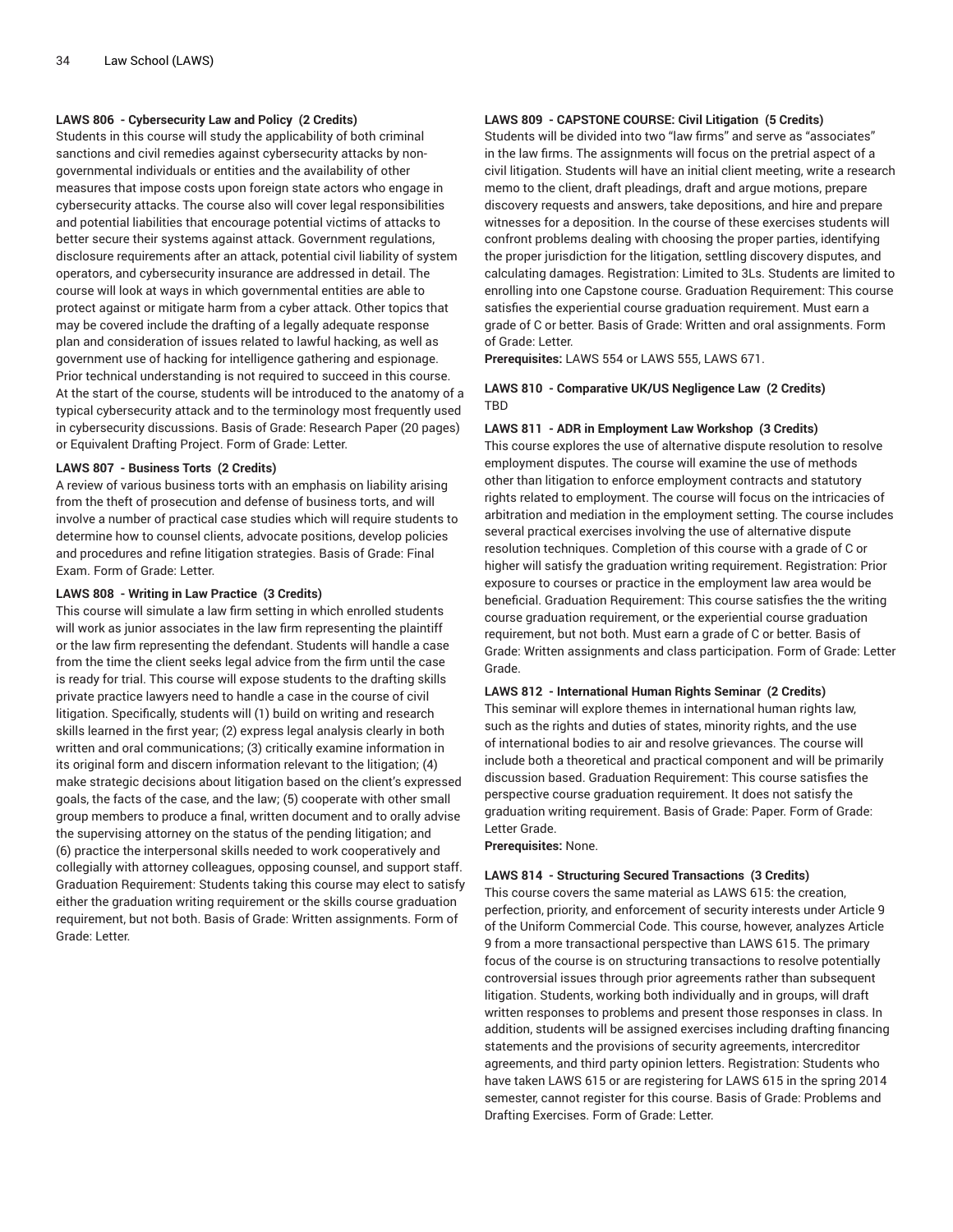# **LAWS 815 - Rule of Law Seminar (3 Credits)**

This course will review key components of rule of law programs undertaken by the United States and the international community in postconflict, transitional, and developing states. The course will consider the theories, goals, and effectiveness of rule of law programming. Class discussion will involve critical analysis of the strategies and methodologies relating to some of the key components of rule of law programming, such as: constitutional development, judicial reform, accountability for atrocities, alleviation of corruption, use of local customary law, and resolution of land and property disputes. Readings will include scholarly analyses and case studies of rule of law programs in various countries. Graduation Requirement: This course satisfies the perspective course graduation requirement and the writing course graduation requirement. Must earn a grade of C or better. Basis of Grade: Class participation and student's choice of research paper or series of response papers. Form of Grade: Letter .

### **LAWS 816 - Introduction to Environmental Law and Policy (1 Credit)**

Intensive one-credit course on certain basics of environmental law and policy. The course will cover: relevant history of environmental law and policy; fundamental statutory, regulatory and case law as well as other authorities in the environmental field; an overview of the relevant federal agencies; and a case study. We will use a combination of interrelated classroom work, discussion, presentations, video and web access, reading, and a simulation to explore environmental law and policy. This course is neither a substitute nor a prerequisite for the more in-depth Federal Environmental Law course. This course is required for Dual Degree students pursuing a Masters of Studies in Environmental Law through Vermont Law School, and is also open to all USC law students and other graduate students in the University. Registration: Required for students in the JD/MELP program. Basis of Grade: Final examination. Form of Grade: Letter Grade. **Prerequisites:** None.

#### **LAWS 817 - International Criminal Law (3 Credits)**

This course focuses on individual criminal responsibility for aggression (crimes against peace), offenses against the law of war (humanitarian law), and grave human rights abuses (genocide and crimes against humanity) in the modern era. The course explores the development of extra-territorial and international jurisdiction over criminal suspects of non-consenting states in the post World War II era. We will examine the work of the Nuremburg Tribunal and the International Military Tribunal for the Far East, ad hoc United Nations tribunals including the International Criminal Tribunal for the Former Yugoslavia and the International Criminal Tribunal for Rwanda, the International Criminal Court, and prosecutions in the national systems of various states including the U.S. We will pay close attention to enforcement of the United Nations Charter and the Geneva Conventions. The course will also explore cutting edge contemporary issues such as resistance to I.C.C. authority, the legality of forceful humanitarian intervention absent Security Council authorization, detention and interrogation of combatants, and (time permitting) problems associated with new methods of warfare, including the use of unmanned drones and suicide bombers. The course is designed to help students develop a sophisticated appreciation of criminal theory and the structure of criminal law. Registration: LAWS 784 is helpful , but is not required , and students without a prior background in LAWS 666 have frequently earned top grades in this course. Graduation Requirement: This course satisfies the perspective course graduation requirement. Basis of Grade: Examination. Form of Grade: Letter. **Prerequisites:** LAWS 524.

# **LAWS 819 - Regulation of the Financial Sector and Money (3 Credits)**

The American financial sector is among the most sophisticated in the world, but has been undergoing rapid change since the early 1980s. The course has four goals and is targeted primarily at students interested in the Charlotte practice or JD/MBA students (Charlotte now being the second largest banking center in the United States). The first is to introduce you to enough regulatory and market history to understand where financial sector law comes from, because many of the older institutions designed for a different world are still out there. The second goal is to introduce you to the current regulatory structure(s) that in many ways reflect compromises cobbled together following different financial sector crises since the early 1980s, and are still subject to lively debate. The third goal is to introduce you to the on-going changes in financial sector and the more likely prospective regulatory responses, because it seems highly likely that change shall continue. The hidden fourth aspect is that much of financial sector regulation is undertaken by independent regulatory agencies (such as the Federal Reserve, FDIC or SEC), rather than directly under statute, so that the changes for the past 25+ years typically are either foreshadowed or reflected more in regulation and administrative actions, rather than in legislation. So you have to understand how the regulatory agencies work because they create and apply most of the applicable law in the form of regulation. Basis of Grade: Drafting legal and regulatory documents for use in the regulation process, in teams. Form of Grade: Letter Grade. Corerequisite: LAWS 609.

**Prerequisites:** None.

#### **LAWS 820 - Religious Legal Systems: Jewish Law (2 Credits)**

The course presents the basic features of the Jewish legal system and a number of points of comparison to American law. The first half of the course will provide an historical and literary conspectus to Jewish Law by examining the eternal question of the appropriate remedies for personal injuries. Specific topics covered include: the Biblical Law of Injury; Biblical Methods of Resolving Disputes (including references to the New Testament); and the Rabbinic Law of Injuries. This will be followed by several class hours devoted to the laws of marriage. The remaining class sessions will examine the process used to reach religious legal decisions from three modern perspectives, including decisions concerning Sex and Family Life. These discussions should help you see how the Jewish legal tradition is being applied in modern times by different groups within the Jewish community. The comparative study of another legal system can be an important part of learning about one's own system. A religious legal system is especially useful for comparative purposes. Its religious roots feed a set of assumptions about the nature of humanity and of the law considerably different from those of a self-consciously secular system like American law. All class materials are in English and it is assumed that students have no special background or familiarity with the materials. Students of all religious, racial, or ethnic backgrounds are encouraged to enroll in this course. The comparative focus of this course puts all students on a level plane at the beginning, with perhaps a minor advantage for those who have studied some philosophy in their undergraduate training. Graduation Requirement: This course satisfies perspective course graduation requirement. Basis of Grade: Final examination and class participation. Form of Grade: Letter Grade. **Prerequisites:** None.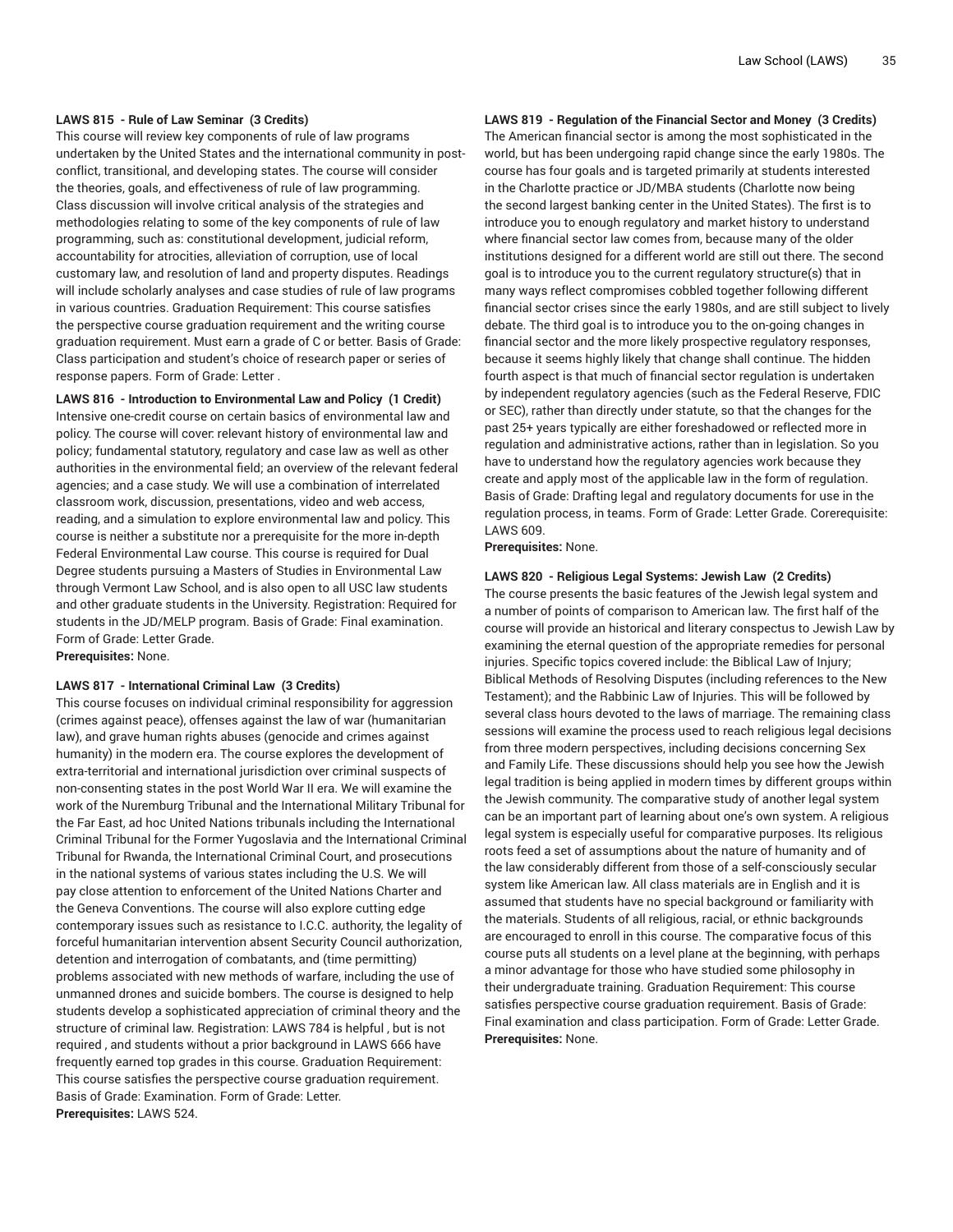# **LAWS 823 - Religion and the Constitution (2 Credits)**

This course will: (1) review seminal Supreme Court precedents addressing the free exercise of religion and the Establishment Clause; (2) introduce students to influential scholarship addressing the Religion Clauses; and (3) analyze important contemporary controversies involving both the interpretation of the Religion Clauses and the challenge of integrating other constitutional guarantees with the protection of religious liberty and freedom of conscience. The course will also have a comparative component in which American constitutional approaches to questions such as the manifestation of religious identity, the role of religion in civic ceremonies, and the relationship between government and religious institutions as well as the relationship between civil and religious law will be juxtaposed with the legal experience of other nations. Basis of Grade: Either a final examination or three writing assignments, at the discretion of the professor. Form of Grade: Letter. **Prerequisites:** None.

#### **LAWS 825 - Medical Legal Partnership Clinic (6 Credits)**

#### **LAWS 826 - Energy Law (3 Credits)**

This course provides an introduction to the law and regulation of energy resources, primarily in the United States, focused on three core areas within the field. The first part of the course will cover extraction of energy resources, primarily coal,oil,and natural gas. The second part will cover regulation of the electricity generation and distribution system, including public utility and rate regulation, transmission, and relevant environmental regulations. The final part of the course will address legal and regulatory issues specific to nuclear and renewable energy, with a particular focus on the Southeast. Throughout, the course will focus on the ability (or inability) of legal and regulatory regimes to keep pace with rapid change in the energy sector. Registration: LAWS 731 and 709 are recommended. Basis of Grade: In-class exam. Form of Grade: Letter Grade.

#### **LAWS 827 - Law and Rhetoric (2,3 Credits)**

Rhetoric is the study of how societies govern themselves and resolve conflict through the construction of knowledge, power, and language. Rhetoric is at once civic art, hermeneutical method, and persuasive technique. Drawing back to ancient times, rhetoric is a foundation of law, and has through history brought to forefront the lawyer's ethical and political roles within society. In this seminar, students will learn to integrate the substance and practice of legal rhetoric. From a substantive standpoint, students will learn about legal rhetoric as an instrument of knowledge and power. They will learn that words and ideas cannot be neatly or easily separated, and that all ideas come from distinct perspectives that are expressed through language – language that can be analyzed to reconstruct perspectives and even motives. In law, rhetoric exists not only in briefs and oral arguments; it pervades every piece of legislation, every judicial opinion, and even the procedures through which law does its work. This means – and students will learn - that the law is always "interested," reinforcing particular social relations and ways of thinking at the expense of others. From a practice standpoint, students will explore how lawyers and judges use language to persuade. We will examine a variety of rhetorical methods and modes of rhetorical analysis, including the classical modes of appeal (pathos, ethos, logos), rhetorical criticism, and the use of categories, metaphor, storytelling, and informal logic. Students will prepare an interim writing assignment and will conclude the course with an original rhetorical analysis of one or more legal artifacts of their choosing. Graduation Requirement: Course satisfies the graduation perspective course requirement. Basis of Grade: Course can only be taken for two credit hours for the spring 2022 term. Students who take the course for two credits will complete the two writing assignments below: 1) An interim writing assignment of at least 2500 words each (approximately 10 double-spaced pages in Times New Roman), using one or more assigned rhetorical approaches to analyze an assigned legal artifact. 2) A final paper of at least 2500 words each (approximately 10 double-spaced pages in Times New Roman), using an assigned rhetorical approach that differs from the first paper's approach to analyze the student's legal artifact. Form of Grade: Letter.

# **LAWS 828 - SC Administrative Law (2 Credits)**

This course provides an overview of practice and procedure before administrative agencies in South Carolina. It will introduce administrative law concepts such as notice and due process, rulemaking, the South Carolina Administrative Procedure Act, and associated case law, as well as provide a survey of state agencies, their jurisdiction, and specific agency statutes such as the Revenue Procedures Act. Practical information on practice and procedure before adjudicative administrative bodies such as the Administrative Law Court will be an integral part of the course. Registration: Students may take both this course and LAWS 709. This course does not satisfy the LAWS 709 requirement of Vermont Law School for students in the dual-degree program. Basis of Grade: Final examination. Form of Grade: Letter Grade. **Prerequisites:** None.

#### **LAWS 829 - Veterans' Rights Advocacy Seminar (2 Credits)**

This seminar teaches practical advocacy necessary to represent the interests of military veterans in administrative, legislative, litigation and other matters. Students learn advocacy skills through interaction with simulated clients and decision makers. This course is a prerequisite for participating in the Veterans' Rights Clinic, but is not limited to those students. Enrollment in this course does not ensure later enrollment in the Veterans' Rights Clinic. Registration: This course does not satisfy the graduation writing requirement. Basis of Grade: Simulations, papers and class participation. Form of Grade: Letter Grade. **Prerequisites:** None.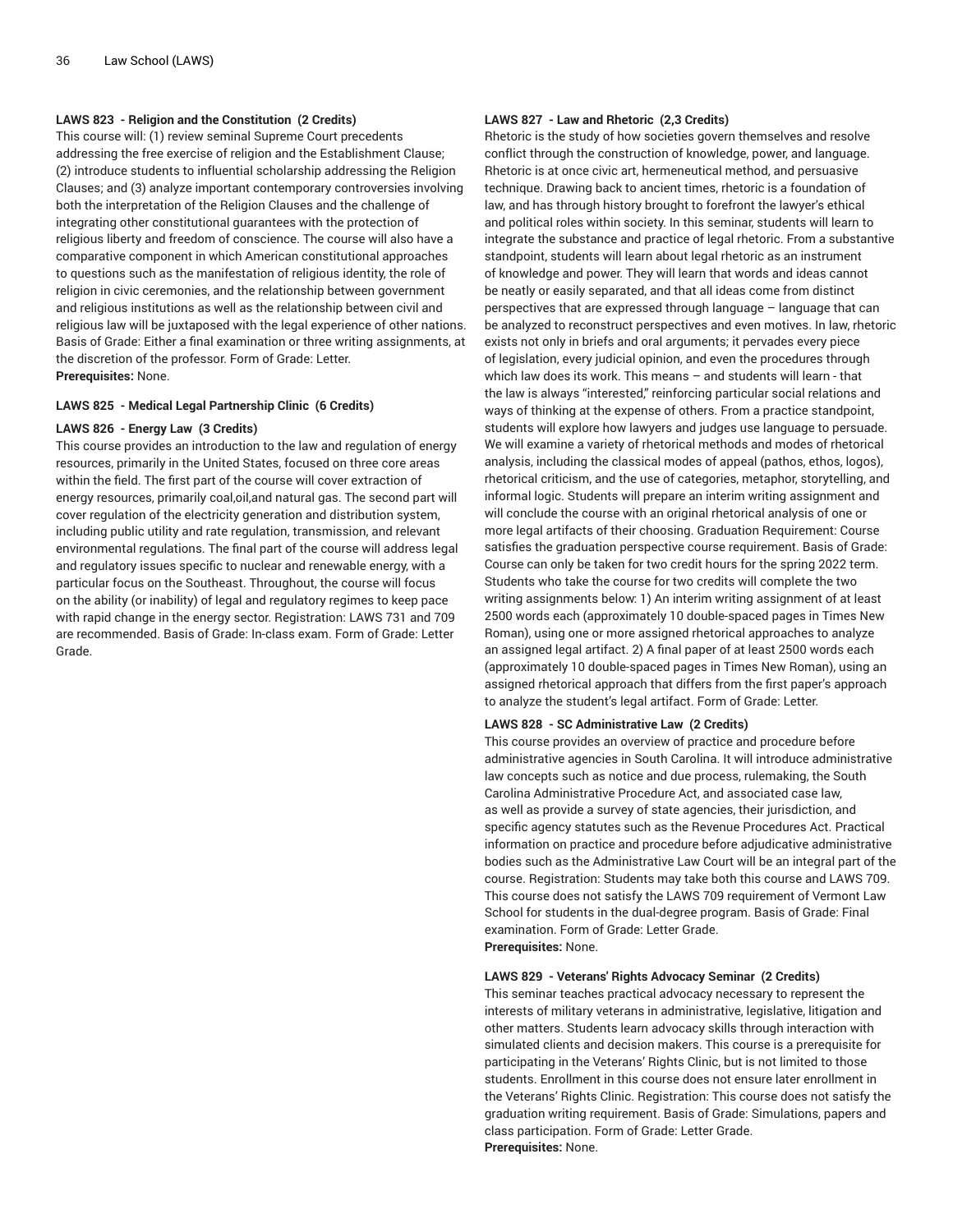# **LAWS 830 - Veterans Legal Clinic (6 Credits)**

The Clinic will provide direct legal services to veterans with legal issues that are most likely to affect their ability to obtain or retain employment and contribute to homelessness among this population. The Clinic will help to resolve housing, debt and domestic issues that affect the client and others in the home, thereby stabilizing communities with low-income veteran populations. Students will have an opportunity to develop legal skills, including: interviewing and counseling clients, fact investigation, legal research, writing, and analysis, case strategy, negotiations, and courtroom advocacy. The course also will give students an opportunity to consider the broader context of their individual cases through class discussion and community-based projects, which may include knowyour-rights presentations, limited advice and assistance clinics, and policy research. Registration: Subject to Client Contact Clinic Lottery. Effective Fall 2020, a student who is enrolled in or has been enrolled in a clinical course may not enroll in LAWS 771. A student may not enroll in LAWS 771, an externship course, or a capstone course in the same semester. Graduation Requirement: This course satisfies the experiential course graduation requirement, must earn a grade of C or better. Basis of Grade: Students will be graded on their performance on casework and participation in class discussions and exercises. Form of Grade: Letter Grade.

**Prerequisites:** LAWS 671 and LAWS 555 OR LAWS 554.

#### **LAWS 831 - Children and the Courts (2 Credits)**

This course will address issues related to children in the courts, with particular attention to children who are in criminal or family court as witnesses (including as victims of abuse and neglect) and to children who are in family court as delinquents. Specific issues covered will include an overview of legal systems, the role of counsel in representing children, evidentiary rules, and systemic issues involving children and the courts. Graduation Requirement: This course satisfies the perspective course graduation requirement. It does not satisfy the graduation writing requirement. Basis of Grade: Final examination or paper and class participation. Form of Grade: Letter Grade.

# **LAWS 832 - Current Topics in Professional Responsibility Seminar (2,3 Credits)**

This is a seminar focusing on current topics relating to lawyer ethics and the legal profession. It is intended for students who desire an intensive study of legal ethics. Students will be expected to take an active role in class discussions and will have input in the selection of topics for discussion. With the guidance of the professor, each student will be responsible for organizing and preparing one or more of the classes. Students will prepare short weekly papers on issues raised in class, as well as one longer paper. All papers will be posted on the class Internet discussion board. Graduation Requirement: Students who select the three-credit hour option may satisfy the graduation writing requirement. Must earn a grade of C or better. Basis of Grade: Paper. Form of Grade: Letter Grade.

**Prerequisites:** LAWS 554 or 555.

#### **LAWS 833 - The Warren Court (3 Credits)**

This seminar will study the interrelated changes in law and in society, focusing on the decisions of the United States Supreme Court during Earl Warren's term as Chief Justice. The course will consider how the "Warren Court" changed constitutional law, and in turn, changed American society. Graduation Requirement: This course satisfies the perspective course graduation requirement. It does not satisfy the graduation writing requirement. Basis of Grade: Paper. Form of Grade: Letter Grade. **Prerequisites:** None.

# **LAWS 834 - Caretaking, the Family and the Law (2,3 Credits)**

In this seminar, which will satisfy the perspective course requirement and the graduation writing requirement, students will explore how law, policy, and cultural norms shape conceptions of family and caretaking of those who cannot fully care for themselves and, conversely, how shifting cultural notions of family and caretaking affect law and policy. Throughout the course, students will also specifically consider how cultural and legal notions of privacy and gender affect the law and policy of family and caretaking. Students will analyze these ideas in a variety of legal contexts including how they impact the law of child welfare, public benefits and poverty law, public education, work, and disability. It is anticipated that the first half of the course will be spent on readings and class discussions analyzing these concepts. During this time student will also begin developing paper topics in close consultation with the professor. In the second half of the course, class time will be spent on presentations of student papers. Students will be required to read each others' papers and will prepare questions and critiques for the presenters. Following their paper presentations, students will have the opportunity to revise their papers and submit a final draft for grading at the end of the semester. Graduation Requirement: This course satisfies the graduation perspective course requirement. This course will satisfy the graduation writing requirement if taken for three credit hours. Must earn a grade of C or better if taken for the writing requirement. Basis of Grade: Students will be graded on a draft and final paper, class participation, a class presentation, and a critique of a colleague's paper and presentation. Form of Grade: Letter .

#### **LAWS 835 - Federal Constitutional Convention (3 Credits)**

This seminar will focus on the debates at the Federal Constitutional Convention of 1787, concentrating on the delegates to the Convention, their arguments during the Convention, and the compromises thought necessary to secure the Constitution's approval. Graduation Requirement: This course satisfies the perspective and writing course graduation requirements. A student taking this course may not also take LAWS 669. Basis of Grade: Paper. Form of Grade: Letter.

#### **LAWS 836 - Consumer Bankruptcy Drafting Workshop (3 Credits)**

This course provides an introduction to consumer bankruptcy law with an emphasis on drafting exercises related to practice in the subject area. Students learn basic consumer law issues, with a brief overview of relevant Bankruptcy Code sections and procedural rules. The writing component introduces students to motion practice through simulated cases. Each student must draft one client opinion letter, one demand letter, two common motions, two complaints, a supporting memorandum of law, and at least one type of discovery request. Students receive instruction in Bankruptcy research and will be expected to perform research necessary to complete the writing assignments. Previous study in bankruptcy law is not required. Students may take both this course and Bankruptcy Law. Graduation Requirement; Students taking this course may elect to satisfy either the graduation writing requirement or the skills course graduation requirement, but not both. Basis of Grade: Drafting assignments. Form of Grade: Letter Grade. **Prerequisites:** None.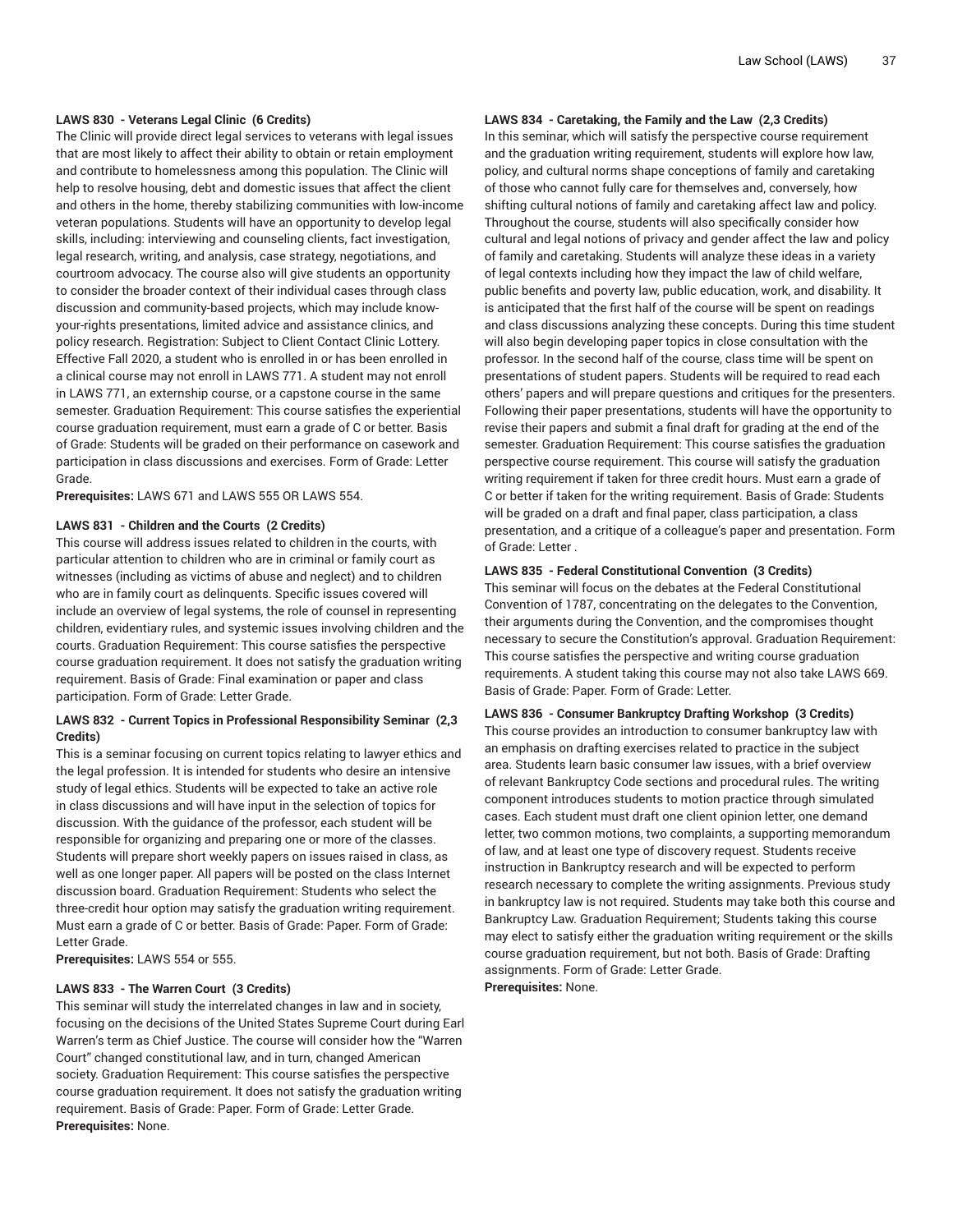# **LAWS 837 - Commericial Speech Seminar (3 Credits)**

In Valentine v. Chrestensen, 316 U.S. 52 (1942), the United States Supreme Court said, "We are …clear that the Constitution imposes no … restraint on government as respects purely commercial advertising." Since 1942, however, speech that is "commercial" has been afforded greater constitutional protection against government regulation. This seminar will explore whether commercial speech is different from other speech and whether the identity of the speaker matters in determining the extent to which commercial speech may be regulated. The course will trace the development of the "commercial speech doctrine" and seek to provoke inquiry into the consequences of providing full First Amendment protection for commercial speech. Graduation Requirement: This course satisfies the graduation writing requirement. Must earn a grade of C or better. Basis of Grade: Paper. Form of Grade: Letter Grade. **Prerequisites:** None.

### **LAWS 838 - Federal Indian Law (2,3 Credits)**

This seminar explores the basic legal principles that govern the relationship between American Indian tribes, the federal government, and the state governments. Topics covered will include jurisdictional issues arising between those governments, the source and scope of Indian sovereignty, and the recognition and enforcement of Indian land and treaty rights. Graduation Requirement: This course satisfies the perspective course graduation requirement and the writing course graduation requirement if taken for three credit hours. Must earn a grade of C or better if taken for the writing requirement. Basis of Grade: Research Paper (three credit hours) or exam/paper (determined by professor) (two credit hours) Form of Grade: Letter. **Prerequisites:** None.

#### **LAWS 839 - Transnational Disputes Resolution (4 Credits)**

This course is offered at Gray's Inn in London, England. The course consists of five components: (1) Introduction and U.S. - U.K. Comparative approach (2) International Litigation; (3) International Arbitration; (4) Discovery and Investigations; and (5) Private Dispute Resolution through International Organizations. Graduation Requirement: This course satisfies the perspective course graduation requirement. Basis of Grade: Final examination. Form of Grade: Letter Grade. **Prerequisites:** None.

#### **LAWS 841 - Law and Social Justice Seminar (2,3 Credits)**

This course explores whether and to what extent our legal system, including its law schools, perpetuates or counteracts social injustice. Many of the readings derive from modern critical legal theory, particularly critical race theory and radical feminism, and from liberal and non-liberal responses thereto. These readings primarily address the subordination of particular groups in our society and ways in which taken-for-granted legal categories – such as objective/subjective, public/private, and negative rights/positive rights – serve to entrench hierarchies of power and wealth. Other readings include foundational political theories and classic texts on topics such as civil disobedience and justified revolution. Graduation Requirement: This course satisfies the perspective course requirement. It may be taken for 3 credit hours and satisfaction of the graduation writing requirement with the prior permission of the instructor. Must earn a grade of C or better if taken for the writing requirement. Basis of Grade: Paper. Form of Grade: Letter Grade. **Prerequisites:** None.

# **LAWS 842 - Use of Force, Sanctions & Tech Transfer Law Post Ukraine (2,3 Credits)**

This course covers several distinct but related areas of law to address modern use of force law and measures short of the use of force, as well as goods and services (technology) export licensing in the national security and commercial settings. The concept is to revisit the law and its assumptions following international developments (Ukraine and Taiwan, prospectively). Modern use of force law is ordinarily viewed as anchored in UN Charter Articles 2(4) and 51, as well as traditional armed conflict law precedents employed for interpretive purposes. In parallel, the traditional view was that "intelligence activities," also cross-border, did not traditionally constitute "attacks" within the meaning of use of force law, which position has come under increasing pressure given growing problems with cross-border cyber-attacks and disinformation operations employing social media. Economic sanctions have become more visible, but issues remain concerning their effectiveness and similar concerns, meanwhile commencing with the Trump Administration the US export licensing system for goods as traditional national security law has been under revision for 3-4 years, and now there are competing bills in Congress mixing economic competitiveness and national security rationales involving the disputed topic of limitations on "critical technology" exports. How to make the world anew, or adapt the law to changing circumstances, is our current issue?

#### **LAWS 843 - First Amendment (2 Credits)**

#### **LAWS 844 - Data Privacy (3 Credits)**

After exploration of the topic of privacy generally and concept of data privacy specifically, the course surveys the legal landscape of data privacy in the United States. Legal principles rooted in constitutional law provide the basis for the examination of statutes, regulations, torts, contracts, private standards, and societal norms that impact data privacy. Students will learn how lawmakers, the courts, and data privacy practitioners have balanced data privacy and other interests in areas such as business dealings, free speech, social media, financial transactions, education, health care, and cybersecurity. Case studies on novel and emerging topics provide opportunities for practical application of data privacy concepts. Graduation Requirement: The course satisfies the perspective course graduation requirement. Basis of Grade: Class Participation, Short Paper, Final Exam. Form of Grade: Letter Grade. **Prerequisites:** LAWS 504, LAWS 523, LAWS 529.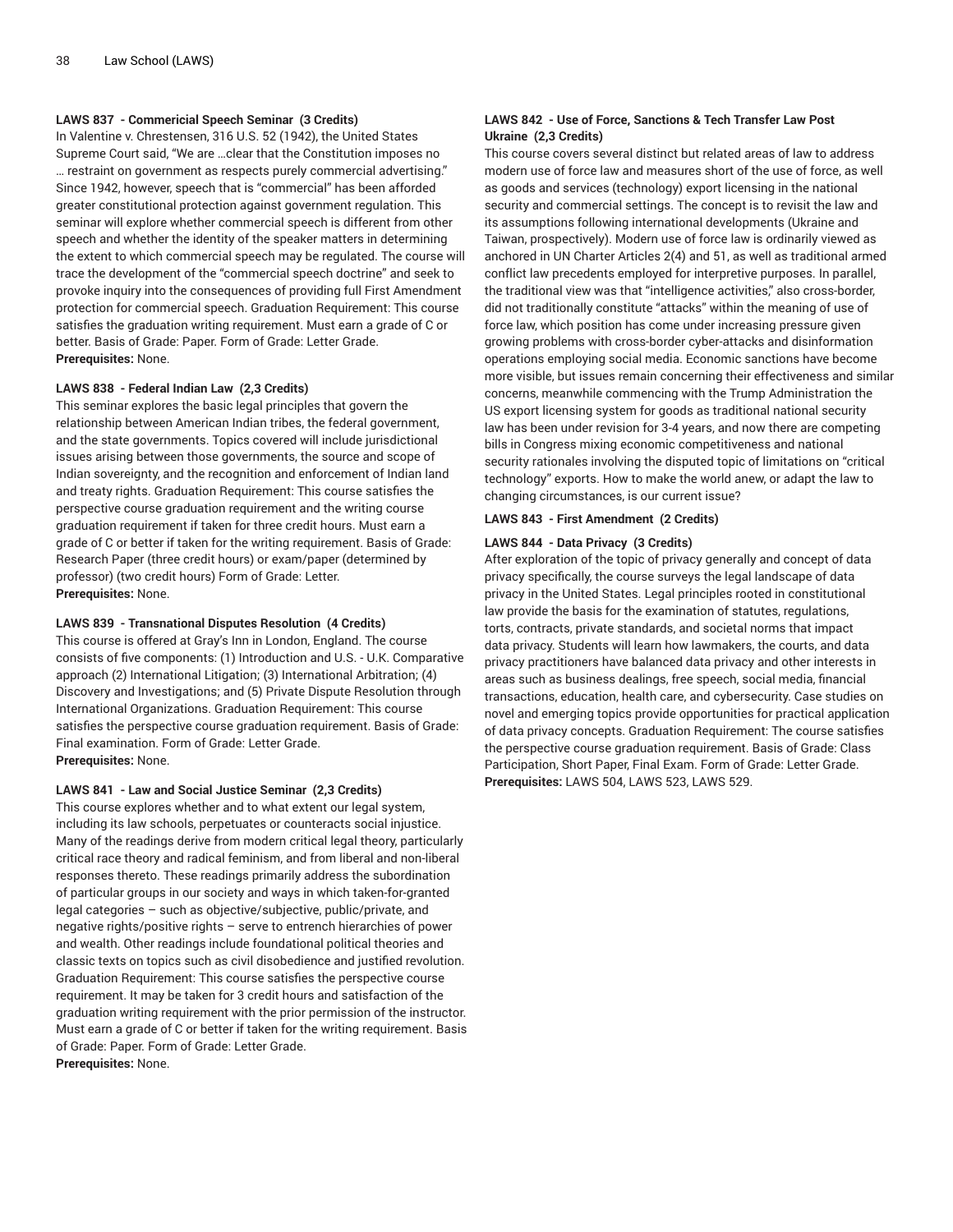# **LAWS 845 - Race and Class in American Public Education Seminar (2,3 Credits)**

Education plays a crucial role in sustaining a democratic society. As such, it is critical that we understand and are able to critique the legal and public policy choices that shape our education system. This course will explore issues of equity, access, and reform in American public education, particularly as it pertains to race and class. It will examine the right to equal educational opportunity and will consider the various state and federal legal efforts to improve K-12 education and to increase accessibility to institutions of higher education. Topics that will be discussed include, among other things, school desegregation, school finance litigation, school choice, and affirmative action. We will scrutinize a variety of reform efforts, which may include the federal government's expanding role in education, single-sex education, magnet programs, and charter schools. We will also examine higher education admissions policies such as racial preferences, percentage plans, and reliance on standardized test scores. In addition to examining legal authority and the work of legal scholars, we will examine the writings of historians, social scientists, and education policy experts. Graduation Requirement: This course satisfies the perspectives course requirement. Students who elect to take this course for three (3) credits will write a paper that meets the writing requirement. Must earn a grade of C or better if taken for the writing requirement. Basis of Grade: Paper(s). Form of Grade: Letter.

#### **LAWS 847 - Ethical Issues in Criminal Practice (2 Credits)**

This workshop will study the ethical issues faced by prosecutors and defense counsel in criminal practice. Although many of the same Rules of Professional Conduct that govern civil litigation also apply to criminal cases, constitutional rights and duties often require that they be applied differently than in civil cases. In addition, there are particular provisions in the Rules of Professional Conduct that only apply in criminal cases, including the rules governing prosecutors. Our understanding of the special role of the prosecutor and the prosecutor's duty to seek justice may create prosecutorial duties, as do constitutional rights of persons accused of crime and constitutional duties of, and restraints upon, the government. The workshop will meet once a week for two hours. Students will read assigned laws, rules, cases, and analytical materials and will discuss those readings in class. In addition, the class will study cases that illustrate the problems  $-$  and often the injustice  $-$  that may flow from violations of the applicable Rules of Professional Conduct and constitutional mandates. Experienced prosecutors, defense attorneys, and judges will share their experiences and insights with the class. Written assignments will be based on the kinds of issues lawyers face in criminal practice and the types of work product lawyers have to create in dealing with those issues in their practice. Basis of Grade: Class participation and written projects. Form of Grade: Letter. **Prerequisites:** LAWS 554 or 555.

# **LAWS 849 - The Great Recession of 2008: Statutory Background and Legislative Response (3 Credits)**

Like many people who rely on a 401K plan for retirement, I have taken a personal interest in the "Great Recession of 2008." The students at the law school lived through the Great Recession and are currently facing a diminished job market as a result of its effects. Some economists project that the careers of those now entering the workforce will be permanently impacted by the near-collapse of the banking system in October of 2008. I have read a number of books on the causes of the Great Recession, most by economists or financial journalists. All of the books refer to the statutory background as a cause of the credit collapse, but none of them ever quote or analyze the statutory material at length. None are really satisfactory from the lawyer's point of view. Lawyers should read the statutes before drawing conclusions about the causes of the Great Recession. This seminar would require all the students to read Charles Gasparino, The Sellout: How Wall Street Greed and Government Mismanagement Destroyed America's Global Financial System (2009). Other reading assignments would be made from the attached Bibliography. The out-of-class readings would be supplemented by an in-class review of the statutory basis of the banking and home mortgage industries, including the major U.S. Banking laws, the enabling statutes of the Federal Reserve, the FDIC, Glass-Steagall Act of 1933, Gramm-Leach Bliley Act of 1999 (which repealed Glass-Steagall), the Community Reinvestment Act of 1977, and the authorizing acts for the Federal Home Loan Mortgage Corporation (Freddie Mac), and the Federal National Mortgage Association (Fanny Mae), and regulation of the bond, futures, derivative, and Credit Default Swap markets. In-class presentations would also cover the economic events that pre-cipitated the statutory schemes in place as of 2008, e.g., the Panic of 1907, the Great Depression, the Savings and Loan crises of the 1980's, the dot.com bubble, and the collapse of Long Term Capital Management. The class would also look at the key features of the Dodd-Frank Act to see whether those changes really addressed the Recession's underlying causes. Basis of Grade: 30 page paper and class presentations. Form of Grade: Letter grade.

#### **LAWS 850 - Government Regulation of Businesses (3 Credits)**

This course surveys the legal, economic and policy framework that governs American business. In doing so, it examines the core principles that guide our economy and, against the backdrop of the proposition that non-regulated markets are generally preferred, introduces a number or areas of regulation, including antitrust, securities, environmental, patents, health-care, advertising/information and consumer protection. We will critically examine economic rationales, legal ground rules and regulatory models. One objective will be to gain a good understanding of how government intervention has actually played out in selected markets and why. We will also examine markets that, though once regulated, have since been deregulated. Basis of Grade: Final exam and class participation. Form of Grade: Letter.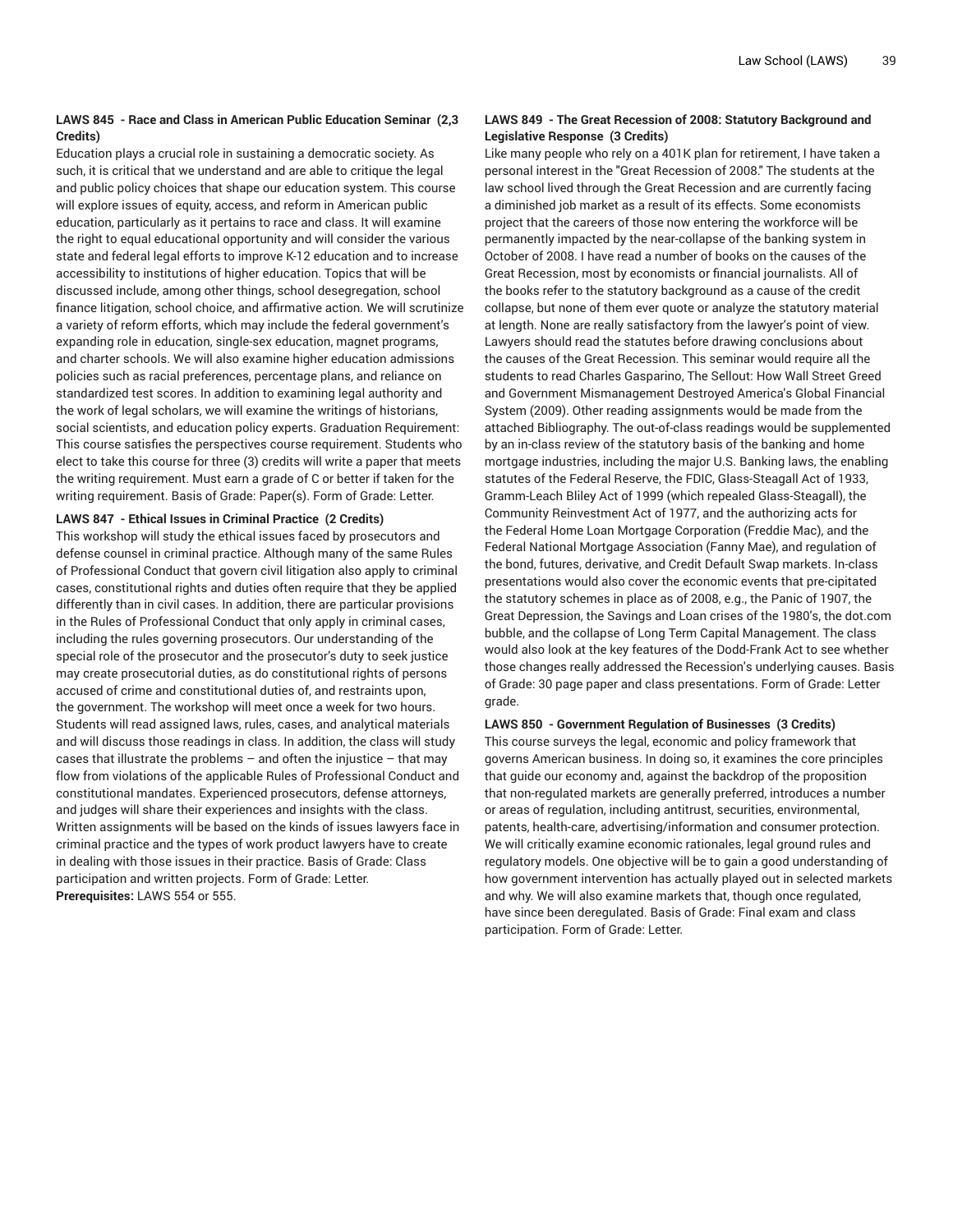# **LAWS 853 - Real Estate Transactions Capstone (5 Credits)**

This course is designed to be a Capstone course for third year (3L) students interested in an in-depth, practical and advanced course in real estate law and real estate finance. Students will be participate in simulated experiences throughout the semester, and will end the semester negotiating a real estate development deal. The course will explore land development, real estate finance, foreclosures and receiverships and the development of real estate projects such as condominium, office and retail facilities. The focus will be on real estate commercial transactions in South Carolina, but will have general applicability to real estate transactions in other jurisdictions, as well as general application to residential real estate transactions. Graduation Requirement: This course satisfies the experiential course graduation requirement. Must earn a grade of C or better. Basis of Grade: Assigned exercises and class participation. Form of Grade: Letter . **Prerequisites:** LAWS 652.

#### **LAWS 856 - Lawyers as Leaders (2 Credits)**

This course will introduce students to key leadership principles and equip them with best practices necessary to assume leadership positions in an increasingly complex and evolving profession. Students will read and learn about effective leadership, engage in discussions and case studies with respected leaders, participate in exercises designed to develop strong judgment and analytical reasoning, participate in self-assessment and peer assessment exercises, and complete a leadership initiative project that demonstrates leadership principles learned in the course. Basis of Grade: Participation in class discussions, writing assignments, and a final leadership project and presentation. Form of Grade: Pass/Fail **Prerequisite or Corequisite:** LAWS 554 or LAWS 555.

# **LAWS 857 - The American War on Terror: The U.S., Counter-Terrorism and International Law (2 Credits)**

The focus of this course will be on the United States policies and practices in response to the events that occurred on its territory on September 11, 2001. The course will be unique in that it will examine the approaches of both the Bush and Obama Administrations, as foretold through the principles of international law: to this end, we shall consider the legal arguments put forward by both of these governments for the recourse to force (jus ad bellum) and for the conduct of hostilities (jus in bello), and of the changing significance of the "war on terror" in the rhetoric from September 11, 2001, until the present day. Not only shall we explore the legal questions surrounding the military engagements of the United States in Afghanistan (2001) and Iraq (2003), but, also, with respect to its presences in Yemen, Somalia and Pakistan. Candidates shall be encouraged to adopt a critical understanding of the rules of warfare as applied to evolving forms of combat (e.g. drone activity, suicide bombings, targeted killings) as well as explore the traditional modes of regulating prisoners-of-war and the protection of civilians both in the United States and beyond. Firm emphasis shall be placed on historical examples for class exercises, but candidates will also be called upon to question the relevance of these analogies as well as test other possibilities for how best the prosecution of the "war on terror" can occur today and in the future. Registration: LAWS 784 is recommended. Graduation Requirement: This course satisfies the perspective course graduation requirement. Basis of Grade: Examination. Form of Grade: Letter.

**Prerequisites:** None.

# **LAWS 858 - Counterterrorism (2 Credits)**

This course will examine the legality of methods adopted by the government to combat what it defines as terrorism, primarily, though not exclusively, in the period after September 11, 2001. The course will be roughly divided between a review of extraordinary methods that followed more closely a "war" model, such as renditions, mass surveillance, the use of drones, torture, and military commissions, and those that follow a criminal prosecution model, which include the use of informants, the material support law, expert evidence, and sentencing/confinement. Graduation Requirement: This course satisfies the perspective course graduation requirement. Basis of Grade: Weekly reaction papers and class participation. Form of Grade: Letter.

#### **LAWS 859 - Federal Criminal Practice Capstone (4 Credits)**

This simulation course is for third year (3L) students interested in the practice of criminal law. During the semester, students will apply the knowledge and skills learned in prior law school courses by simulating the litigation of a federal criminal case beginning with the investigative and grand jury phases; through charging, pre-trial, and plea proceedings; and ending with sentencing and appeal. Students will: (1) prepare prosecution memoranda and indictments; (2) conduct mock grand jury sessions; (3) prepare or respond to motions to suppress evidence; (4) argue suppression motions; (5) conduct sentencing guideline calculations and prepare sentencing memoranda; and (6) file a notice of appeal. Students will also have an opportunity to observe actual federal court criminal proceedings; and gain practical insight from prosecutors, law enforcement officials, members of the criminal defense bar, and judges, who will serve as guest speakers. Although the course will highlight the role of the federal prosecutor, students will serve as both prosecutors and defense counsel during practical exercises. They will also hear the perspective of criminal defense practitioners through guest lecturers, legal articles and treatises. Thus, the skills developed during this course will easily translate to a state, tribal, or military criminal practice as a prosecutor or defense counsel. Graduation Requirement: This course satisfies the experiential course requirement for graduation. Must earn a grade of C or better, Basis of Grade: Class and outside court event participation and attendance, demonstrated research, writing, and oral advocacy skills. Form of Grade: Letter.

**Prerequisites:** LAWS 547, LAWS 671, and LAWS 555 or LAWS 554.